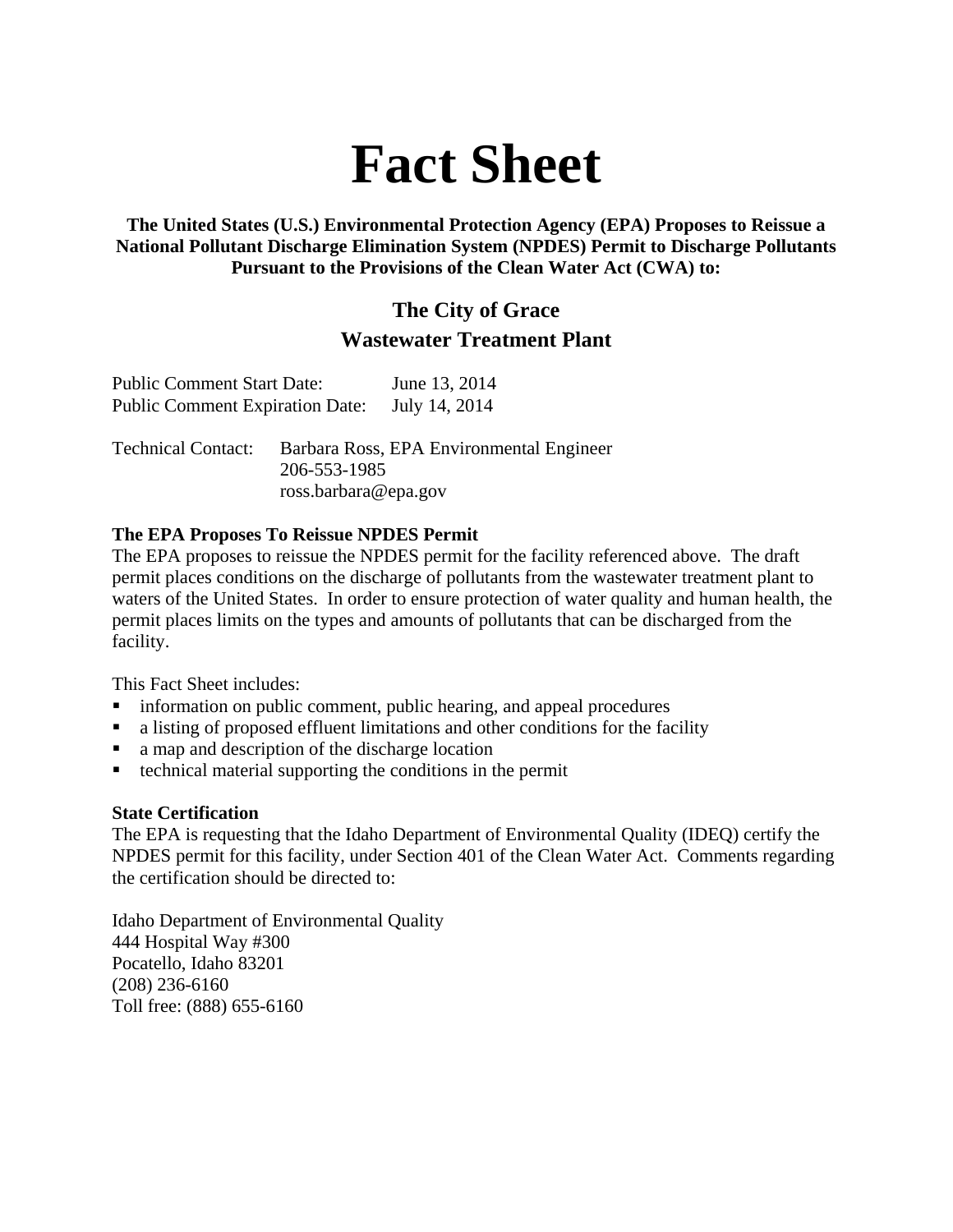#### **Public Comment**

Persons wishing to comment on, or request a Public Hearing for the draft permit for this facility may do so in writing by the expiration date of the Public Comment period. A request for a Public Hearing must state the nature of the issues to be raised as well as the requester's name, address, and telephone number. All comments and requests for Public Hearings must be in writing and should be submitted to the EPA as described in the Public Comments Section of the attached Public Notice.

After the Public Notice expires, and all comments have been considered, the EPA's regional Director for the Office of Water and Watersheds will make a final decision regarding permit issuance. If no substantive comments are received, the tentative conditions in the draft permit will become final, and the permit will become effective upon issuance. If substantive comments are received, the EPA will address the comments and issue the permit. The permit will become effective no less than 30 days after the issuance date, unless an appeal is submitted to the Environmental Appeals Board within 30 days pursuant to 40 CFR 124.19.

#### **Documents are Available for Review**

The draft NPDES permit and related documents can be reviewed or obtained by visiting or contacting the EPA's Regional Office in Seattle between 8:30 a.m. and 4:00 p.m., Monday through Friday at the address below. The draft permits, fact sheet, and other information can also be found by visiting the Region 10 NPDES website at: "http://EPA.gov/r10earth/waterpermits.htm."

> United States Environmental Protection Agency Region 10 1200 Sixth Avenue, OWW-130 Seattle, Washington 98101 (206) 553-0523 or Toll Free 1-800-424-4372 (within Idaho, Idaho, Oregon and Washington)

The fact sheet and draft permits are also available at:

EPA Idaho Operations Office 950 W. Bannock, Suite 900 Boise, ID 83702 (208) 378-5746

Idaho Department of Environmental Quality 444 Hospital Way #300 Pocatello, Idaho 83201 (208) 236-6160 Toll free: (888) 655-6160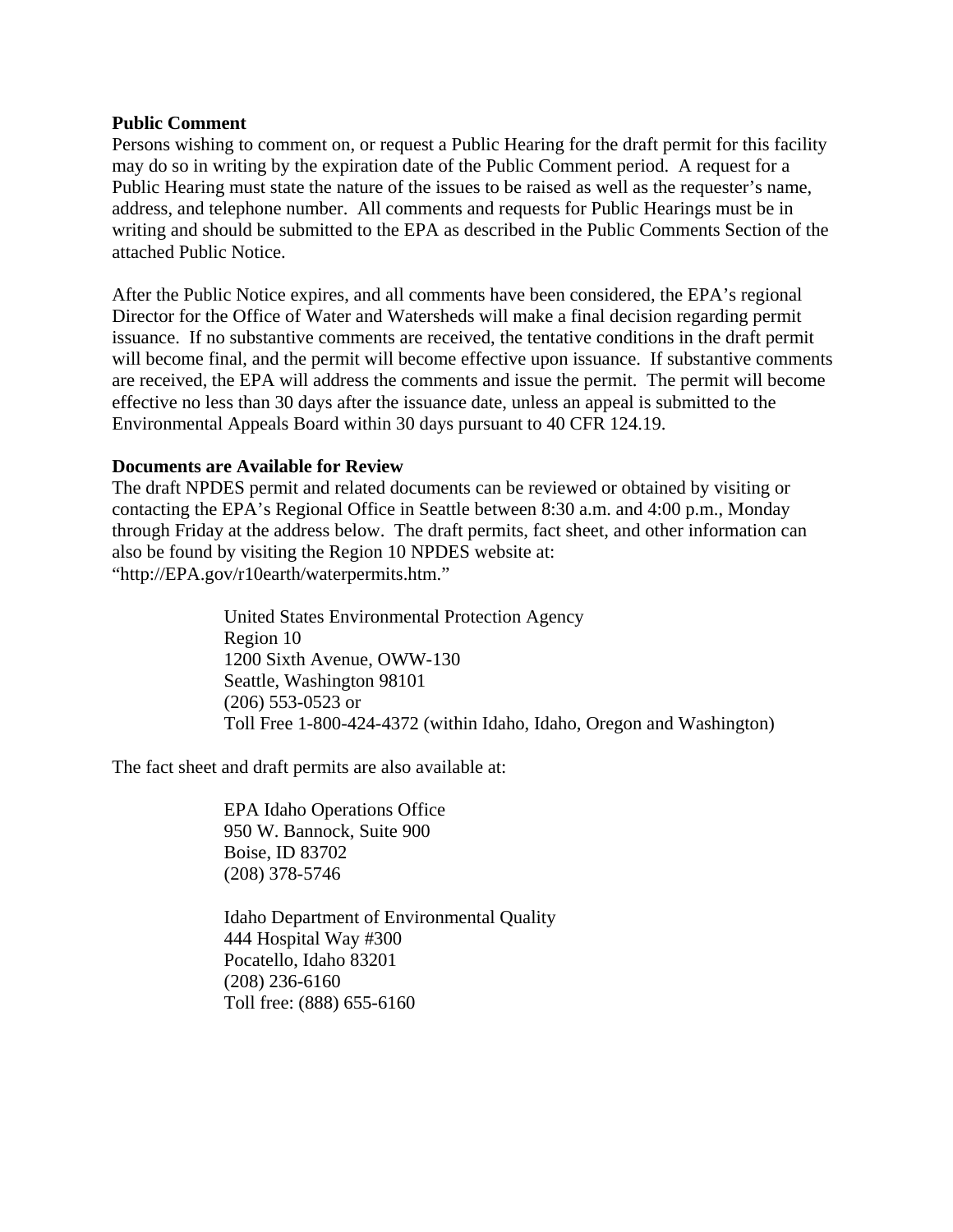| I.    |                |                                                                                 |  |
|-------|----------------|---------------------------------------------------------------------------------|--|
|       |                |                                                                                 |  |
| II.   |                |                                                                                 |  |
|       | A.<br>В.       |                                                                                 |  |
| III.  |                |                                                                                 |  |
|       | B.<br>C.       |                                                                                 |  |
| IV.   |                |                                                                                 |  |
|       |                |                                                                                 |  |
| V.    |                |                                                                                 |  |
|       | В.<br>C.<br>D. |                                                                                 |  |
|       |                |                                                                                 |  |
| VI.   |                |                                                                                 |  |
| VII.  |                |                                                                                 |  |
|       | A.<br>Β.<br>C. | Sanitary Sewer Overflows and Proper Operation and Maintenance of the Collection |  |
|       |                |                                                                                 |  |
|       |                |                                                                                 |  |
|       | F.             |                                                                                 |  |
|       | G.             |                                                                                 |  |
| VIII. |                |                                                                                 |  |
|       | А.             |                                                                                 |  |
|       | В.<br>C.       |                                                                                 |  |
|       | D.             |                                                                                 |  |
| IX.   |                |                                                                                 |  |
|       |                |                                                                                 |  |
|       |                |                                                                                 |  |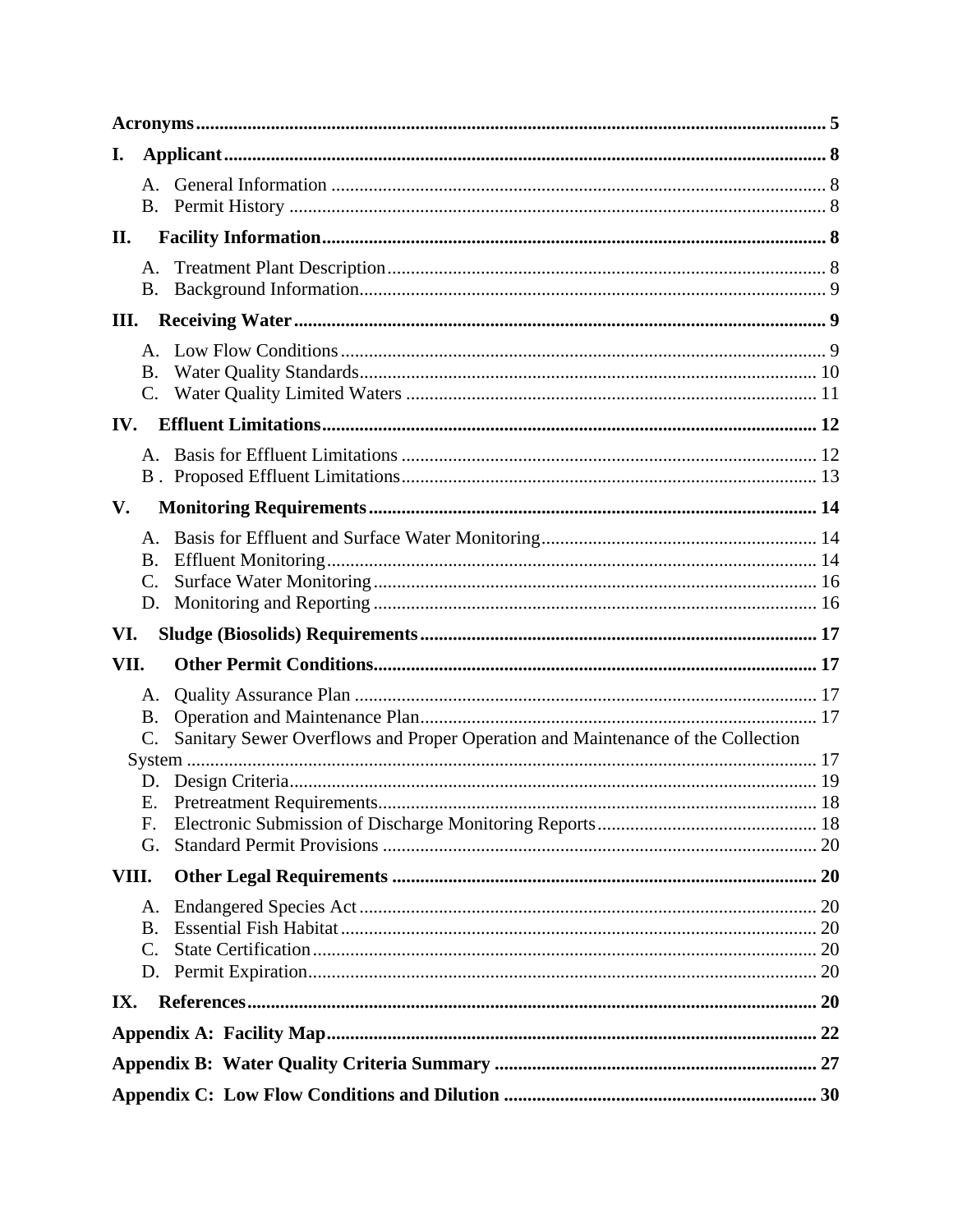| A.                                                                                    |  |  |
|---------------------------------------------------------------------------------------|--|--|
| <b>B.</b>                                                                             |  |  |
|                                                                                       |  |  |
| A.                                                                                    |  |  |
| <b>B.</b>                                                                             |  |  |
| $\mathbf{C}$ .                                                                        |  |  |
| D.                                                                                    |  |  |
| E.                                                                                    |  |  |
|                                                                                       |  |  |
| $\mathsf{A}$ .                                                                        |  |  |
| <b>B.</b>                                                                             |  |  |
|                                                                                       |  |  |
| Appendix G: Draft Clean Water Act Section 401 Certification from the Idaho Department |  |  |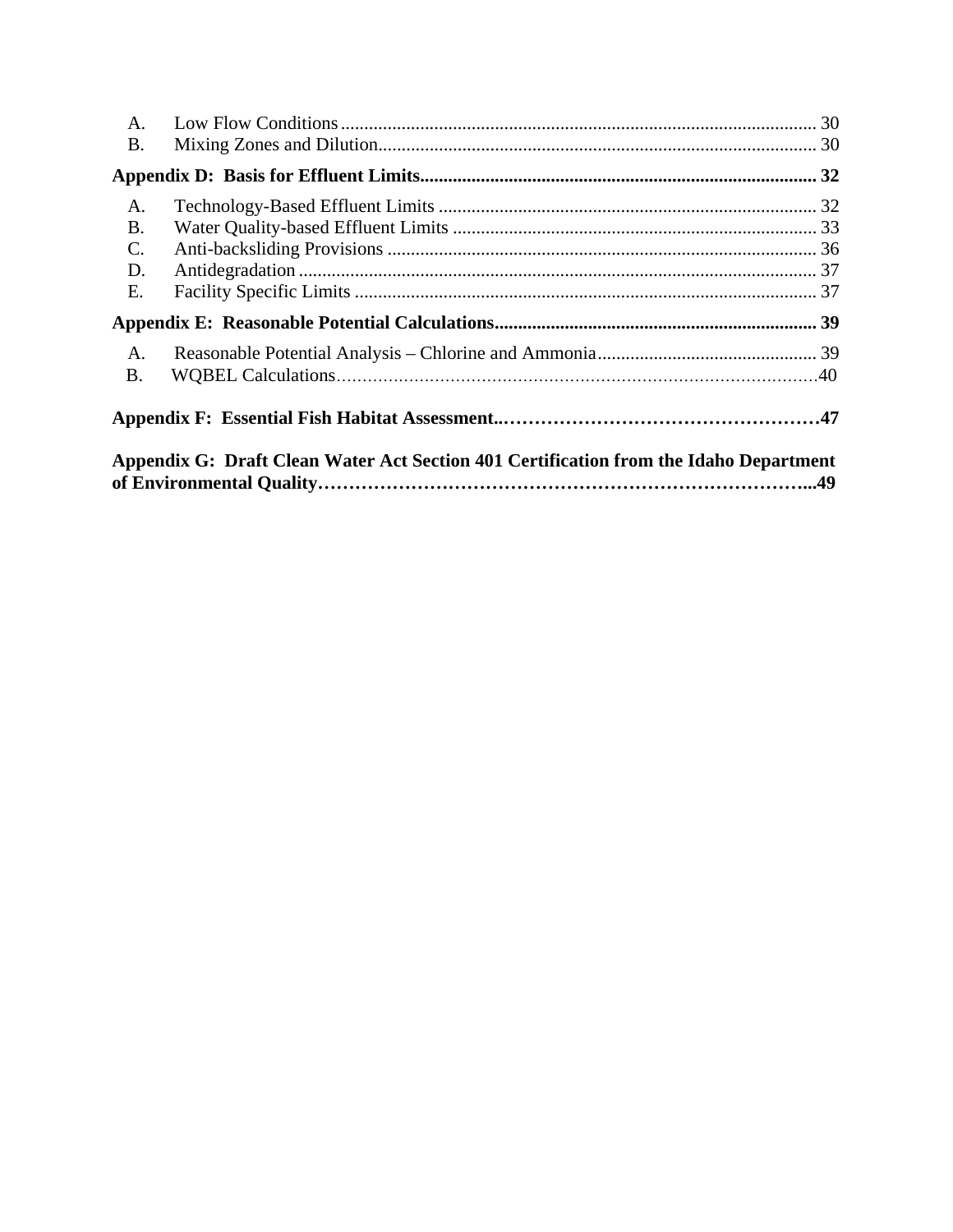# **Acronyms**

| 1Q10                 | 1 day, 10 year low flow                                                                                                                     |
|----------------------|---------------------------------------------------------------------------------------------------------------------------------------------|
| 7Q10                 | 7 day, 10 year low flow                                                                                                                     |
| 30B3                 | Biologically-based design flow intended to ensure an excursion frequency of less<br>than once every three years, for a 30-day average flow. |
| 30Q10                | 30 day, 10 year low flow                                                                                                                    |
| <b>AML</b>           | <b>Average Monthly Limit</b>                                                                                                                |
| <b>AWL</b>           | <b>Average Weekly Limit</b>                                                                                                                 |
| <b>BE</b>            | <b>Biological Evaluation</b>                                                                                                                |
| BOD <sub>5</sub>     | Biochemical oxygen demand, five-day                                                                                                         |
| BOD <sub>5u</sub>    | Biochemical oxygen demand, ultimate                                                                                                         |
| <b>BPT</b>           | <b>Best Practicable</b>                                                                                                                     |
| $\rm ^{\circ}C$      | Degrees Celsius                                                                                                                             |
| $C$ BOD <sub>5</sub> | Carbonaceous Biochemical Oxygen Demand                                                                                                      |
| <b>CFR</b>           | Code of Federal Regulations                                                                                                                 |
| <b>CFS</b>           | Cubic Feet per Second                                                                                                                       |
| <b>CSO</b>           | <b>Combined Sewer Overflow</b>                                                                                                              |
| <b>CV</b>            | <b>Coefficient of Variation</b>                                                                                                             |
| <b>CWA</b>           | Clean Water Act                                                                                                                             |
| <b>DMR</b>           | <b>Discharge Monitoring Report</b>                                                                                                          |
| <b>EFH</b>           | <b>Essential Fish Habitat</b>                                                                                                               |
| <b>EIS</b>           | <b>Environmental Impact Statement</b>                                                                                                       |
| <b>EPA</b>           | U.S. Environmental Protection Agency                                                                                                        |
| <b>ESA</b>           | <b>Endangered Species Act</b>                                                                                                               |
| <b>FERC</b>          | Federal Energy Regulatory Commission                                                                                                        |
| gpd                  | Gallons per day                                                                                                                             |
| <b>HUC</b>           | Hydrologic Unit Code                                                                                                                        |
| <b>ICIS</b>          | <b>Integrated Compliance Information System</b>                                                                                             |
| <b>IDAPA</b>         | Idaho Administrative Procedure Act                                                                                                          |
| <b>IDEQ</b>          | Idaho Department of Environmental Quality                                                                                                   |
| I/I                  | Infiltration and Inflow                                                                                                                     |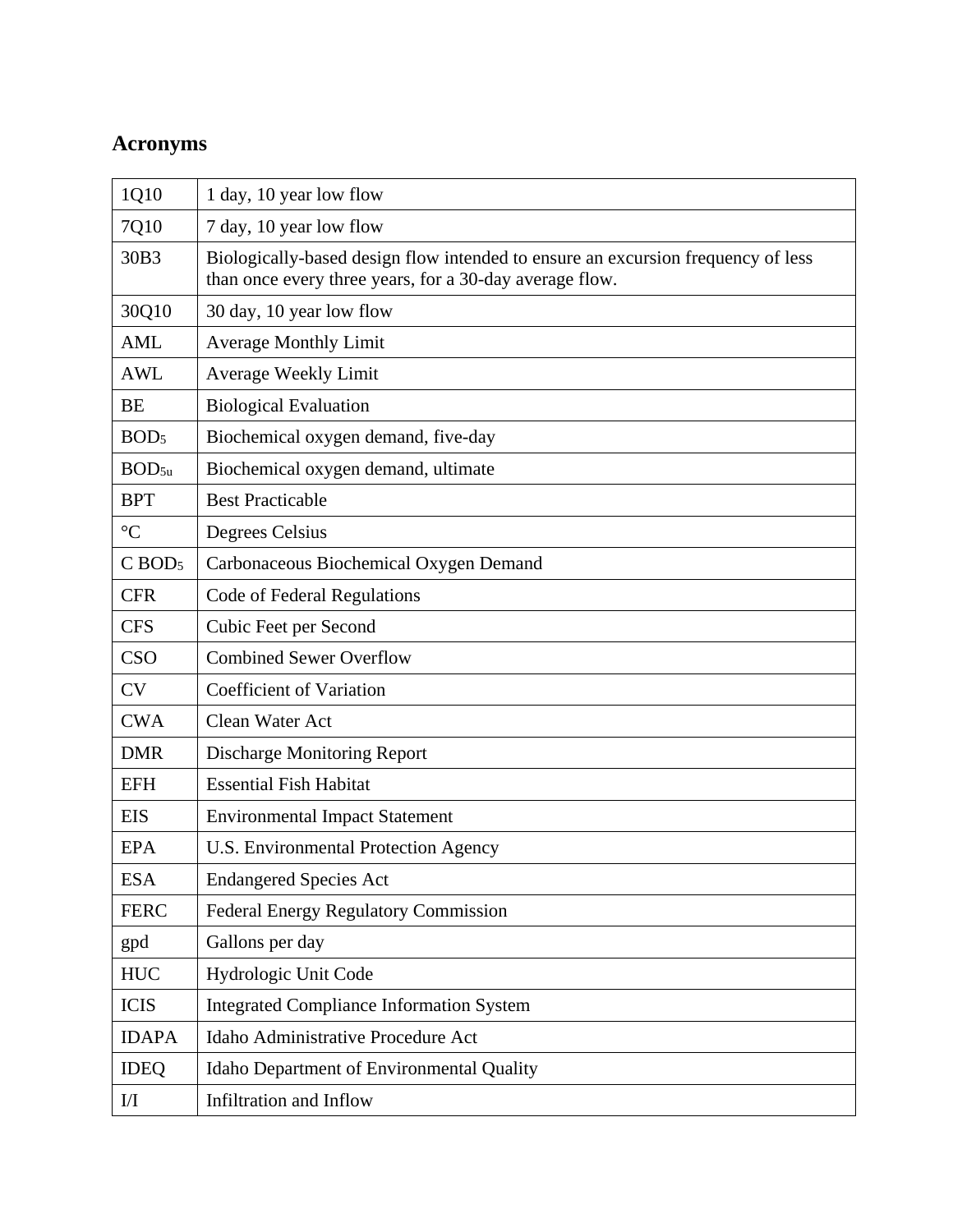| LA              | <b>Load Allocation</b>                                            |
|-----------------|-------------------------------------------------------------------|
| lbs/day         | Pounds per day                                                    |
| <b>LTA</b>      | Long Term Average                                                 |
| mg/L            | Milligrams per liter                                              |
| ml              | milliliters                                                       |
| <b>ML</b>       | Minimum Level                                                     |
| $\mu$ g/L       | Micrograms per liter                                              |
| mgd             | Million gallons per day                                           |
| <b>MDL</b>      | Maximum Daily Limit or Method Detection Limit                     |
| $\mathbf N$     | Nitrogen                                                          |
| <b>NEPA</b>     | National Environmental Policy Act                                 |
| <b>NOAA</b>     | National Oceanic and Atmospheric Administration                   |
| <b>NPDES</b>    | National Pollutant Discharge Elimination System                   |
| <b>OWW</b>      | Office of Water and Watersheds                                    |
| O&M             | Operations and maintenance                                        |
| <b>POTW</b>     | Publicly owned treatment works                                    |
| QAP             | Quality assurance plan                                            |
| <b>RP</b>       | <b>Reasonable Potential</b>                                       |
| <b>RPM</b>      | Reasonable Potential Multiplier                                   |
| <b>RWC</b>      | Receiving Water Concentration                                     |
| <b>SIC</b>      | <b>Standard Industrial Classification</b>                         |
| <b>SS</b>       | <b>Suspended Solids</b>                                           |
| SSO             | <b>Sanitary Sewer Overflow</b>                                    |
| s.u.            | <b>Standard Units</b>                                             |
| <b>TMDL</b>     | <b>Total Maximum Daily Load</b>                                   |
| TB              | <b>Total Phosphorus</b>                                           |
| <b>TOC</b>      | <b>Total Organic Carbon</b>                                       |
| <b>TRC</b>      | <b>Total Residual Chlorine</b>                                    |
| <b>TSD</b>      | Technical Support Document for Water Quality-based Toxics Control |
|                 | $(EPA/505/2-90-001)$                                              |
| <b>TSS</b>      | Total suspended solids                                            |
| TU <sub>a</sub> | Toxic Units, Acute                                                |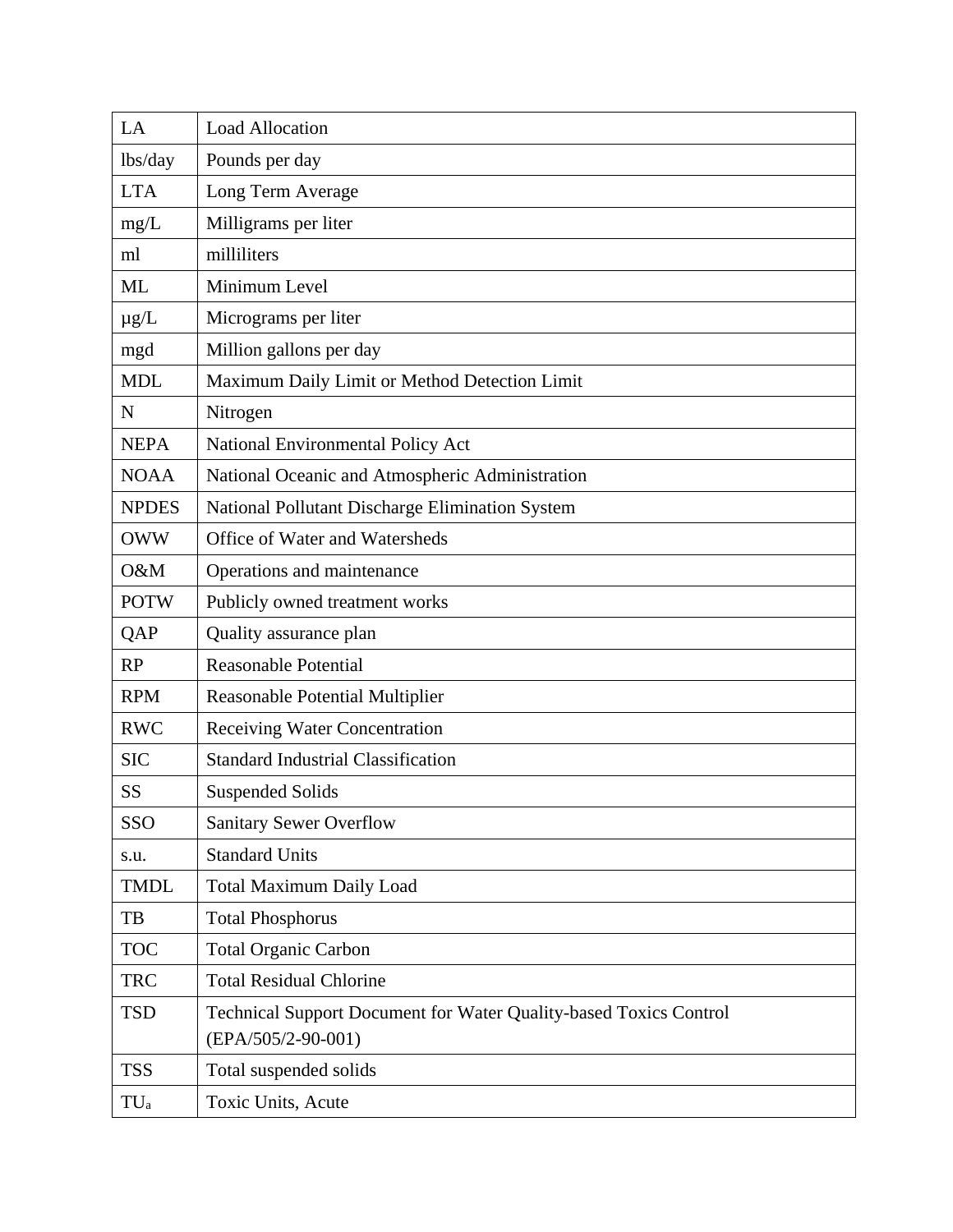| $TU_c$       | Toxic Units, Chronic                   |
|--------------|----------------------------------------|
| <b>USFWS</b> | U.S. Fish and Wildlife Service         |
| <b>USGS</b>  | <b>United States Geological Survey</b> |
| <b>UV</b>    | <b>Ultraviolet</b>                     |
| <b>WLA</b>   | Wasteload allocation                   |
| <b>WQBEL</b> | Water quality-based effluent limit     |
| <b>WQS</b>   | <b>Water Quality Standards</b>         |
| <b>WWTP</b>  | Wastewater treatment plant             |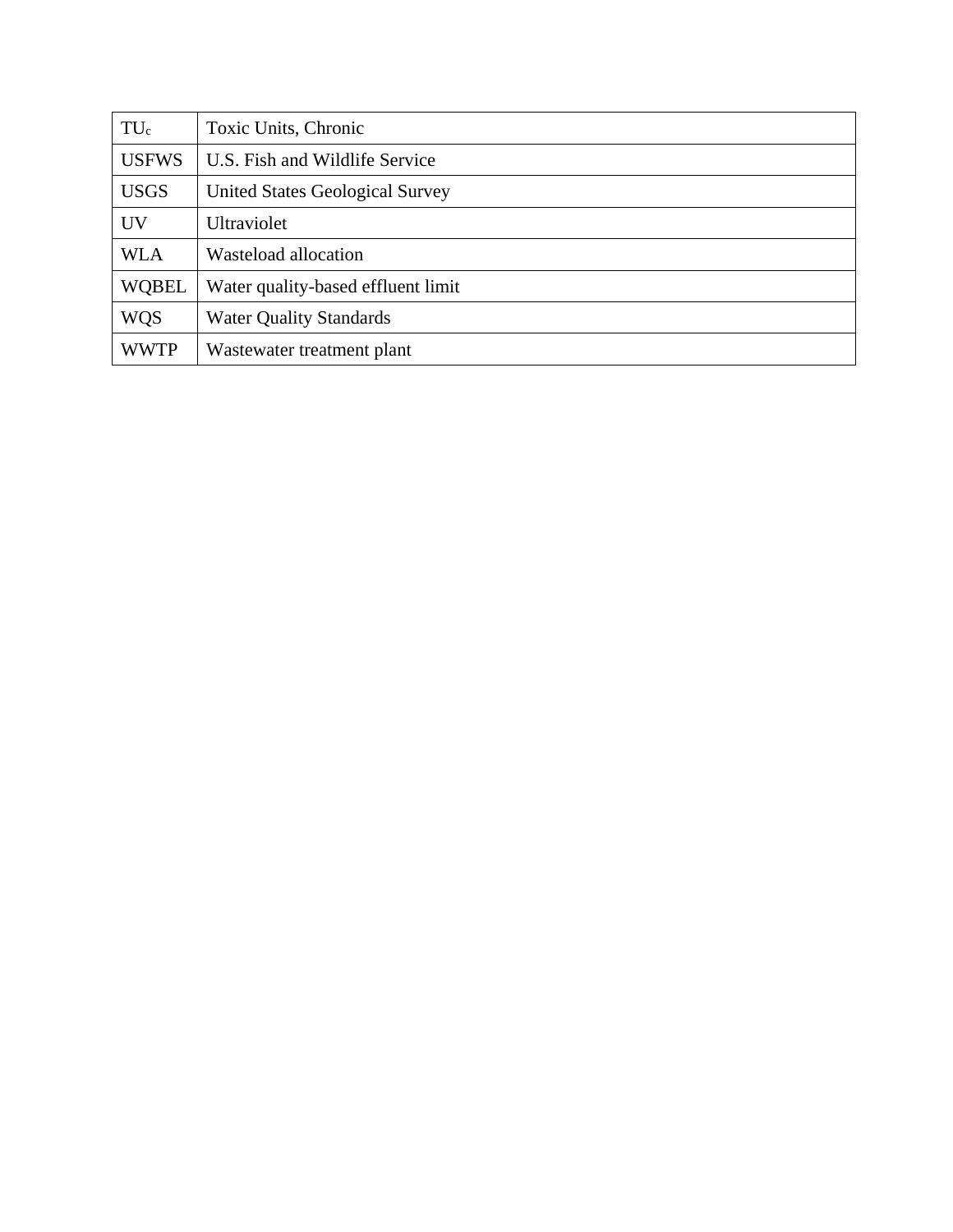#### **I. Applicant**

#### **A. General Information**

This fact sheet provides information on the draft NPDES permit for the following entity:

City of Grace, Idaho Wastewater Treatment Plant NPDES Permit #ID0023825

Physical Address: 385 North 5<sup>th</sup> Street Grace, ID 83241

Mailing Address: P.O. Box 288 Grace, ID 83241

Contact: Wayne Bredehoft, City Superintendent (208) 221-7142

#### **B. Permit History**

The most recent NPDES permit for the City of Grace Wastewater Treatment Plant (WWTP) was issued on January 29, 2004, became effective on February 1, 2004, and expired on January 31, 2009. An NPDES application for permit issuance was submitted by the permittee on July 30, 2008. The EPA determined that the application was timely and complete. Therefore, pursuant to 40 CFR 122.6, the permit has been administratively extended and remains fully effective and enforceable.

#### **II. Facility Information**

#### **A. Treatment Plant Description**

The City of Grace owns, operates, and maintains the Grace WWTP located in Grace, Idaho. The secondary treatment plant discharges treated municipal wastewater into the Grace Dam Impoundment on the Bear River Reservoir. The treatment consists of an oxidation ditch and disinfection by chlorination for the effluent. The collection system has no combined sewers. The facility serves a resident population of 990. The design flow of the facility is 0.435 million gallons per day (mgd).

|                 | 2010       | 2011        | 2012               | 2013               |
|-----------------|------------|-------------|--------------------|--------------------|
| Annual average  | $0.06$ mgd | $0.06$ .mgd | $0.07$ mgd         | $0.06$ mgd         |
| daily flow rate |            |             |                    |                    |
| Maximum         | $0.15$ mgd | $0.15$ mgd  | $0.13 \text{ mgd}$ | $0.14 \text{ mgd}$ |
| daily flow rate |            |             |                    |                    |

Recent actual flow data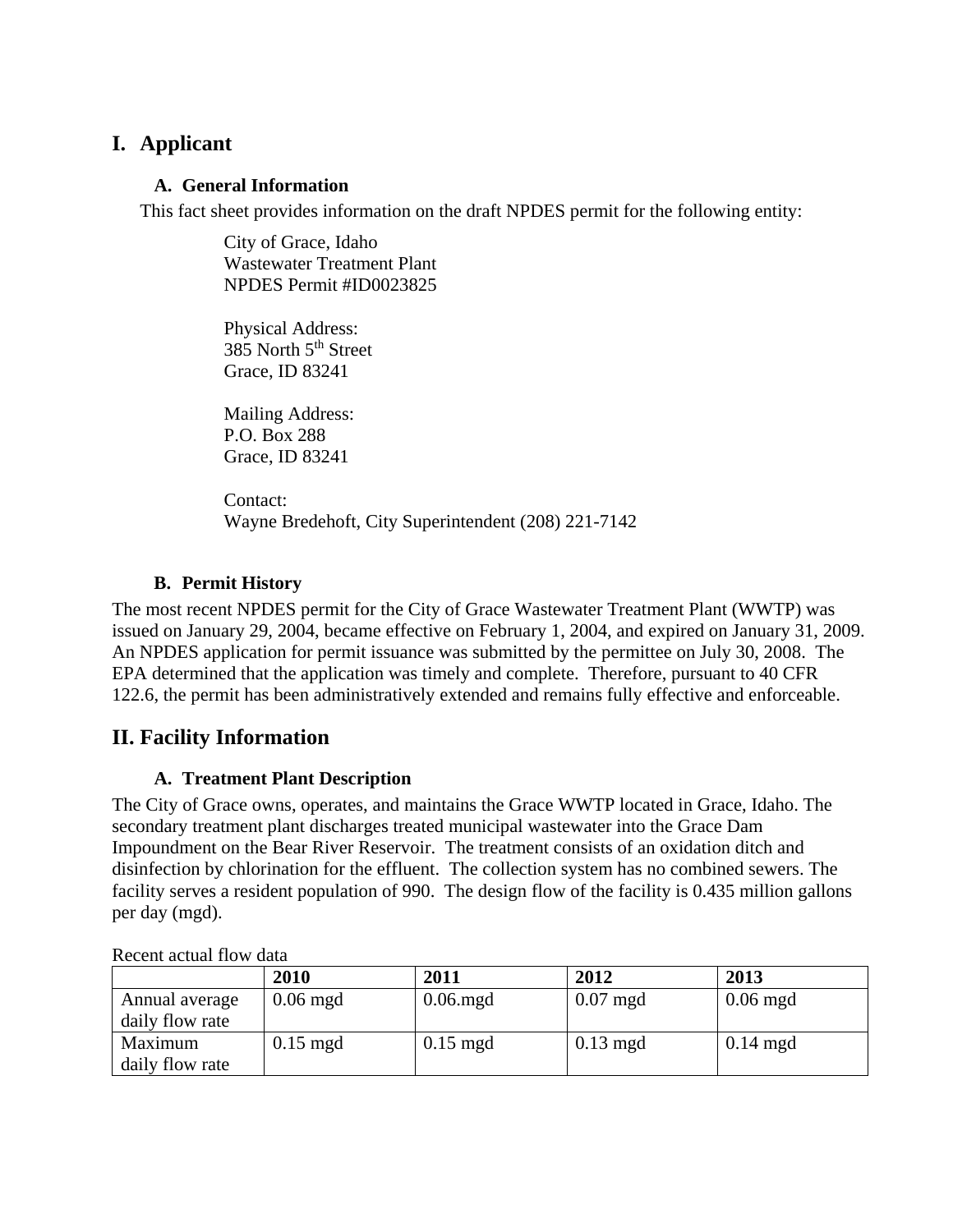Flow enters the plant from the City of Grace's collection system at the headworks through a Parshall flume influent flow meter. The influent is sampled and flows through a sewage grinder. Screw pumps lift the wastewater to the oxidation ditch.

After aerobic treatment in the oxidation ditch, the flow is transferred to the clarifiers. Overflow from the clarifiers flows to the chlorine contact basin and is injected with chlorine for disinfection. The treated wastewater then flows to the effluent pump station where it is pumped to the Bear River Reservoir outfall.

Underflow from the clarifiers flows to the sludge return structure. Return activated sludge flows to the headworks where it mixes with the influent. Waste activated sludge is diverted to the sludge pumping station where it is pumped to the sludge bagging facility. Filtrate from the dewatering process is returned to the headworks. After dewatering, the bags with dewatered sludge are hauled to the Caribou County landfill for disposal. If necessary, the bags are temporarily stored in the sludge drying beds before being hauled to the landfill. The sludge drying beds are also occasionally used to store solids or wastewater during upset conditions.

Flow diagrams and maps showing the location of the treatment facility and discharge are included in Appendix A.

#### **B. Outfall Description**

The outfall pipe is submerged under the receiving water in the Grace Dam Impoundment on the Bear River Reservoir. The pipe was designed to be submerged for the June 19, 1980 reservoir water level. The diameter of the outfall pipe is 10 inches at the outfall. There is no diffuser on the pipe. The outfall pipe is upturned at a 90 degree elbow.

#### **C. Compliance History**

The City of Grace's previous permit became effective on February 1, 2004, and expired on January 31, 2009. The permit was administratively extended until reissuance.

The EPA reviewed the discharge monitoring report (DMR) data for the duration of the permit from the issuance date until November 2012.

Overall, the City of Grace had a good compliance record. There were discharge violations on two dates. Compliance records show that on 3/31/2012, there were violations for both the monthly average and weekly average of total residual chlorine. On 5/31/2011, there was a violation of the E. coli limit (Monthly Geo Mean).

#### **III. Receiving Water**

This facility discharges to the Grace Dam impoundment on the Bear River Reservoir in the Bear River Basin watershed. The State Management/River Basin is the Middle Bear River Basin and the United States Geological Survey 8-digit hydrologic unit code (HUC) is #16010202. The outfall is located in the City of Grace in Caribou County, Idaho, at the Latitude of 42.5883 and the Longitude of 111.7289 decimal degrees.

#### **A. Low Flow Conditions**

The low flow conditions of a water body are used to assess the need for and develop water quality-based effluent limits. The receiving water is Grace Dam which is a controlled water system operated by PacifiCorp. The EPA used 65 CFS as the low flow for 1Q10, 7Q10, and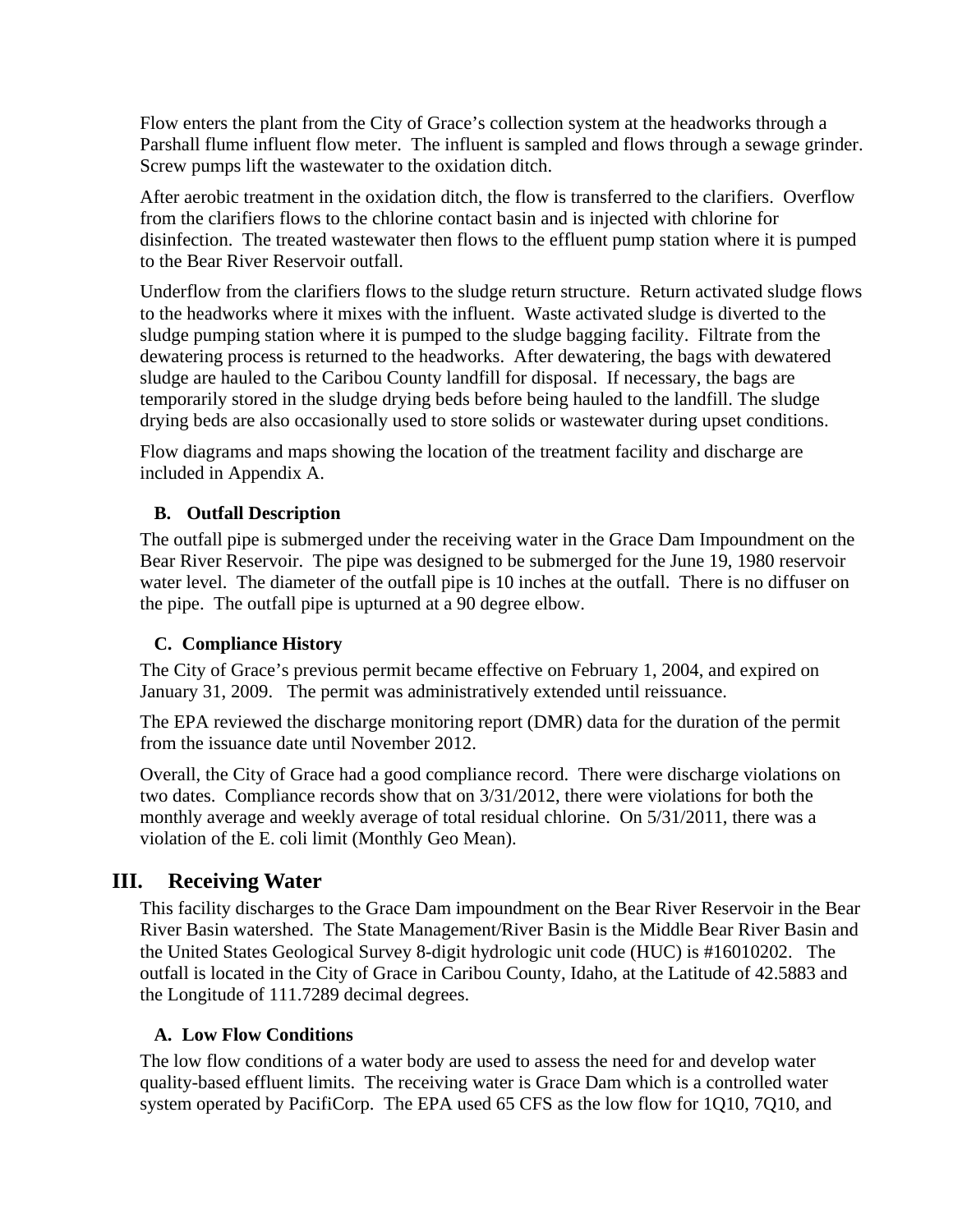30Q10, because PacifiCorp is required to maintain a minimum flow of 65 CFS of water, according to their license from the Federal Energy Regulatory Commission.

#### **B. Receiving Water Quality**

water and could result in limits that are not protective of applicable water quality standards. The EPA reviews receiving water quality data when assessing the need for and developing water quality based effluent limits. In granting assimilative capacity to the receiving water, the EPA must account for the amount of the pollutant already present in the receiving water. In situations where some of the pollutant is present in the upstream waters, an assumption of "zero background" concentration overestimates the available assimilative capacity of the receiving

Table 1 summarizes the receiving water data used to evaluate the need for and develop water quality based effluent limits. See Appendix B for additional information on the receiving water quality.

| <b>Table 1: Receiving Water Quality Data</b>                         |                      |                  |              |               |  |
|----------------------------------------------------------------------|----------------------|------------------|--------------|---------------|--|
| <b>Parameter</b>                                                     | <b>Units</b>         | Percentile       | <b>Value</b> | <b>Source</b> |  |
| Temperature                                                          | Celsius              | 95th             | 20.1         | <b>IDEQ</b>   |  |
| pH                                                                   | <b>Standard Unit</b> | 95 <sub>th</sub> | 8.3          | <b>IDEQ</b>   |  |
| Ammonia                                                              | mg/L                 | Maximum          | 0.09         | <b>IDEQ</b>   |  |
| Dissolved Oxygen<br>Minimum<br><b>IDEO</b><br>3.16<br>mg/L           |                      |                  |              |               |  |
| Source: IDEQ Tri-State monitoring data for Hacks Hole (2006 -2013) & |                      |                  |              |               |  |
| IDEQ Upstream data from Grace $(2004 – 2009)$                        |                      |                  |              |               |  |

#### **C. Water Quality Standards**

#### *Overview*

Section  $301(b)(1)(C)$  of the Clean Water Act (CWA) requires the development of limitations in permits necessary to meet water quality standards. Federal regulations at 40 CFR 122.4(d) require that the conditions in NPDES permits ensure compliance with the water quality standards of all affected States. A State's water quality standards are composed of use classifications, numeric and/or narrative water quality criteria, and an anti-degradation policy.

The use classification system designates the beneficial uses that each water body is expected to achieve, such as drinking water supply, contact recreation, and aquatic life. The numeric and narrative water quality criteria are the criteria deemed necessary by the State to support the beneficial use classification of each water body. The anti-degradation policy represents a three-tiered approach to maintain and protect various levels of water quality and uses.

#### *Designated Beneficial Uses*

This facility discharges to the Grace Dam Impoundment on the Bear River Reservoir in the Bear River Basin watershed. (HUC 16010202). At the point of discharge, the Bear River is protected for the following designated uses (Idaho Administrative Procedure Act, IDAPA 58.01.02.160.):

- cold water aquatic life
- primary contact recreation
- salmonid spawning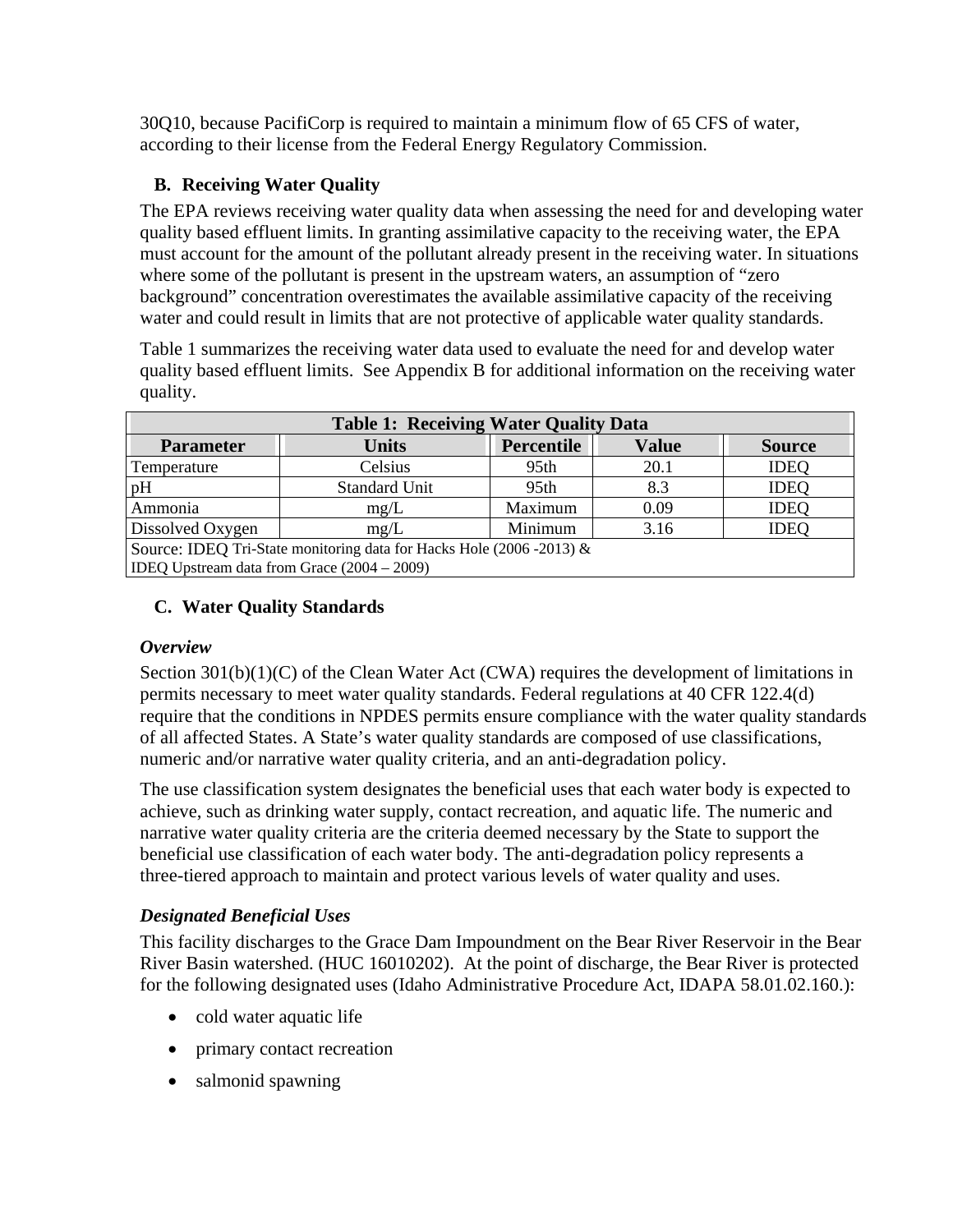In addition, Water Quality Standards state that all waters of the State of Idaho are protected for industrial and agricultural water supply, wildlife habitats, and aesthetics (IDAPA 58.01.02.100.03.b and c, 100.04 and 100.05).

#### *Surface Water Quality Criteria*

The criteria are found in the following sections of the Idaho Water Quality Standards:

- The narrative criteria applicable to all surface waters of the State are found at IDAPA 58.01.02.200 (General Surface Water Quality Criteria).
- The numeric criteria for toxic substances for the protection of aquatic life and primary contact recreation are found at IDAPA 58.01.02.210 (Numeric Criteria for Toxic Substances for Waters Designated for Aquatic Life, Recreation, or Domestic Water Supply Use).
- Additional numeric criteria necessary for the protection of aquatic life can be found at IDAPA 58.01.02.250 (Surface Water Quality Criteria for Aquatic Life Use Designations).
- Numeric criteria necessary for the protection of recreation uses can be found at IDAPA 58.01.02.251 (Surface Water Quality Criteria for Recreation Use Designations).
- Water quality criteria for agricultural water supply can be found in the EPA's *Water Quality Criteria 1972*, also referred to as the "Blue Book" (EPA R3-73-033) (See IDAPA 58.01.02.252.02)

The numeric and narrative water quality criteria applicable to the Bear River Reservoir at the point of discharge are provided in Appendix B of this fact sheet.

#### *Antidegradation*

The IDEQ has completed an antidegradation review which is included in the draft Clean Water Act 401 certification for this permit. See Appendix G for the State's draft 401 water quality certification. The EPA has reviewed this antidegradation review and finds that it is consistent with the State's 401 certification requirements and the State's antidegradation implementation procedures. Comments on the 401 certification including the antidegradation review can be submitted to the IDEQ as set forth above (see State Certification).

#### **D. Water Quality Limited Waters**

Any waterbody for which the water quality does not, and/or is not expected to meet, applicable water quality standards is defined as a "water quality limited segment."

Section 303(d) of the CWA requires states to develop a Total Maximum Daily Load (TMDL) management plan for water bodies determined to be water quality limited segments. A TMDL is a detailed analysis of the water body to determine its assimilative capacity. The assimilative capacity is the loading of a pollutant that a water body can assimilate without causing or contributing to a violation of water quality standards. Once the assimilative capacity of the water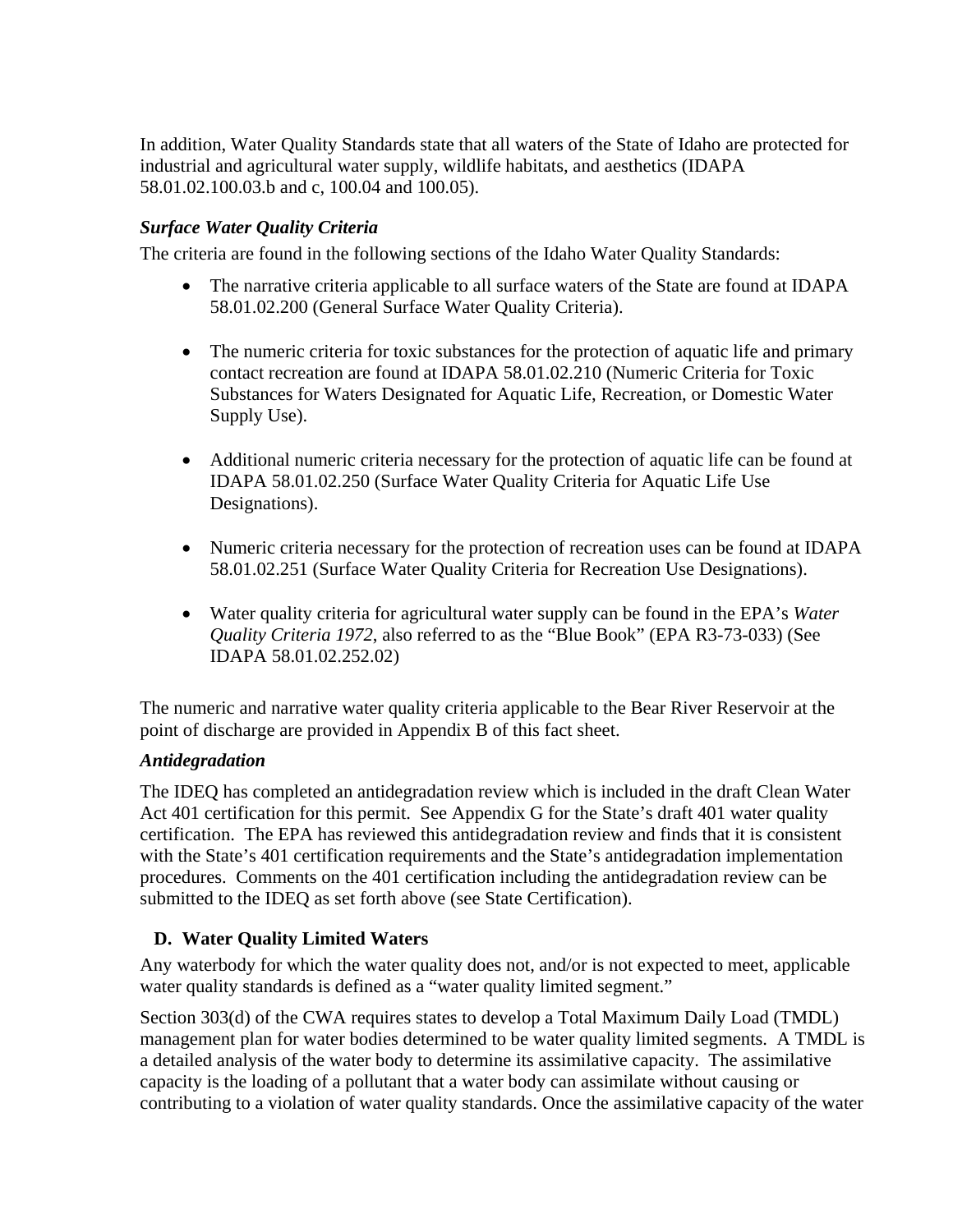body has been determined, the TMDL will allocate that capacity among point and non-point pollutant sources, taking into account natural background levels and a margin of safety. Allocations for non-point sources are known as "load allocations" (LAs). The allocations for point sources, known as "waste load allocations" (WLAs), are implemented through effluent limitations in NPDES permits. Effluent limitations for point sources must be consistent with applicable TMDL allocations.

The State of Idaho's 2010 Integrated Report lists the Bear River Reservoir, from Alexander Reservoir Dam to Densmore Creek, as impaired for Total Phosphorus and Total Suspended Solids.

#### Total Suspended Solids

The 2006 TMDL established a WLA for TSS of 1409 kg/year (see table 1-3 of 2006 TMDL). The 2013 TMDL Addendum did not change the TSS Waste Load Allocation.

#### Total Phosphorus

In February of 2013 the IDEQ, Pocatello Regional Office revised the report on the Bear River Basin Total Maximum Daily Load. This report is called "The Bear River Basin Addendum to the Bear River/Malad Subbasin Assessment and Total Maximum Daily Load Plan for HUCs 16010102, 16010201, 16010202, 16010204" (*2013 TMDL Addendum*).

On September 13, 2013, the EPA approved the 2013 TMDL Addendum, The *2013 TMDL Addendum* was developed to address the water bodies in the Bear River Basin that are on Idaho's §303(d) list and that were not addressed in the original Bear River Basin TMDL approved in June 2006. Additionally, it included an evaluation of current main stem Bear River water quality and included revised wasteload allocations for the six municipal point source dischargers in the Basin, including the City of Grace WWTP. As part of the state review, the current (generally the past 5 years) available data from discharge monitoring reports (DMRs), the Tri-State Water Quality Monitoring program, and municipalities were analyzed in order to revise wasteload allocations. Based on Bear and Cub River data, the water bodies are generally meeting TMDL Total Phosphorus (TP) targets. Wastewater treatment plant discharges to these water bodies are not presently impacting water quality to an extent that reductions are required. Present wasteloads from Grace's wastewater treatment plant were recommended as target wasteload allocations.

**Grace WWTP** – Growing season TP loads at Grace indicate the TP target is being met downstream of the WWTP under the present discharge regime. Therefore, the *2013 TMDL Addendum* established a TP WLA for the Grace WWTP at current levels. Future growth must be accommodated by improvements to the WWTP, with concentration reductions maintaining this TP load. The WLA for the Grace WWTP is 2.36 pounds per day (lbs/day) expressed as an annual average (see Page 29 and Table 26 of the *2013 TMDL*). The EPA will use 2.36 lbs/day to represent the annual average in developing the effluent limits for the Grace WWTP.

#### **IV. Effluent Limitations**

#### **A. Basis for Effluent Limitations**

In general, the CWA requires that the effluent limits for a particular pollutant be the more stringent of either technology-based limits or water quality-based limits. Technology-based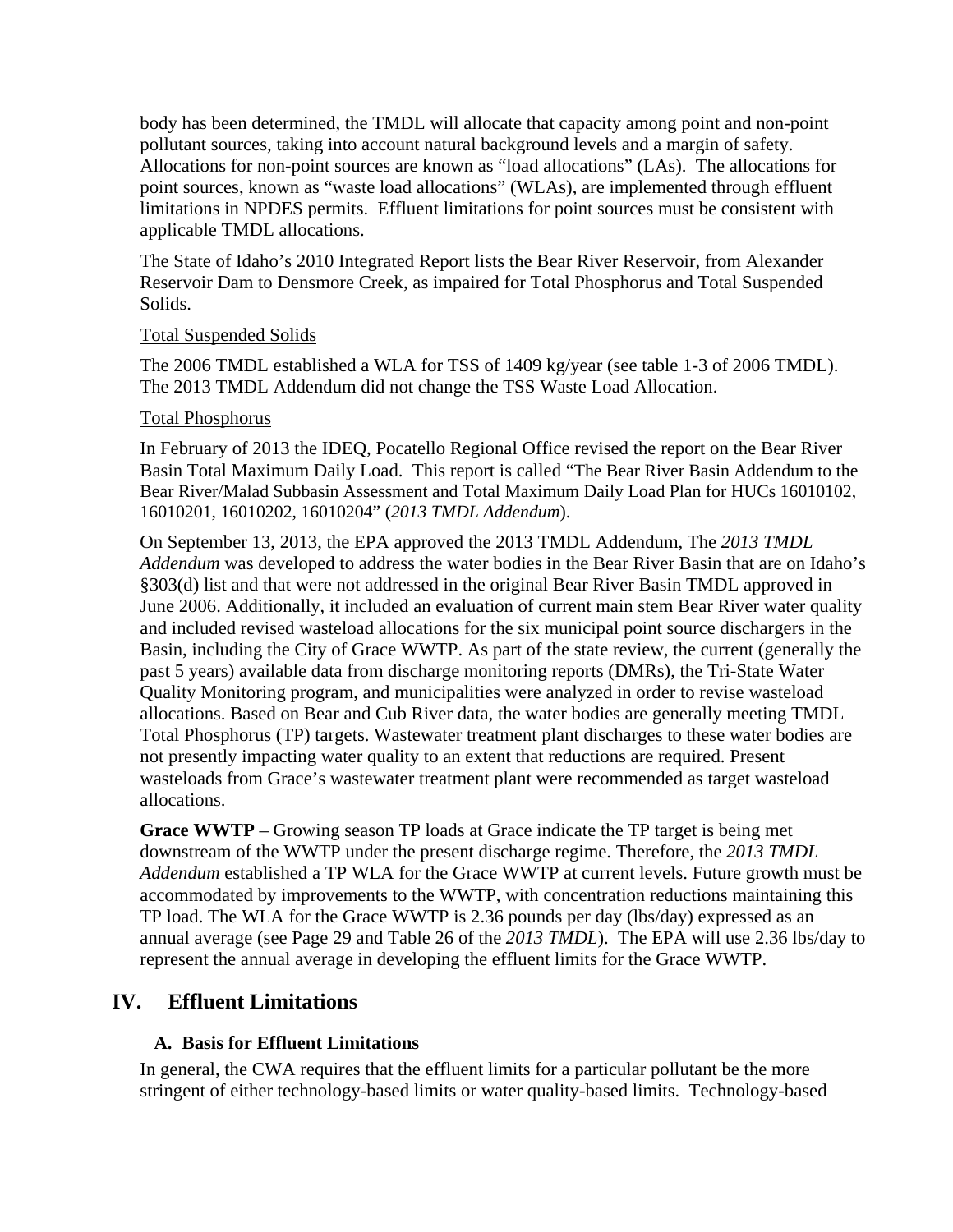limits are set according to the level of treatment that is achievable using available technology. A water quality-based effluent limit is designed to ensure that the water quality standards applicable to a waterbody are being met and may be more stringent than technology-based effluent limits. The basis for the effluent limits proposed in the draft permit is provided in Appendices C, D, and E.

#### Proposed Effluent Limitations

The following summarizes the proposed effluent limits that are in the draft permit.

- 1. The permittee must not discharge floating, suspended, or submerged matter of any kind in concentrations causing nuisance or objectionable conditions or that may impair designated beneficial uses.
- 2. Removal Requirements for BOD<sub>5</sub> and TSS: The monthly average effluent concentration must not exceed 15 percent of the monthly average influent concentration. Percent removal of BOD5 and TSS must be reported on the Discharge Monitoring Reports (DMRs). For each parameter, the monthly average percent removal must be calculated from the arithmetic mean of the influent values and the arithmetic mean of the effluent values for that month. Influent and effluent samples must be taken over approximately the same time period.
- 3. pH: pH must be within the range of  $6.5 9.0$  standard units.

Table 1 below presents the proposed numeric effluent limits for BOD5, TSS, *E. coli*, and chlorine, phosphorus and ammonia.

| <b>Table 1: Proposed Effluent Limits</b> |                           |                                                |                        |                            |  |  |
|------------------------------------------|---------------------------|------------------------------------------------|------------------------|----------------------------|--|--|
|                                          |                           |                                                | <b>Effluent Limits</b> |                            |  |  |
| <b>Parameter</b>                         | <b>Units</b>              | <b>Average Monthly Average Weekly</b><br>Limit | Limit                  | <b>Maximum Daily Limit</b> |  |  |
| Five-Day Biochemical Oxygen              | mg/L                      | 30                                             | 45                     |                            |  |  |
| Demand (BOD <sub>5</sub> )               | lb/day                    | 109                                            | 163                    |                            |  |  |
| BOD <sub>5</sub> Removal                 | percent                   | 85 % minimum                                   |                        |                            |  |  |
|                                          | mg/L                      | 30                                             | 45                     | ۰                          |  |  |
| Total Suspended Solids (TSS)             | lb/day                    | 32.1                                           | 48.2                   |                            |  |  |
| <b>TSS Removal</b>                       | percent                   | 85 % minimum                                   |                        |                            |  |  |
| E. coli                                  | $\frac{\text{#}}{100}$ ml | 126<br>(geometric mean)                        |                        | 406                        |  |  |
| Total Residual Chlorine <sup>1</sup>     | $\mu$ g/L                 | 163                                            |                        | 473                        |  |  |
|                                          | lb/day                    | 0.598                                          |                        | 1.74                       |  |  |
| Total Phosphorus as TP                   | lb/day                    | 5.77                                           | 8.66                   |                            |  |  |
|                                          | mg/L                      | 32.0                                           |                        | 71.4                       |  |  |
| Total Ammonia (as N)                     | lb/day                    | 118                                            |                        | 262                        |  |  |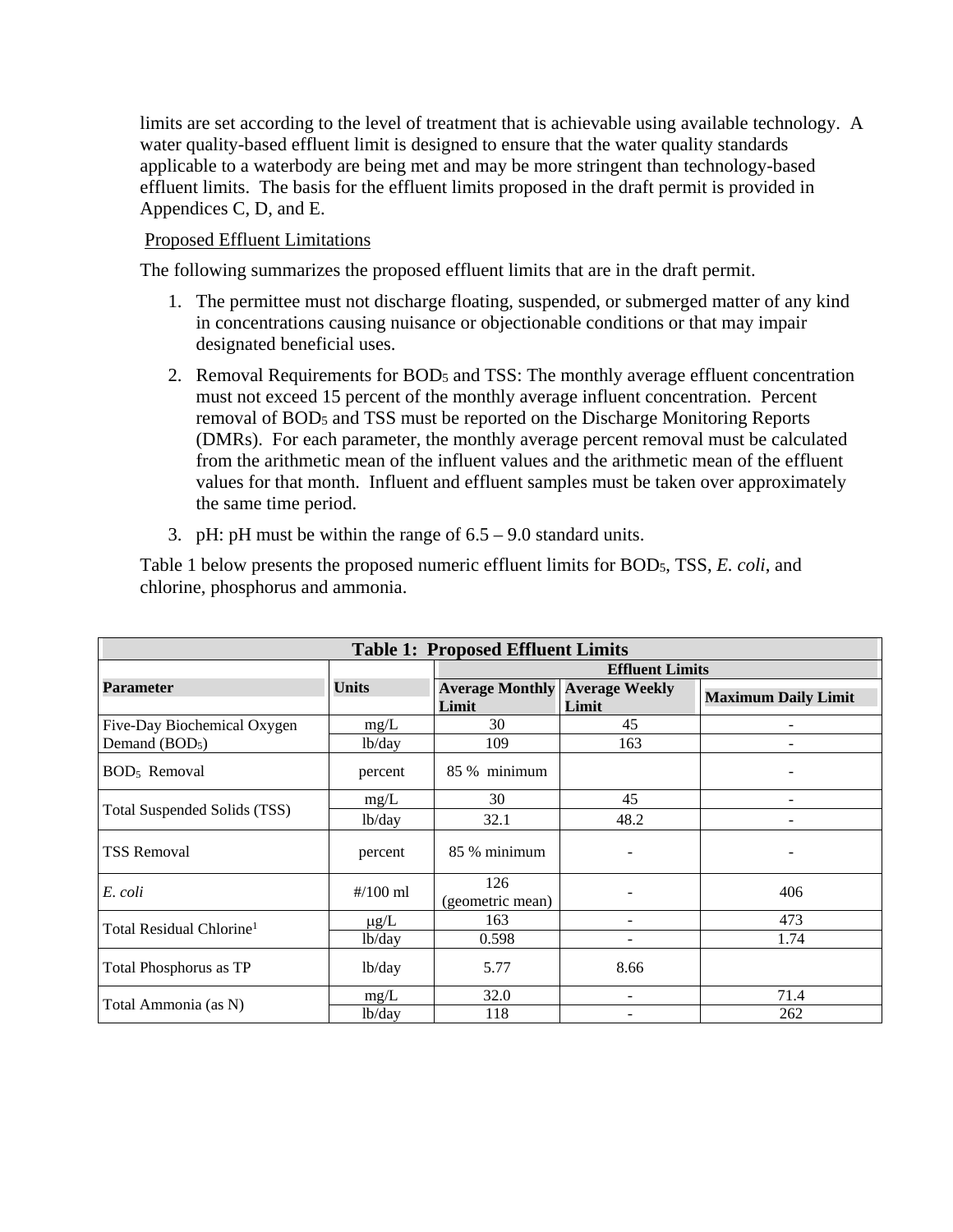#### **A. Comparing Effluent Limits in the Previous Permit to the Draft Permit**

Table 2 illustrates the changes in effluent limits from the existing permit.

| <b>Parameter</b>               | <b>Existing Permit</b> | <b>Draft Permit</b>         |  |  |  |
|--------------------------------|------------------------|-----------------------------|--|--|--|
| Five-Day BOD                   | $30/45$ mg/L           | No change                   |  |  |  |
| Five-Day BOD                   | 109/163 lbs/day        | No change                   |  |  |  |
| <b>BOD</b> Removal             | 85 % minimum           | No change                   |  |  |  |
| <b>TSS Removal</b>             | 85 % minimum           | No change                   |  |  |  |
| <b>TSS</b>                     | $30/45$ mg/L           | No change                   |  |  |  |
| <b>TSS</b>                     | 109/163 lbs/day        | 32.1/48.2 lbs/day - based   |  |  |  |
|                                |                        | on TMDL IDEQ 2006           |  |  |  |
| E.coli                         | 126/406                | No change                   |  |  |  |
| <b>Total Residual Chlorine</b> | 500/750 ug/L           | $163/473$ ug/L – based on   |  |  |  |
|                                |                        | <b>TSD</b>                  |  |  |  |
| Total Phosphorus as TP         | No limits,             | $5.77/8.66$ lbs/day – based |  |  |  |
|                                | monitoring             | on TMDL IDEQ 2011           |  |  |  |
| Total Ammonia as N             | No limits.             | $32.0/71.4$ mg/L and        |  |  |  |
|                                | monitoring             | 118/262 lbs/day - based on  |  |  |  |
|                                |                        | <b>TSD</b>                  |  |  |  |

**Table 2. Comparing Permit Effluent Limits** 

#### **V. Monitoring Requirements**

#### **A. Basis for Effluent and Surface Water Monitoring**

Section 308 of the CWA and federal regulation 40 CFR 122.44(i) require monitoring in permits to determine compliance with effluent limitations. Monitoring may also be required to gather effluent and surface water data to determine if additional effluent limitations are required and/or to monitor effluent impacts on receiving water quality. The permit also requires the permittee to perform effluent monitoring required by parts B.6 of the NPDES Form 2A application, so that these data will be available when the permittee applies for a renewal of its NPDES permit.

The permittee is responsible for conducting the monitoring and for reporting results on Discharge Monitoring Reports (DMRs) and on the application for renewal, as appropriate, to the EPA.

#### **B. Effluent Monitoring**

Monitoring frequencies are based on the nature and effect of the pollutant, as well as a determination of the minimum sampling necessary to adequately monitor the facility's performance. Permittees have the option of taking more frequent samples than are required under the permit. These samples must be used for averaging if they are conducted using the EPA-approved test methods (generally found in 40 CFR 136) or as specified in the permit.

Table 3, below, presents the proposed effluent monitoring requirements for the City of Grace. The sampling location must be after the last treatment unit and prior to discharge to the receiving water. The samples must be representative of the volume and nature of the monitored discharge.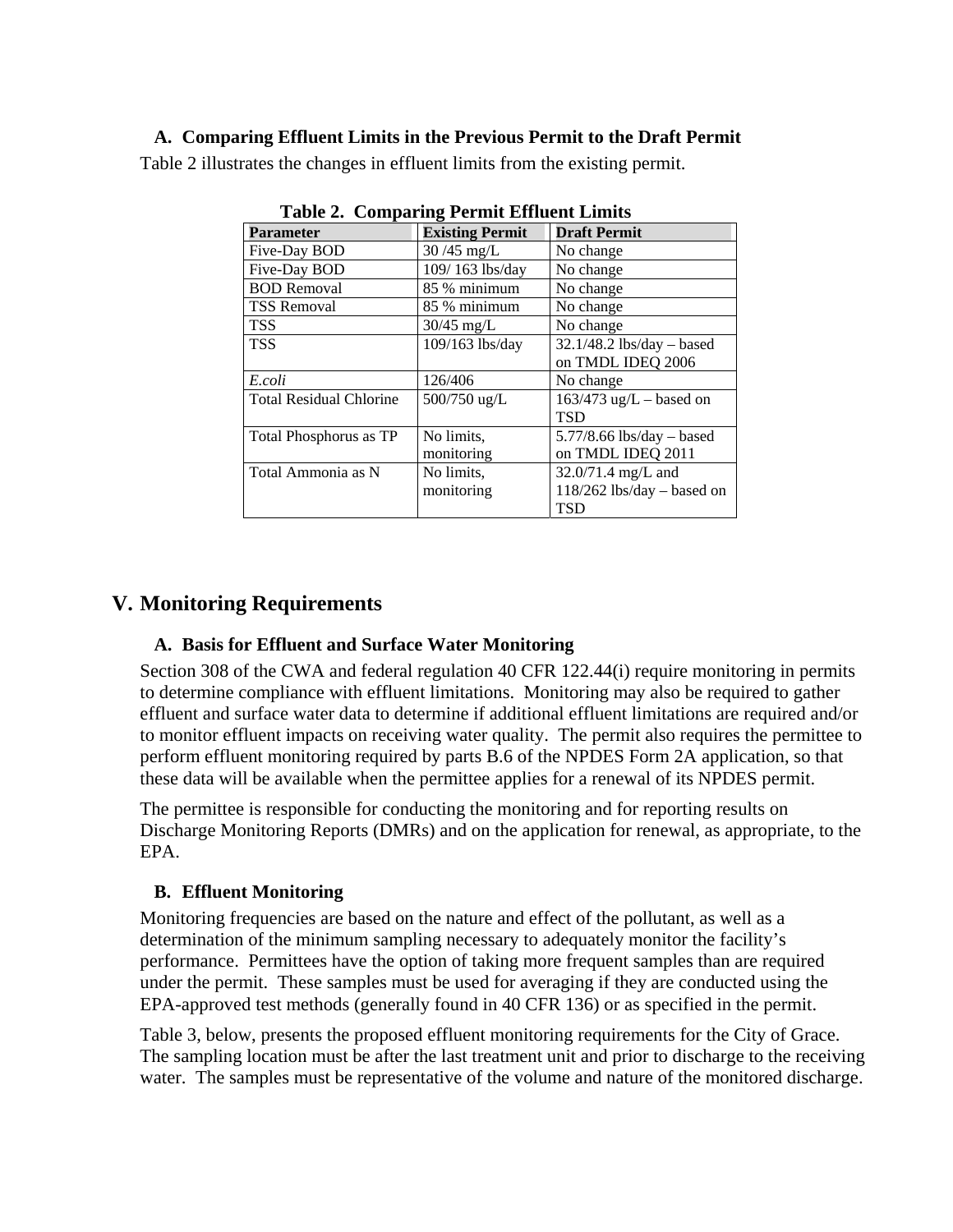| <b>Table 3: Effluent Monitoring Requirements</b>                                |                     |                        |                                   |                          |
|---------------------------------------------------------------------------------|---------------------|------------------------|-----------------------------------|--------------------------|
| <b>Parameter</b>                                                                | <b>Units</b>        | <b>Sample Location</b> | <b>Sample</b><br><b>Frequency</b> | <b>Sample Type</b>       |
| Flow                                                                            | Mgd                 | Effluent               | Continuous                        | recording                |
|                                                                                 | mg/L                | Influent $&$           | 1/month                           | 8-hour composite         |
| BOD <sub>5</sub>                                                                | lb/day              | Effluent <sup>3</sup>  |                                   | calculation <sup>1</sup> |
|                                                                                 | % Removal           |                        |                                   | calculation <sup>2</sup> |
|                                                                                 | mg/L                | Influent $&$           | 1/month                           | 8-hour composite         |
| <b>TSS</b>                                                                      | 1 <sub>b</sub> /day | Effluent <sup>3</sup>  |                                   | calculation <sup>1</sup> |
|                                                                                 | % Removal           |                        |                                   | calculation <sup>2</sup> |
| pH                                                                              | standard units      | Effluent               | $1$ /week                         | grab                     |
| E. Coli                                                                         | $\frac{\#}{100}$ ml | Effluent               | 5/month                           | grab                     |
| <b>Total Residual Chlorine</b>                                                  | $\mu$ g/L           | Effluent               | $1$ /week                         | grab                     |
|                                                                                 | lb/day              | Effluent               |                                   | calculation <sup>1</sup> |
|                                                                                 | mg/L                | Effluent               |                                   | 8-hour composite         |
| Total Ammonia as N                                                              | lb/day              | Effluent               | 1/month                           | calculation <sup>1</sup> |
|                                                                                 | 1 <sub>b</sub> /day | Effluent               |                                   | calculation <sup>1</sup> |
| <b>Total Phosphorus</b>                                                         | mg/L                | Effluent               | 1/month                           | 8-hour composite         |
| NPDES Permit Application Form 2A<br>Effluent Testing - Part B.6<br>$\mathbf{M}$ |                     | Effluent               | $3x/4.5$ years                    |                          |

If no discharge occurs during the reporting period, "no discharge" shall be reported on the DMR. Monitoring frequencies for all parameters are the same as the previous permit.

Notes:

 1. Loading is calculated by multiplying the concentration in mg/L by the flow in mgd and a conversion factor of 8.34.

2. The monthly average percent removal must be calculated from the arithmetic mean of the influent values and the arithmetic mean of the effluent values for that month, i.e.:.

(average monthly influent – average monthly effluent)  $\div$  average monthly influent.

3. Influent and effluent samples must be taken over approximately the same time period.

Monitoring Changes from the Previous Permit

Monitoring frequencies for certain parameters have been revised, relative to the previous permit. Table 4, below, summarizes the changes in monitoring frequency.

| <b>Table 4: Changes in Effluent Monitoring Requirement</b> |                                                                     |                                            |  |
|------------------------------------------------------------|---------------------------------------------------------------------|--------------------------------------------|--|
| <b>Parameter</b>                                           | <b>Existing Permit</b>                                              | <b>Draft</b>                               |  |
| Total<br><b>Phosphorus</b><br>(TP)                         | $1/m$ onth starting in<br>January 2006 and<br>lasting for one year. | 1/month for the duration of<br>the permit. |  |
| <b>Total</b><br>Ammonia as                                 | $1/m$ onth starting in<br>January 2006 and<br>lasting for one year. | 1/month for the duration of<br>the permit. |  |

Total Phosphorus and Total Ammonia will continue to be monitored once per month, but the limitation to 12 samples is removed in the draft permit. Having data for the entire duration of the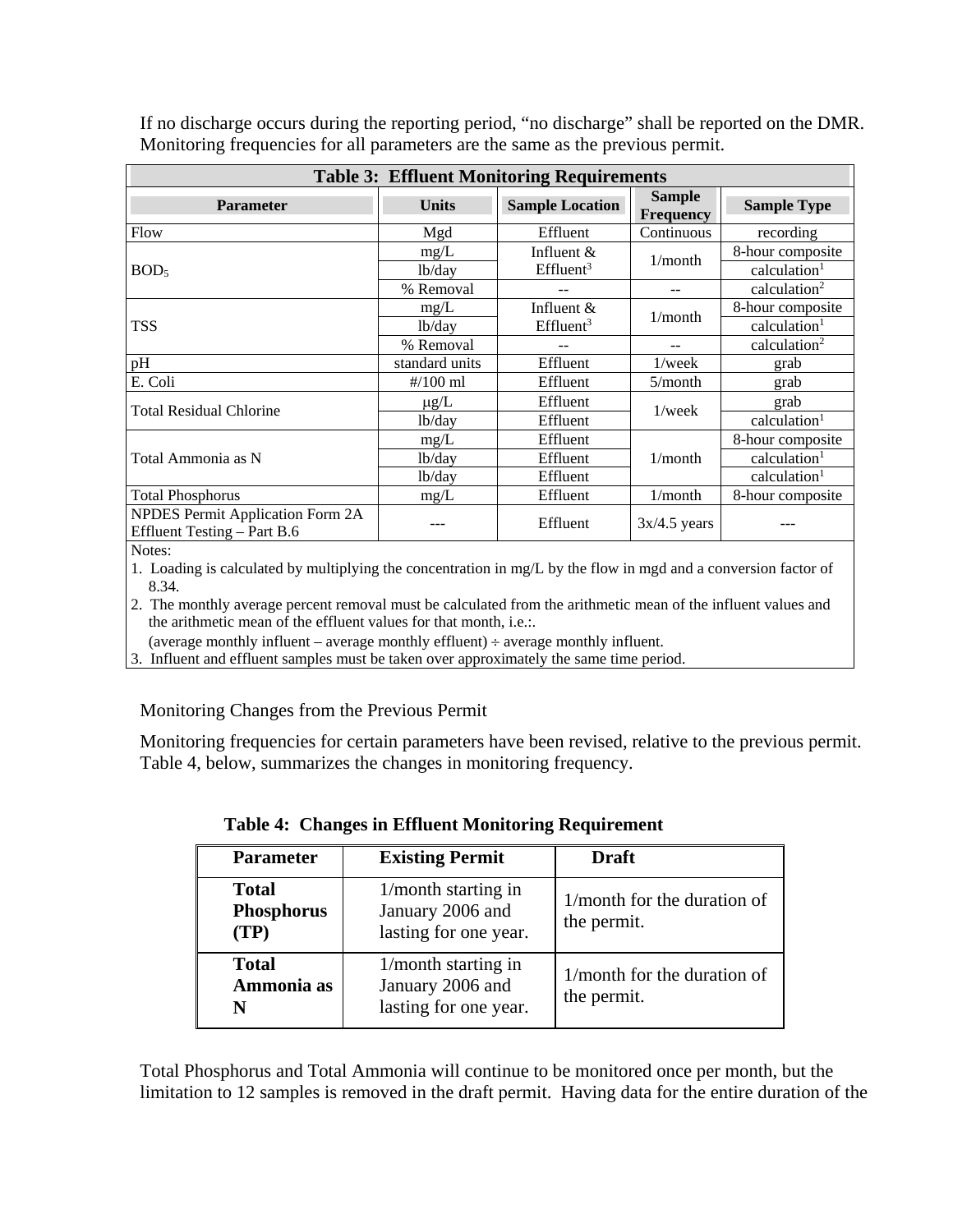permit is necessary to determine compliance with effluent limits for Total Phosphorus and Total Ammonia. These data will also aid in data analysis at the time of the next permit reissuance.

#### **C. Surface Water Monitoring**

Table 5 presents the proposed surface water monitoring requirements for the draft permit. The Permittee must establish a monitoring station in Grace Dam impoundment on the Bear River Reservoir upstream of the facility's discharge. In general, surface water monitoring may be required for pollutants of concern to assess the assimilative capacity of the receiving water for the pollutant. In addition, surface water monitoring may be required for pollutants on which the water quality criteria are dependent, and to collect data for TMDL development if the facility discharges to an impaired water body. Surface water monitoring results must be submitted with the DMR.

In the previous permit, surface water monitoring was required for 4 years. In this permit, surface water monitoring will continue for the duration of the permit. Previously, temperature, pH, Total Ammonia and Total Phosphorus were sampled. In this permit, flow, total Ammonia, Total Phosphorus, Temperature and pH monitoring will be required.

| <b>Parameter</b>                                                                                                                                                               | o<br><b>Units</b> | Frequency <sup>1</sup> | <b>Sample Type</b> |  |  |
|--------------------------------------------------------------------------------------------------------------------------------------------------------------------------------|-------------------|------------------------|--------------------|--|--|
| <b>Flow</b>                                                                                                                                                                    | mgd               | Quarterly              | Recording          |  |  |
| Total Ammonia as N                                                                                                                                                             | mg/L              | Quarterly              | Grab               |  |  |
| <b>Total Phosphorus</b>                                                                                                                                                        | mg/L              | Quarterly              | Grab               |  |  |
| Temperature                                                                                                                                                                    | °C                | Quarterly              | Grab               |  |  |
| pH<br>standard units                                                                                                                                                           |                   | Quarterly              | Grab               |  |  |
| Notes:<br>1. For quarterly monitoring frequency, quarters are defined as: January 1 to March 31;<br>April 1 to June 30; July 1 to September 30; and, October 1 to December 31. |                   |                        |                    |  |  |

|  |  | <b>Table 5 Surface Water Monitoring Requirements</b> |
|--|--|------------------------------------------------------|
|  |  |                                                      |

#### D. Monitoring and Reporting

The draft permit includes new provisions to allow the permittee the option to submit DMR data electronically using NetDMR. NetDMR is a national web-based tool that allows DMR data to be submitted electronically via a secure Internet application. NetDMR allows participants to discontinue mailing in paper forms under 40 CFR 122.41 and 403.12. The permittee may use NetDMR after requesting and receiving permission from the EPA Region 10.

Under NetDMR, all reports required under the permit are submitted to the EPA as an electronic attachment to the DMR. Once a permittee begins submitting reports using NetDMR, it is no longer required to submit paper copies of DMRs or other reports to the EPA and IDEQ.

The EPA encourages permittees to sign up for NetDMR, and currently conducts free training on the use of NetDMR. Further information about NetDMR, including upcoming trainings and contacts, is provided on the following website: http://www.EPA.gov/netdmr.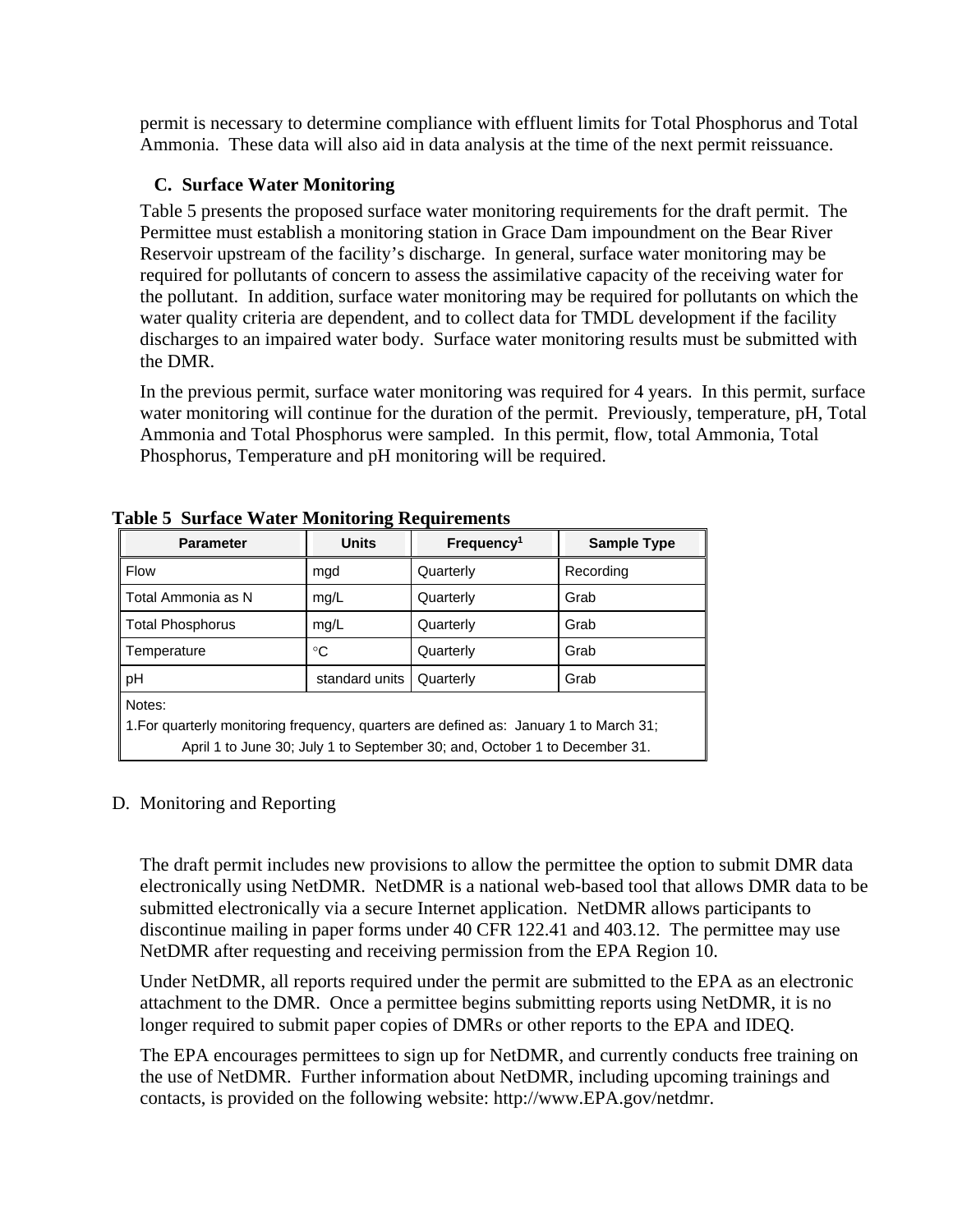### **VI. Sludge (Biosolids) Requirements**

The EPA Region 10 separates wastewater and sludge permitting. The EPA has authority under the CWA to issue separate sludge-only permits for the purposes of regulating biosolids. The EPA may issue a sludge-only permit to each facility at a later date, as appropriate.

Until future issuance of a sludge-only permit, sludge management and disposal activities at each facility continue to be subject to the national sewage sludge standards at 40 CFR Part 503 and any requirements of the State's biosolids program. The Part 503 regulations are self-implementing, which means that facilities must comply with them whether or not a permit has been issued.

### **VII. Other Permit Conditions**

#### **A. Quality Assurance Plan**

The federal regulation at 40 CFR 122.41(e) requires the permittee to develop procedures to ensure that the monitoring data submitted is accurate and to explain data anomalies if they occur. The City of Grace is required to update the Quality Assurance Plan for the City of Grace within 180 days of the effective date of the final permit. The Quality Assurance Plan must include standard operating procedures the permittee will follow for collecting, handling, storing and shipping samples, laboratory analysis, and data reporting. The plan must be retained on site and be made available to the EPA and the IDEQ upon request.

#### **B. Operation and Maintenance Plan**

The permit requires the City of Grace to properly operate and maintain all facilities and systems of treatment and control. Proper operation and maintenance is essential to meeting discharge limits, monitoring requirements, and all other permit requirements at all times. The permittee is required to develop and implement an operation and maintenance plan for their facility within 180 days of the effective date of the final permit. The plan must be retained on site and made available to the EPA and the IDEQ upon request.

#### **C. Sanitary Sewer Overflows and Proper Operation and Maintenance of the Collection System**

Untreated or partially treated discharges from separate sanitary sewer systems are referred to as sanitary sewer overflows (SSOs). SSOs may present serious risks of human exposure when released to certain areas, such as streets, private property, basements, and receiving waters used for drinking water, fishing and shellfishing, or contact recreation. Untreated sewage contains pathogens and other pollutants, which are toxic. SSOs are not authorized under this permit. Pursuant to the NPDES regulations, discharges from separate sanitary sewer systems authorized by NPDES permits must meet effluent limitations that are based upon secondary treatment. Further, discharges must meet any more stringent effluent limitations that are established to meet the EPA-approved state water quality standards.

The permit contains language to address SSO reporting and public notice and operation and maintenance of the collection system. The permit requires that the permittee identify SSO occurrences and their causes. In addition, the permit establishes reporting, record keeping and third party notification of SSOs. Finally, the permit requires proper operation and maintenance of the collection system. The following specific permit conditions apply: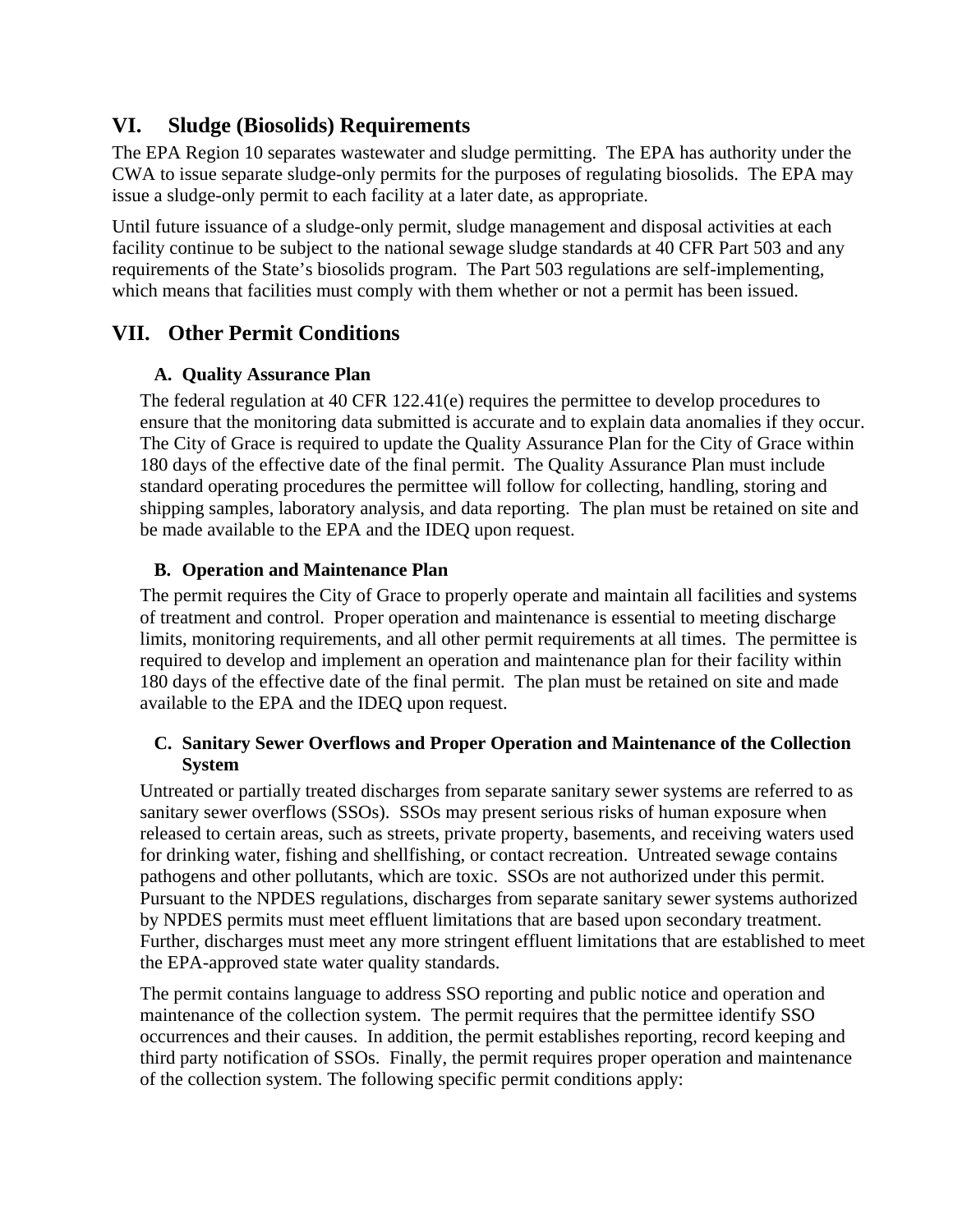**Immediate Reporting** – The permittee is required to notify the EPA of an SSO within 24 hours of the time the permittee becomes aware of the overflow. (See 40 CFR 122.41(l)(6)).

**Written Reports** – The permittee is required to provide the EPA a written report within five days of the time it became aware of any overflow that is subject to the immediate reporting provision. (See 40 CFR 122.41(l)(6)(i)).

**Third Party Notice** – The permit requires that the permittee establish a process to notify specified third parties of SSOs that may endanger health due to a likelihood of human exposure; or unanticipated bypass and upset that exceeds any effluent limitation in the permit or that may endanger health due to a likelihood of human exposure. The permittee is required to develop, in consultation with appropriate authorities at the local, county, tribal and/or state level, a plan that describes how, under various overflow (and unanticipated bypass and upset) scenarios, the public, as well as other entities, would be notified of overflows that may endanger health. The plan should identify all overflows that would be reported and to whom, and the specific information that would be reported. The plan should include a description of lines of communication and the identities of responsible officials. (See 40 CFR 122.41(l)(6)).

**Record Keeping** – The permittee is required to keep records of SSOs. The permittee must retain the reports submitted to the EPA and other appropriate reports that could include work orders associated with investigation of system problems related to a SSO, that describes the steps taken or planned to reduce, eliminate, and prevent reoccurrence of the SSO. (See 40 CFR 122.41(j)).

**Proper Operation and Maintenance** – The permit requires proper operation and maintenance of the collection system. (See 40 CFR 122.41(d) and (e)). SSOs may be indicative of improper operation and maintenance of the collection system. The permittee may consider the development and implementation of a capacity, management, operation and maintenance (CMOM) program.

The permittee may refer to the Guide for Evaluating Capacity, Management, Operation, and Maintenance (CMOM) Programs at Sanitary Sewer Collection Systems (EPA 305-B-05-002). This guide identifies some of the criteria used by the EPA inspectors to evaluate a collection system's management, operation and maintenance program activities. Owners/operators can review their own systems against the checklist (Chapter 3) to reduce the occurrence of sewer overflows and improve or maintain compliance.

#### **D. Environmental Justice**

Executive Order 12898, *Federal Actions to Address Environmental Justice in Minority Populations and Low-Income Populations*, directs each federal agency to "make achieving environmental justice part of its mission by identifying and addressing, as appropriate, disproportionately high and adverse human health or environmental effects of its programs, policies, and activities." The EPA strives to enhance the ability of overburdened communities to participate fully and meaningfully in the permitting process for EPA-issued permits, including NPDES permits. "Overburdened" communities can include minority, low-income, tribal, and indigenous populations or communities that potentially experience disproportionate environmental harms and risks. As part of an agency-wide effort, the EPA Region 10 will consider prioritizing enhanced public involvement opportunities for EPA-issued permits that may involve activities with significant public health or environmental impacts on already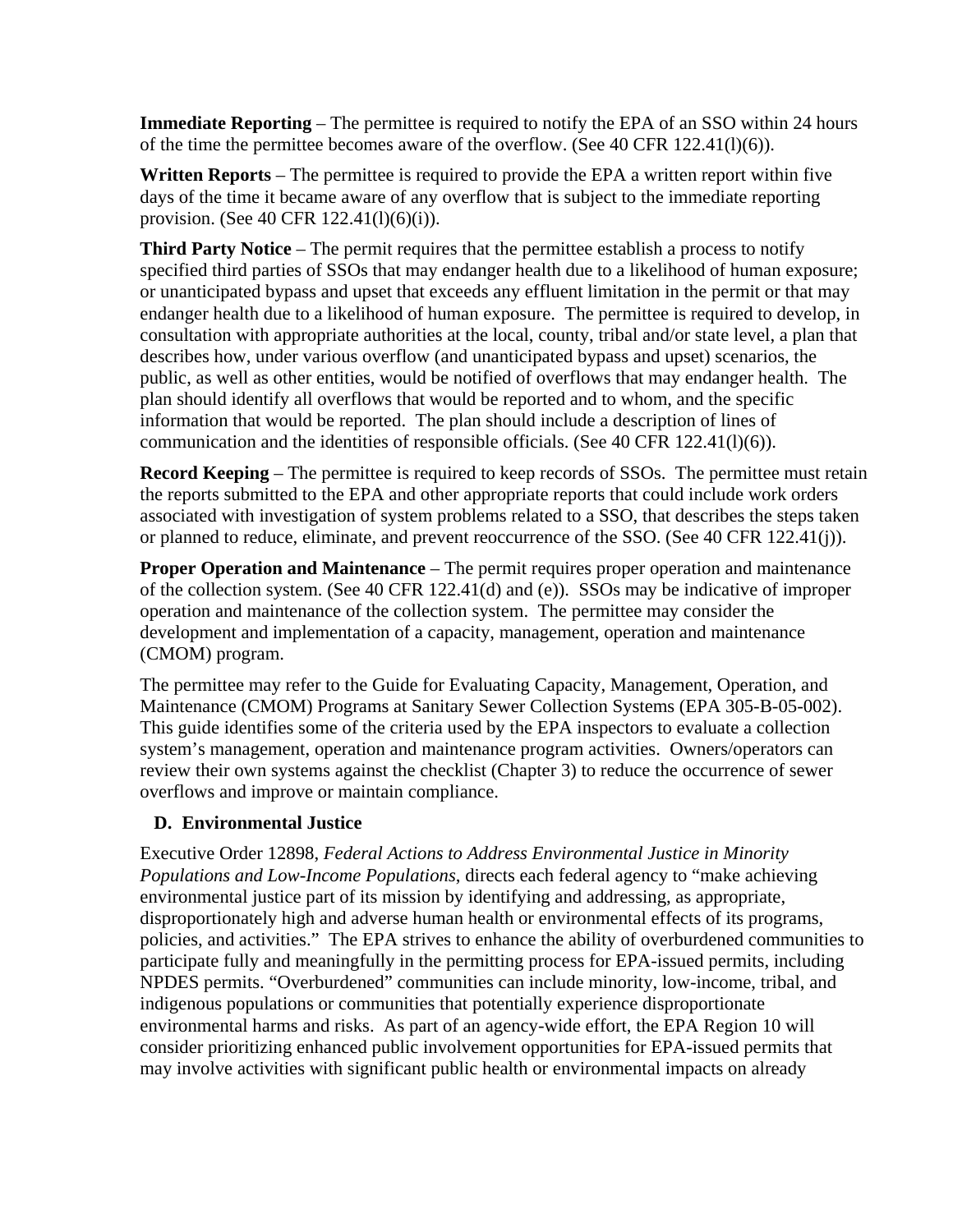overburdened communities. For more information, please visit http://www.epa.gov/compliance/ej/plan-ej/ .

As part of the permit development process, the EPA Region 10 conducted a screening analysis to determine whether this permit action could affect overburdened communities. The EPA used a nationally consistent geospatial tool that contains demographic and environmental data for the United States at the Census block group level. This tool is used to identify permits for which enhanced outreach may be warranted.

The WWTP is not located within or near a Census block group that is potentially overburdened. The draft permit does not include any additional conditions to address environmental justice.

Regardless of whether a WWTP is located near a potentially overburdened community, the EPA encourages permittees to review (and to consider adopting, where appropriate) Promising Practices for Permit Applicants Seeking EPA-Issued Permits: Ways To Engage Neighboring Communities (see https://www.federalregister.gov/articles/2013/05/09/2013-10945/epaactivities-to-promote-environmental-justice-in-the-permit-application-process#p-104). Examples of promising practices include: thinking ahead about community's characteristics and the effects of the permit on the community, engaging the right community leaders, providing progress or status reports, inviting members of the community for tours of the facility, providing informational materials translated into different languages, setting up a hotline for community members to voice concerns or request information, follow up, etc.

#### **E. Design Criteria**

The permit includes design criteria requirements. This provision requires the permittee to compare influent flow and loading to the facility's design flow and loading and prepare a facility plan for maintaining compliance with NPDES permit effluent limits when the annual average flow or loading exceeds 85% of the design criteria values for three consecutive months.

#### **F. Industrial Waste Management Requirements**

EPA implements and enforces the National Pretreatment Program regulations of 40 CFR 403, per authority from sections  $204(b)(1)(C)$ ,  $208(b)(2)(C)(iii)$ ,  $301(b)(1)(A)(ii)$ ,  $301(b)(2)(A)(ii)$ , 301(h)(5) and 301(i)(2), 304(e ) and (g), 307, 308, 309, 402(b, 405, and 501(a) of the Federal Water Pollutant Control Act as amended by the CWA of 1977. Because Idaho does not have an approved state pretreatment program per 40 CFR 403.10, EPA is the Approval Authority for Idaho POTWs. Because the City of Grace does not have an approved POTW pretreatment program per 40 CFR 403.8, the EPA is also the Control Authority of industrial users that might introduce pollutants into the Grace WWTP.

Per 40 CFR 122.44(j)(1), all POTWs need to identify, in terms of character and volume of pollutants, any significant industrial users (SIUs) discharging into the POTW. This condition is included as Special Condition D.1 of the draft permit with a due date 180 days following the effective date of the POTW permit.

Since the City of Grace does not have an approved pretreatment program, Special Condition D.2 of the permit reminds the City that it cannot authorize discharges which may violate the national specific prohibitions of the General Pretreatment Program, which are applicable to all industrial users introducing pollutants into a publicly owned treatment works (40 CFR 403.5(b)).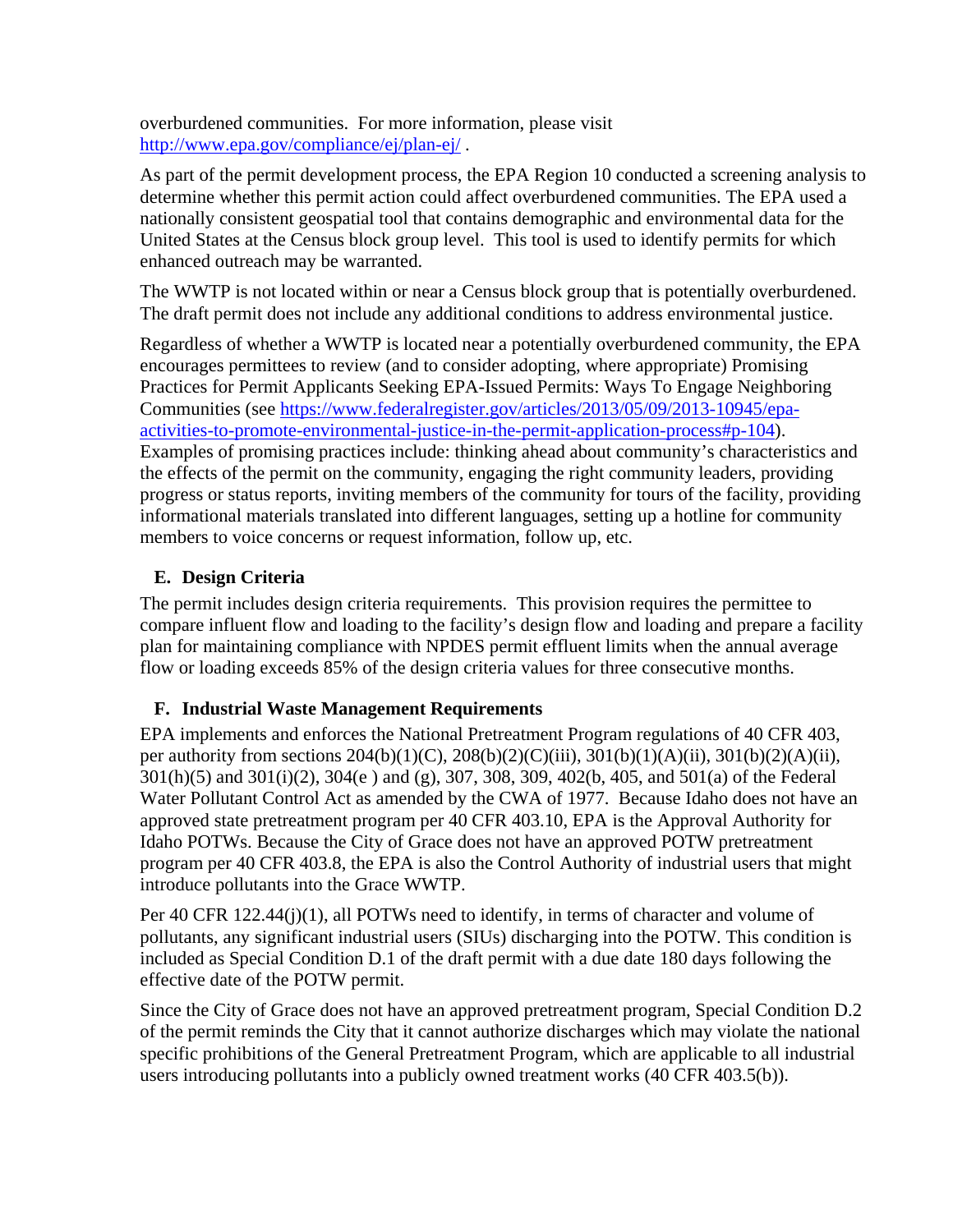Consequently, Special Condition D.6 requires that the Permittee to develop legal authority enforceable in Federal, State or local courts which authorizes or enables the POTW to apply and to enforce the requirement of sections 307 (b) and (c) and 402(b)(8) of the Clean Water Act, as described in 40 CFR 403.8(f)(1). The draft legal authority shall be submitted to EPA for review and comment, and then shall be adopted and enforced by the POTW.

#### **G. Standard Permit Provisions**

Sections III, IV, and V of the draft permit contain standard regulatory language that must be included in all NPDES permits. Because these requirements are based directly on NPDES regulations, they cannot be challenged in the context of an NPDES permit action. The standard regulatory language covers requirements such as monitoring, recording, and reporting requirements, compliance responsibilities, and other general requirements.

#### **VIII. Other Legal Requirements**

#### **A. Endangered Species Act**

The Endangered Species Act requires federal agencies to consult with National Oceanic and Atmospheric Administration Fisheries (NOAA Fisheries) and the U.S. Fish and Wildlife Service (USFWS) if their actions could beneficially or adversely affect any threatened or endangered species. A review of the threatened and endangered species located in Idaho finds that there are no threatened and endangered aquatic species listed for Caribou County. The EPA has determined that the issuance of this draft permit will have no effect on threatened or endangered species. Therefore, consultation is not required for this action.

#### **B. Essential Fish Habitat**

Essential fish habitat (EFH) is the waters and substrate (sediments, etc.) necessary for fish to spawn, breed, feed, or grow to maturity. The Magnuson-Stevens Fishery Conservation and Management Act (January 21, 1999) requires the EPA to consult with NOAA Fisheries when a proposed discharge has the potential to adversely affect EFH (i.e., reduce quality and/or quantity of EFH). A review of the Essential Fish Habitat map shows that the discharge from the City of Grace will not likely affect any EFH species in the vicinity of the discharge; therefore, the issuance of this permit will have no effect on EFH.

#### **C. State Certification**

Section 401 of the CWA requires the EPA to seek State certification before issuing a final permit. As a result of the certification, the State may require more stringent permit conditions or additional monitoring requirements to ensure that the permit complies with water quality standards, or treatment standards established pursuant to any State law or regulation.

#### **D. Permit Expiration**

The permit will expire five years from the effective date.

#### **IX. References**

EPA. 1991. *Technical Support Document for Water Quality-based Toxics Control.* U.S. Environmental Protection Agency, Office of Water, EPA/505/2-90-001.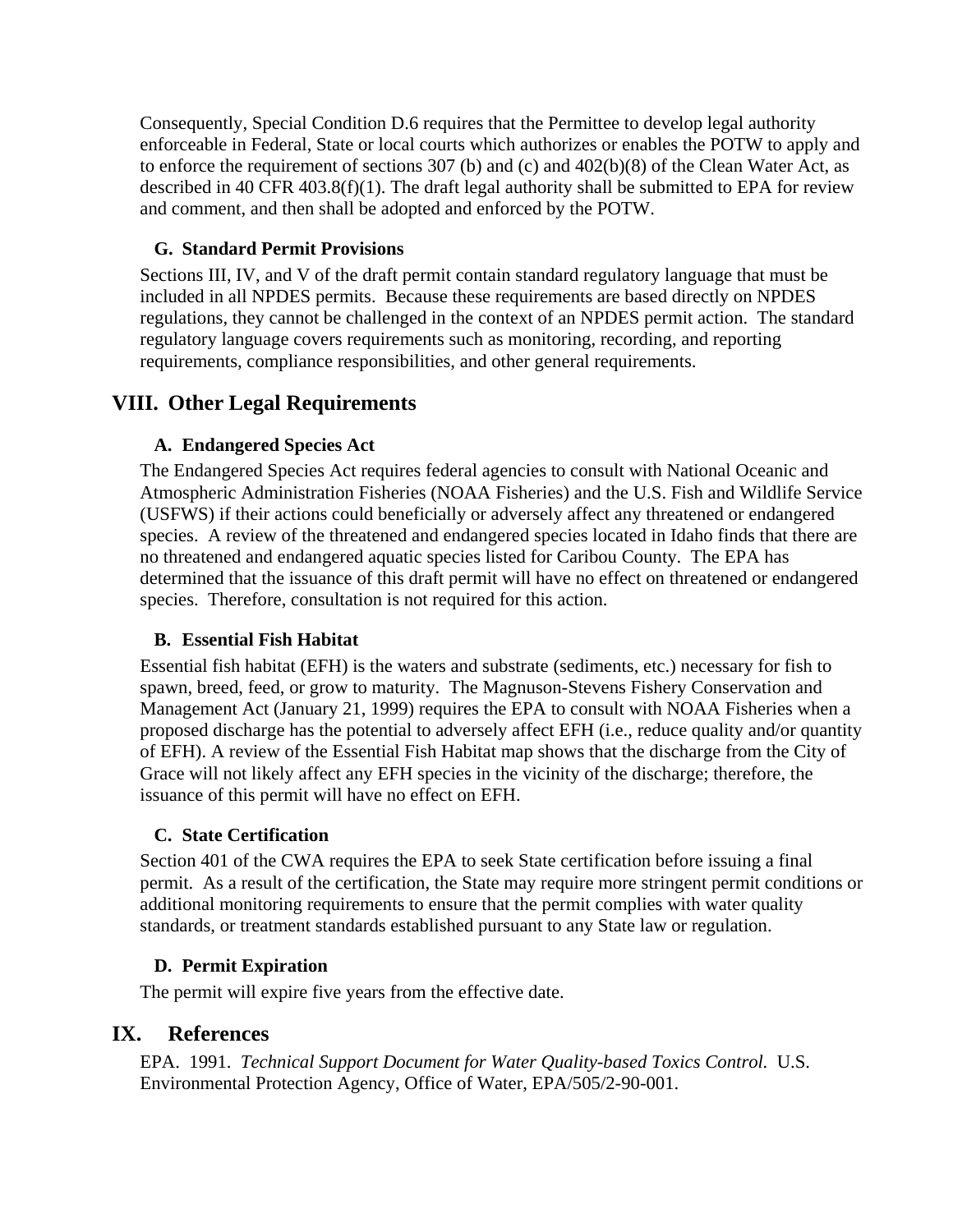Water Pollution Control Federation. Subcommittee on Chlorination of Wastewater. *Chlorination of Wastewater.* Water Pollution Control Federation. Washington, D.C. 1976.

EPA. 2010. *NPDES Permit Writers' Manual.* Environmental Protection Agency, Office of Wastewater Management, EPA-833-K-10-001.

Idaho Department of Environmental Quality. March 2006, Bear River/Malad Subbasin Assessment and Total Maximum Daily Load Plan for HUCs 16010102, 16010201, 16010202, 16010204.

Idaho Department of Environment Quality. August of 2011. 2010 Integrated Report.

Idaho Department of Environmental Quality. July 2011, revised February 2013, Bear River Basin Addendum to the Bear River/Malad Subbasin Assessment and Total Maximum Daily Load Plan for HUCs 16010102, 16010201,16010202, 16010204.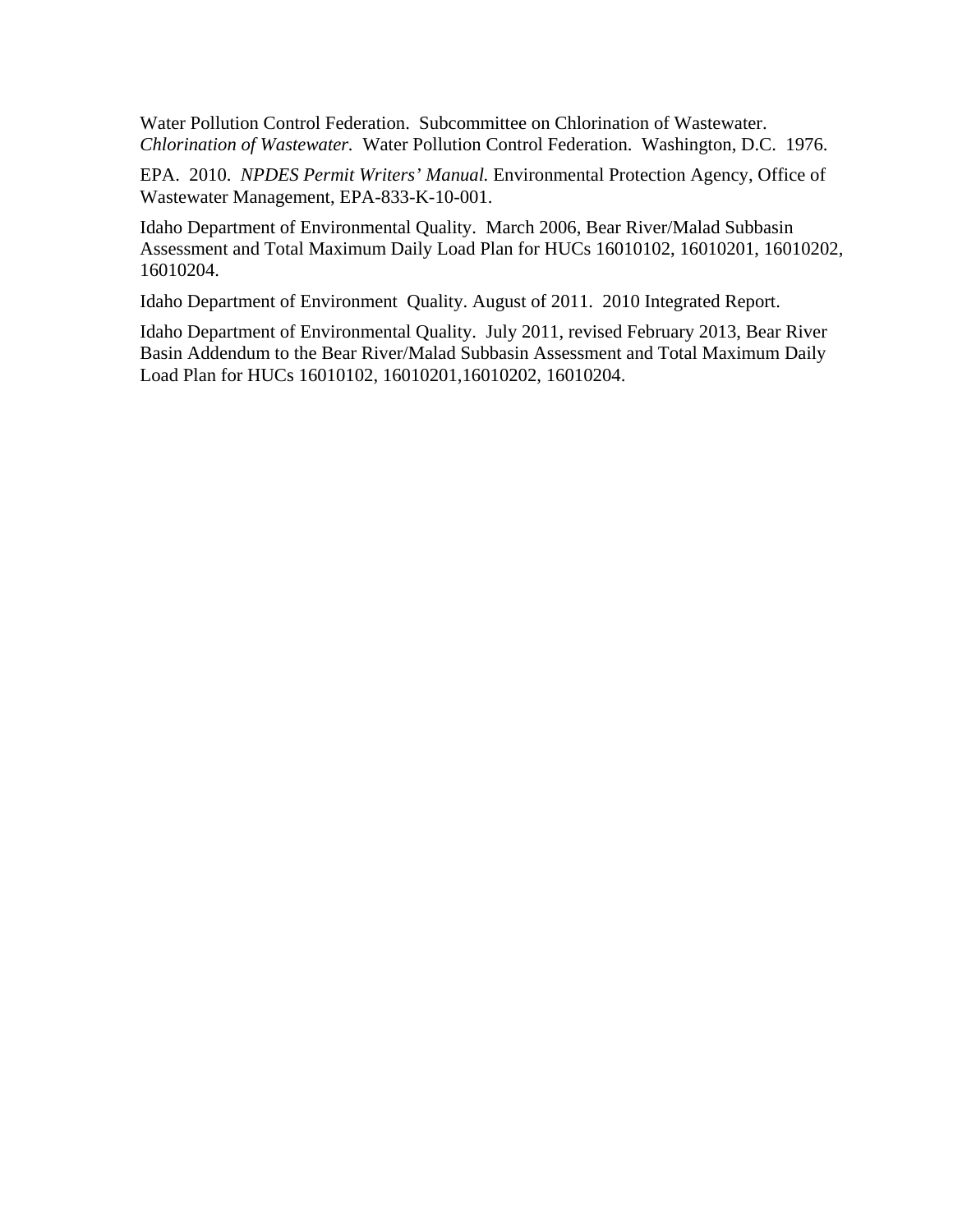| <b>General Information</b>         |                                               |
|------------------------------------|-----------------------------------------------|
| <b>NPDES ID Number:</b>            | ID0023825                                     |
| Physical Address:                  | 385 North 5 <sup>th</sup> Street              |
|                                    | Grace, ID 83241                               |
| <b>Mailing Address:</b>            | P.O. Box 288                                  |
|                                    | Grace, Idaho 83241                            |
| Facility Background:               | The most recent NPDES permit for this         |
|                                    | facility was issued on January 29, 2004,      |
|                                    | became effective on February 1, 2004, and     |
|                                    | expired on January 31, 2009. An NPDES         |
|                                    | application for permit reissuance was         |
|                                    | submitted by the permittee on July 30, 2008.  |
|                                    | The EPA determined that the application was   |
|                                    | timely and complete. Therefore, pursuant to   |
|                                    | 40 CFR 122.6, the permit has been             |
|                                    | administratively extended and remains fully   |
|                                    | effective and enforceable.                    |
|                                    | <b>Facility Information</b>                   |
| Type of Facility:                  | Wastewater Treatment Plant (WWTP)             |
| <b>Treatment Train:</b>            | The secondary treatment plant discharges      |
|                                    | treated municipal wastewater into the Grace   |
|                                    | Dam impoundment on the Bear River             |
|                                    | Reservoir. The treatment consists of an       |
|                                    | oxidation ditch and disinfection by           |
|                                    | chlorination for the effluent. The collection |
|                                    | system has no combined sewers. The facility   |
|                                    | serves a resident population of 990.          |
| Flow:                              | Design flow is 0.435 mgd                      |
| <b>Outfall Location:</b>           | Latitude of 42.5883 and Longitude of          |
|                                    | 111.7289                                      |
| <b>Receiving Water Information</b> |                                               |
| Receiving Water:                   | Grace Dam impoundment on the Bear River       |
|                                    | Reservoir                                     |
| Watershed:                         | Bear River Basin watershed                    |
|                                    | (HUC #16010202)                               |
| <b>Beneficial Uses:</b>            | Cold water aquatic life, primary contact      |
|                                    | recreation, salmonid spawning                 |

# **Appendix A: Facility Information**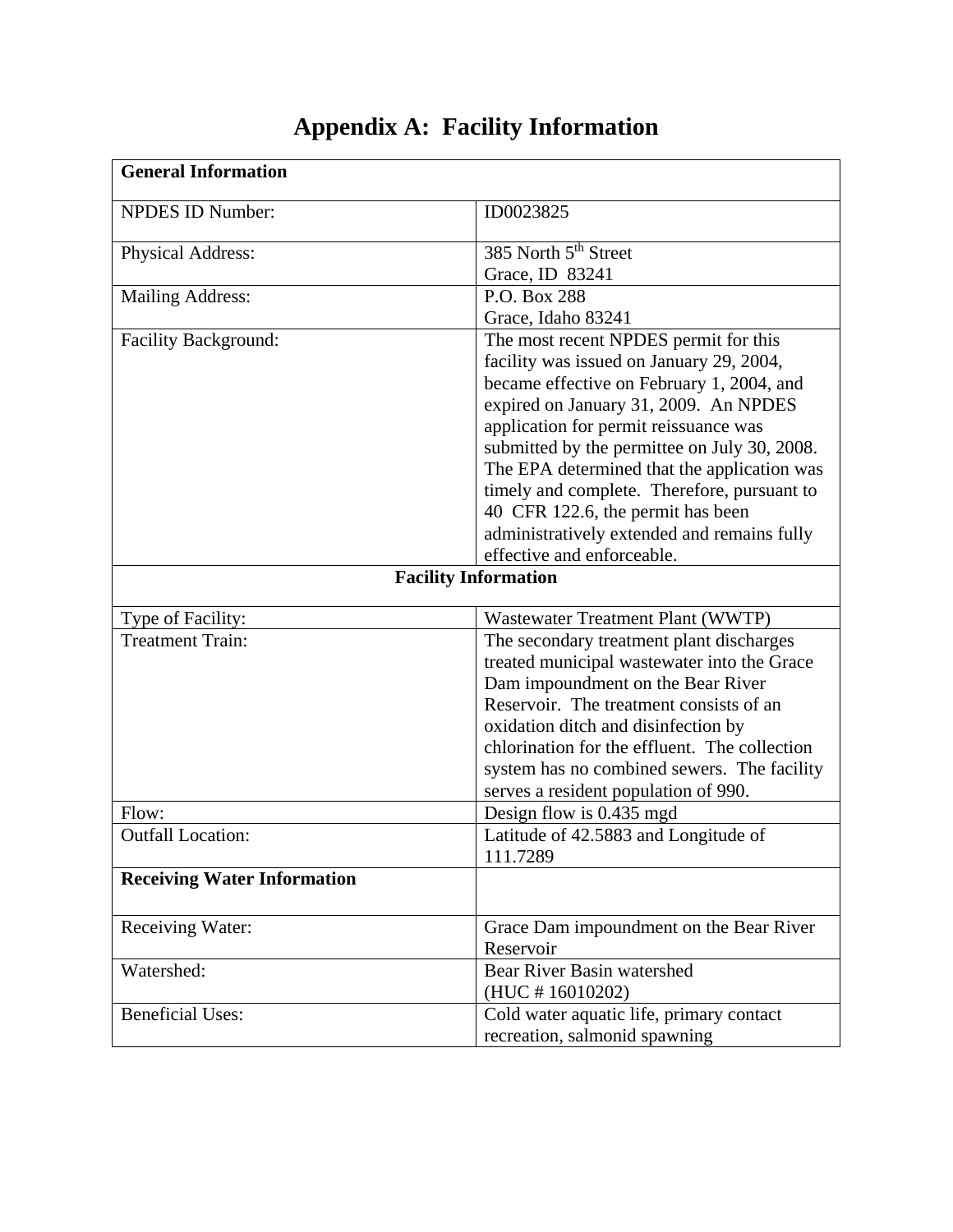# **Maps and Diagram for the City of Grace**



Source: IDEQ TMDL document for Bear River Basin, Addendum July 2011, Revised February 2013.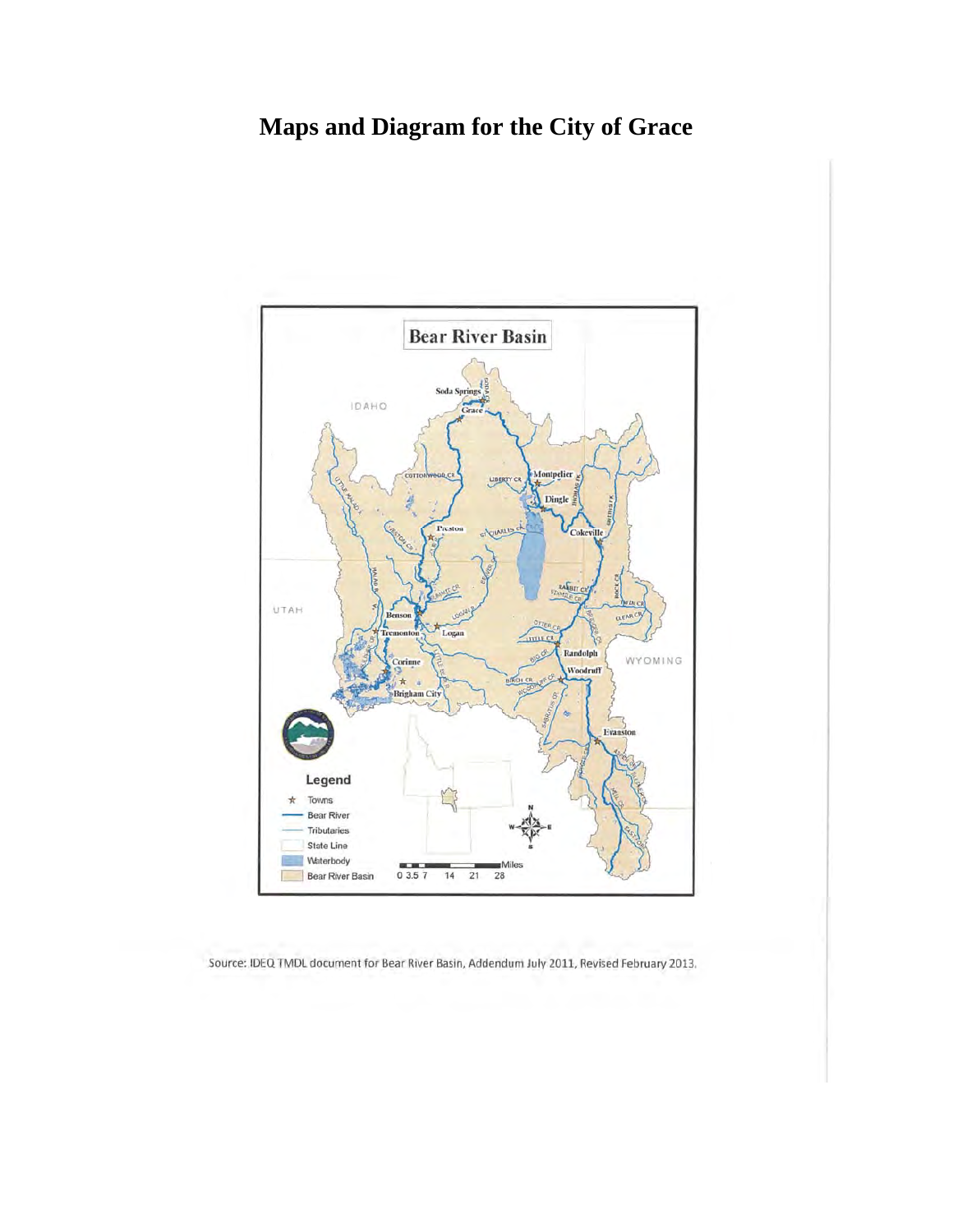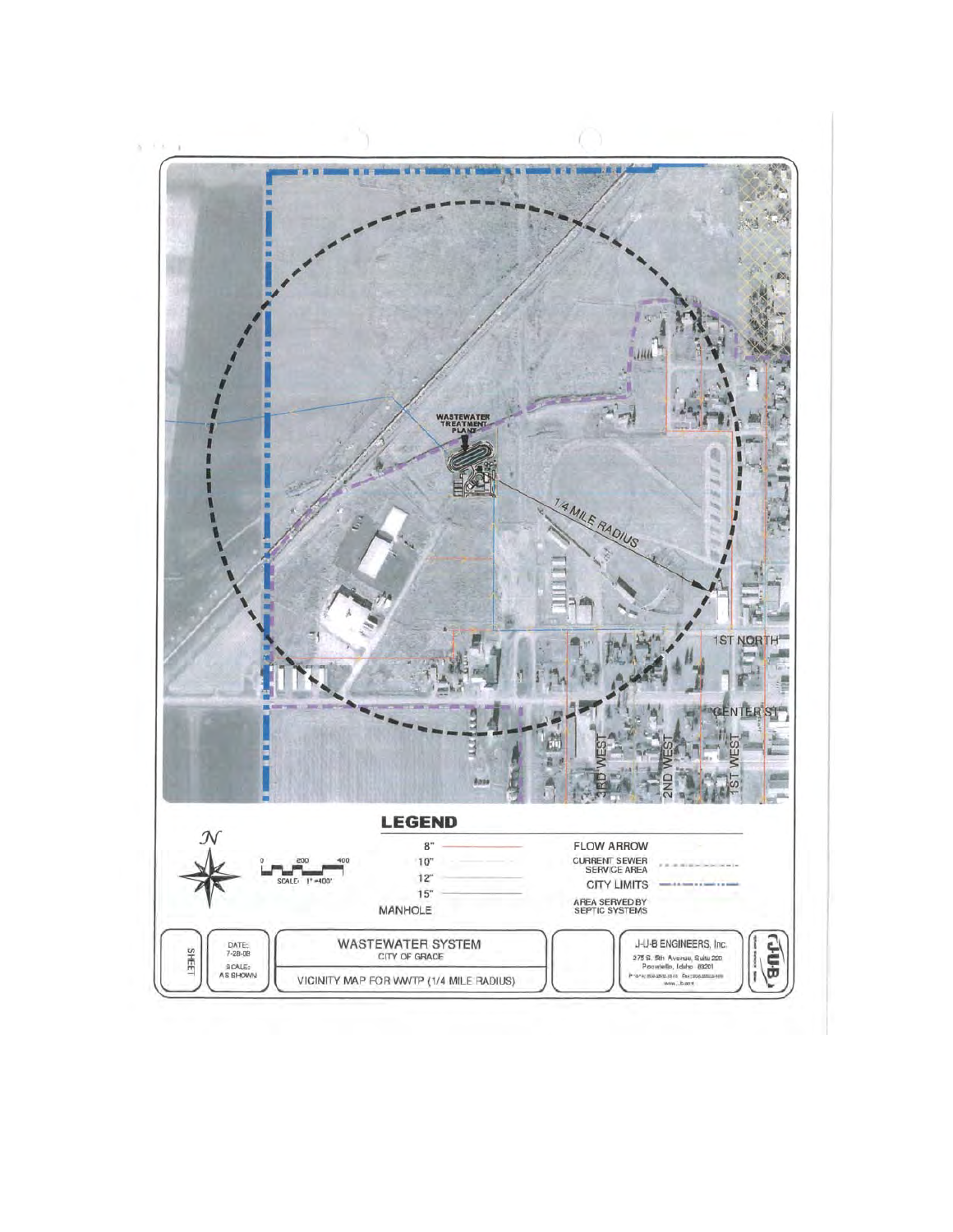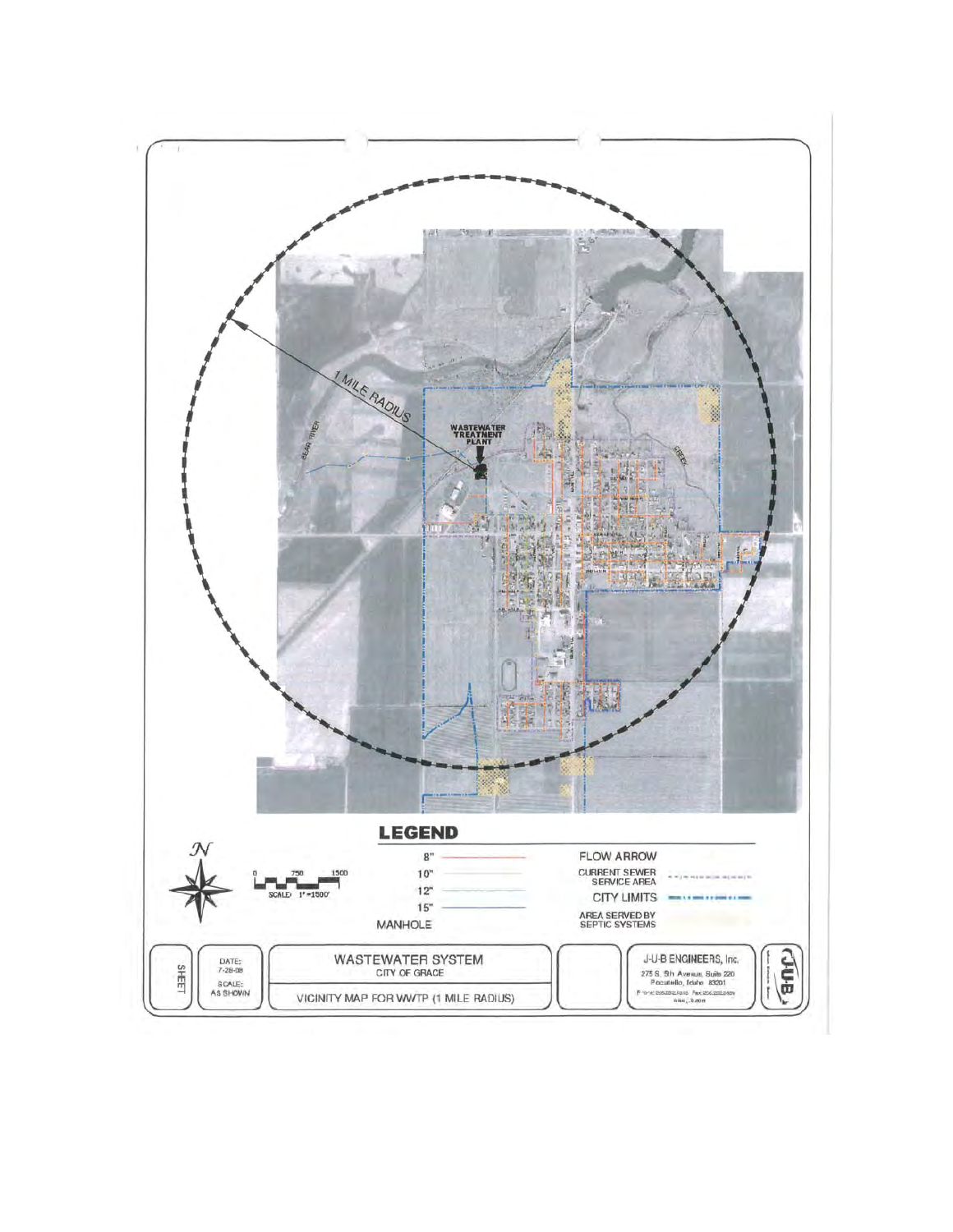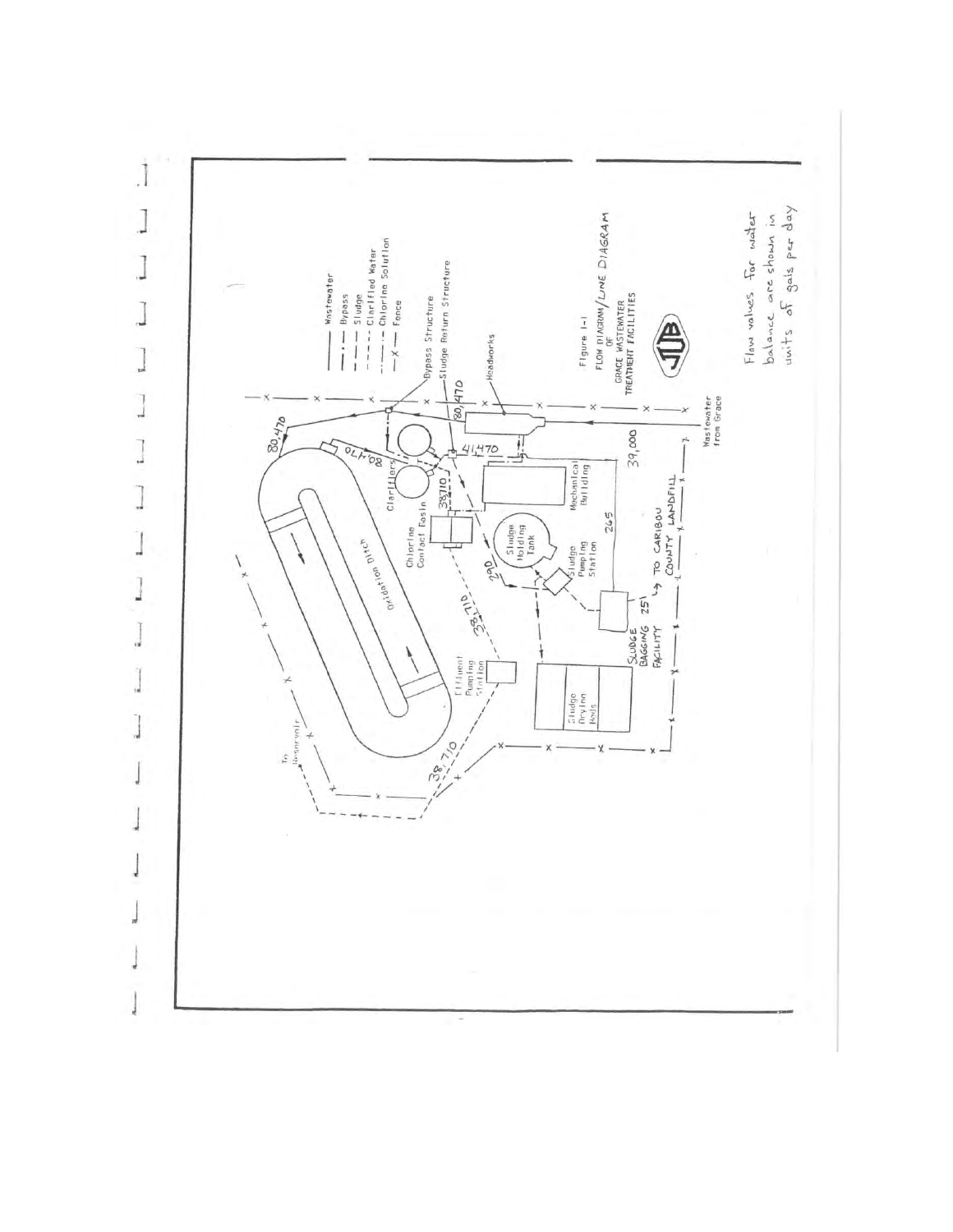# **Appendix B: Water Quality Criteria Summary**

This appendix provides a summary of water quality criteria applicable to the Grace Dam impoundment of the Bear River Reservoir in the Bear River Basin watershed.

Idaho water quality standards include criteria necessary to protect designated beneficial uses. The standards are divided into three sections: General Water Quality Criteria, Surface Water Quality Criteria for Use Classifications, and Site-Specific Surface Water Quality Criteria. The EPA has determined that the criteria listed below are applicable to the Grace Dam impoundment on the Bear River Reservoir in the Bear River Basin watershed. This determination was based on (1) the applicable beneficial uses of the river (cold water aquatic life, primary contact recreation, and salmonid spawning), (2) the type of facility, (3) a review of the application materials submitted by the permittee, and (4) the quality of the water in the Grace Dam impoundment of the Bear River Reservoir.

#### **A. General Criteria (IDAPA 58.01.02.200)**

Surface waters of the state shall be free from:

- hazardous materials,
- toxic substances in concentrations that impair designated beneficial uses,
- deleterious materials,
- radioactive materials,
- floating, suspended, or submerged matter of any kind in concentrations causing nuisance or objectionable conditions or that may impair designated beneficial uses,
- excess nutrients that can cause visible slime growths or other nuisance aquatic growths impairing designated beneficial uses,
- oxygen demanding materials in concentrations that would result in an anaerobic water condition

Surface water level shall not exceed allowable level for:

- radioactive materials, or
- sediments

#### **B. Numeric Criteria for Toxics (IDAPA 58.01.02.210)**

This section of the Idaho Water Quality Standards provides the numeric criteria for toxic substances for waters designated for aquatic life, recreation, or domestic water supply use. Monitoring of the effluent has shown that the following toxic pollutants have been present at detectable levels in the effluent:

#### **Ammonia Chlorine (Total Residual)**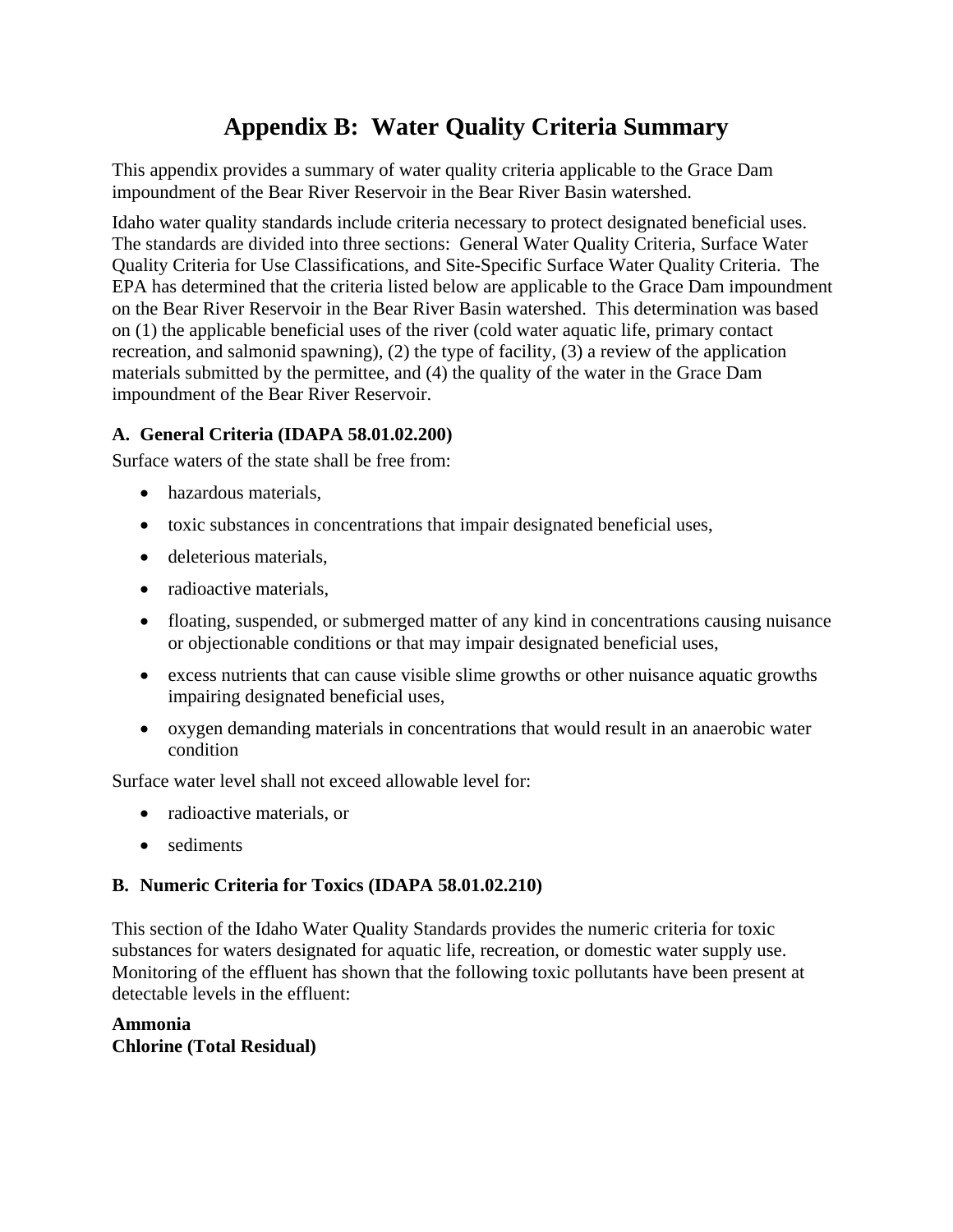#### **C. Surface Water Criteria To Protect Aquatic Life Uses (IDAPA 58.01.02.250)**

- 1. pH: Within the range of 6.5 to 9.0
- 2. Total Dissolved Gas: <110% saturation at atm. pressure.
- 3. Dissolved Oxygen: Exceed 6 mg/L at all times.

4. Temperature: Water temperatures of  $22^{\circ}$ C or less with a maximum daily average of no greater than  $19^{\circ}$ C.

5. Ammonia:

Ammonia criteria are based on a formula which relies on the pH and temperature of the receiving water, because the fraction of ammonia present as the toxic, un-ionized form increases with increasing pH and temperature. Therefore, the criteria become more stringent as pH and temperature increase. The table below details the equations used to determine water quality criteria for ammonia.

The IDEQ collected pH data in the Bear River upstream and downstream of the facility from 7/18/2006 to 11/6/2012. Temperature data were collected upstream of the facility from 7/18/2006 to 11/6/2012. These data were used to determine the appropriate pH and temperature values to calculate the ammonia criteria.

As with any natural water body the pH and temperature of the water will vary over time. Therefore, to protect water quality criteria it is important to develop the criteria based on pH and temperature values that will be protective of aquatic life at all times. The EPA used the 95% percentile of the pH and temperature data for the calculations which are 8.3 for pH and  $20.1^{\circ}$ C for temperature.

| <b>Table B-1: Water Quality Criteria for Ammonia</b> |                                                       |                                                                                                                                                  |  |  |
|------------------------------------------------------|-------------------------------------------------------|--------------------------------------------------------------------------------------------------------------------------------------------------|--|--|
| <b>Acute Criterion</b><br><b>Chronic Criterion</b>   |                                                       |                                                                                                                                                  |  |  |
| <b>Equations:</b>                                    | 39<br>0.275<br>$1+10^{7.204-pH}$<br>$1+10^{pH-7.204}$ | 0.0577<br>2.487<br>$\times$ MIN $(2.85, 1.45 \times 10^{0.028 \times (25-T)})$<br>$\frac{1+10^{pH-7.688}}{1+10^{pH-7.688}}$<br>$1+10^{7.688-pH}$ |  |  |
| <b>Results:</b>                                      | $3,150 \,\mu g/l$                                     | $1060 \mu g/l$                                                                                                                                   |  |  |

6. Turbidity: Turbidity below any applicable mixing zone set by the Department shall not exceed background turbidity by more than 50 NTU instantaneously or more than 25 NTU for more than ten (10) consecutive days.

7. Salmonid spawning: Waters designated for salmon spawning are to exhibit the following characteristics during the spawning period and incubation for the particular species inhabiting those waters:

ii. Water temperatures of 13°C or less with a maximum daily average no greater than 9°C.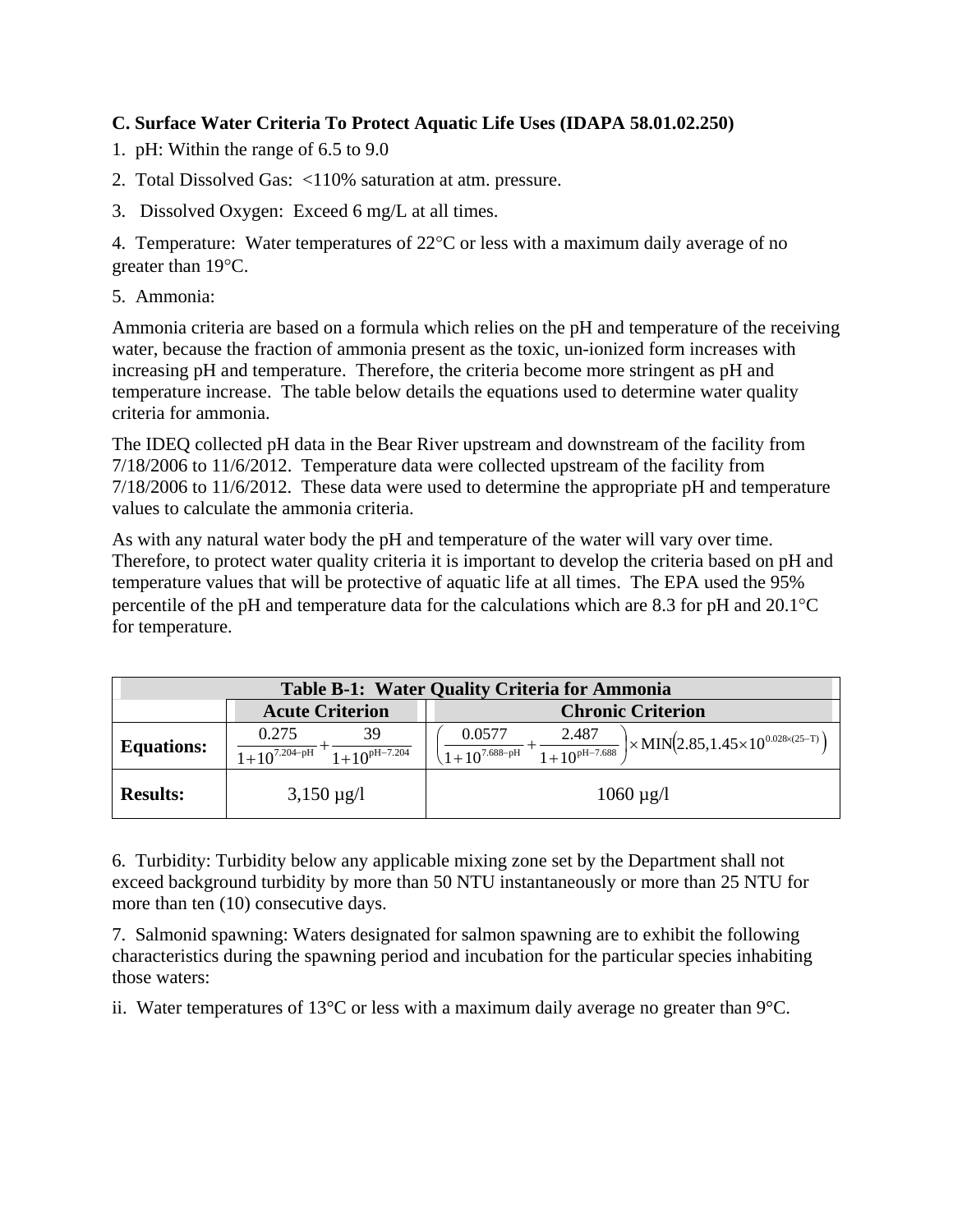#### **D Surface Water Quality Criteria For Recreational Use Designation (IDAPA 58.01.02.251)**

a. Geometric Mean Criterion. Waters designated for primary or secondary contact recreation are not to contain *E. coli* in concentrations exceeding a geometric mean of 126 *E. coli* organisms per 100 ml based on a minimum of 5 samples taken every 3 to 7 days over a 30 day period.

b. Use of Single Sample Values: This section states that that a water sample that exceeds certain "single sample maximum" values indicates a likely exceedance of the geometric mean criterion, although it is not, in and of itself, a violation of water quality standards. For waters designated for primary contact recreation, the "single sample maximum" value is 406 organisms per 100 ml (IDAPA 58.01.02.251.01.b.ii.). for primary and contact recreation.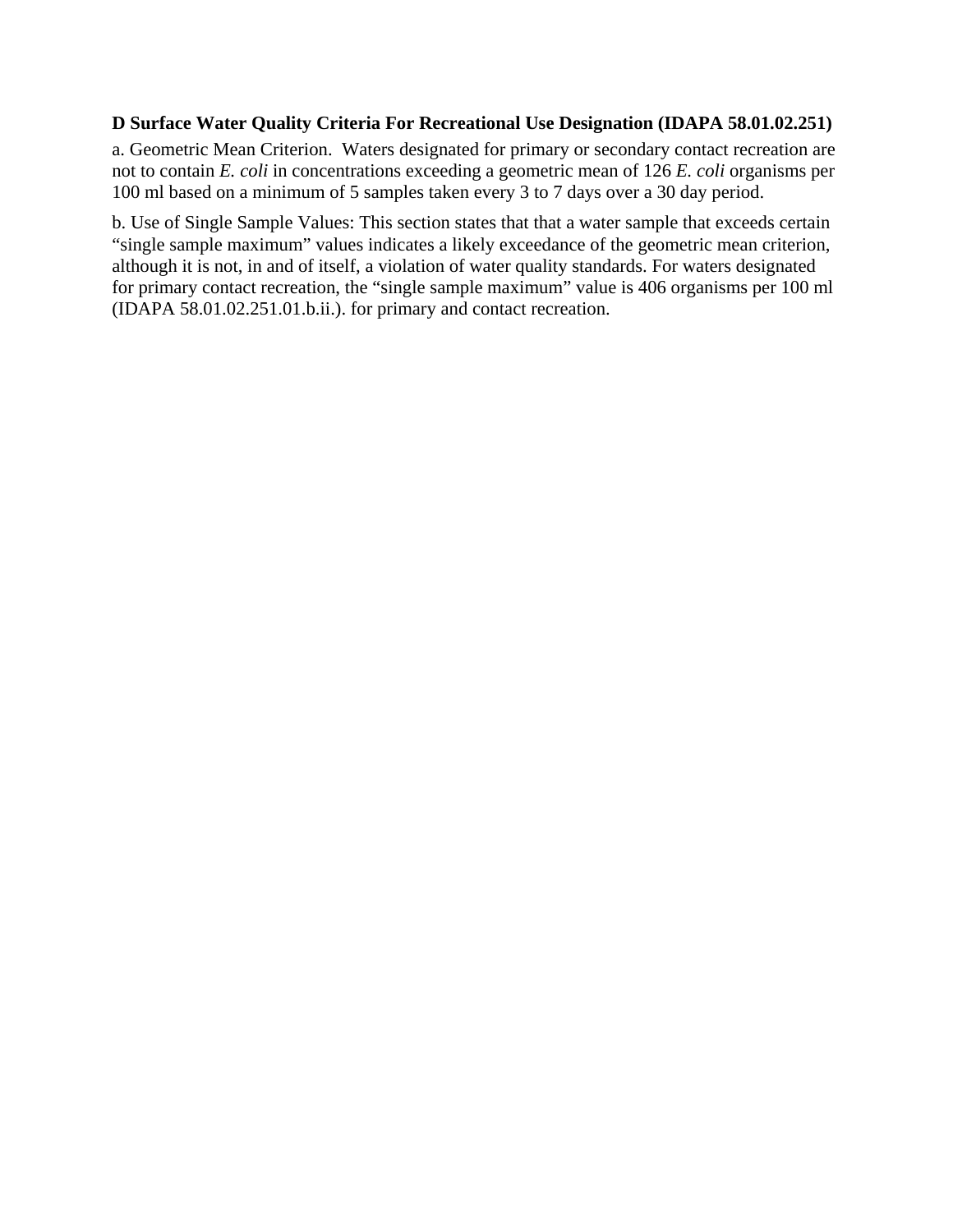# **Appendix C: Low Flow Conditions and Dilution**

#### **A. Low Flow Conditions**

The low flow conditions of a water body are used to determine water quality-based effluent limits. In general, Idaho's water quality standards require criteria be evaluated at the following low flow receiving water conditions (See IDAPA 58.01.02.210.03) as defined below:

| Acute aquatic life                                                                                       | 1Q10 or 1B3                                                                                              |  |  |  |
|----------------------------------------------------------------------------------------------------------|----------------------------------------------------------------------------------------------------------|--|--|--|
| Chronic aquatic life                                                                                     | 7Q10 or 4B3                                                                                              |  |  |  |
| Non-carcinogenic human health criteria                                                                   | 30Q5                                                                                                     |  |  |  |
| Carcinogenic human health criteria                                                                       | harmonic mean flow                                                                                       |  |  |  |
| Ammonia                                                                                                  | 30B3 or 30O10                                                                                            |  |  |  |
|                                                                                                          | 1. The 1Q10 represents the lowest one day flow with an average recurrence frequency of once in 10 years. |  |  |  |
|                                                                                                          | 2. The 1B3 is biologically based and indicates an allowable exceedance of once every 3 years.            |  |  |  |
| 3. The 7Q10 represents lowest average 7 consecutive day flow with an average recurrence frequency of     |                                                                                                          |  |  |  |
| once in 10 years.                                                                                        |                                                                                                          |  |  |  |
| 4. The 4B3 is biologically based and indicates an allowable exceedance for 4 consecutive days once every |                                                                                                          |  |  |  |
| 3 years.                                                                                                 |                                                                                                          |  |  |  |
| 5. The 30Q5 represents the lowest average 30 consecutive day flow with an average recurrence frequency   |                                                                                                          |  |  |  |
| of once in 5 years.                                                                                      |                                                                                                          |  |  |  |
| 6. The 30Q10 represents the lowest average 30 consecutive day flow with an average recurrence            |                                                                                                          |  |  |  |
| frequency of once in 10 years.                                                                           |                                                                                                          |  |  |  |

7. The harmonic mean is a long-term mean flow value calculated by dividing the number of daily flow measurements by the sum of the reciprocals of the flows.

Idaho's water quality standards do not specify a low flow to use for acute and chronic ammonia criteria, however, the EPA's *Water Quality Criteria; Notice of Availability; 1999 Update of Ambient Water Quality Criteria for Ammonia; Notice* (64 FR 719769 December 22, 1999) identifies the appropriate flows to be used.

The receiving water is Grace Dam which is a controlled water system. The EPA used 65 CFS as the low flow for 1Q10, 7Q10, and 30Q10, because PacifiCorp is required to release 65 CFS of water, according to their license from the Federal Energy Regulatory Commission.

#### **B. Mixing Zones and Dilution**

In some cases a dilution allowance or mixing zone is permitted. A mixing zone is an area where an effluent discharge undergoes initial dilution and is extended to cover the secondary mixing in the ambient water body. A mixing zone is an allocated impact zone where the water quality standards may be exceeded as long as acutely toxic conditions are prevented (the EPA, 1994). The federal regulations at 40 CFR 131.13 states that "States may, at their discretion, include in their State standards, policies generally affecting their application and implementation, such as mixing zones, low flows and variances."

The Idaho Water Quality Standards at IDAPA 58.01.02.060 provides Idaho's mixing zone policy for point source discharges. The policy allows the IDEQ to authorize a mixing zone for a point source discharge after a biological, chemical, and physical appraisal of the receiving water and the proposed discharge.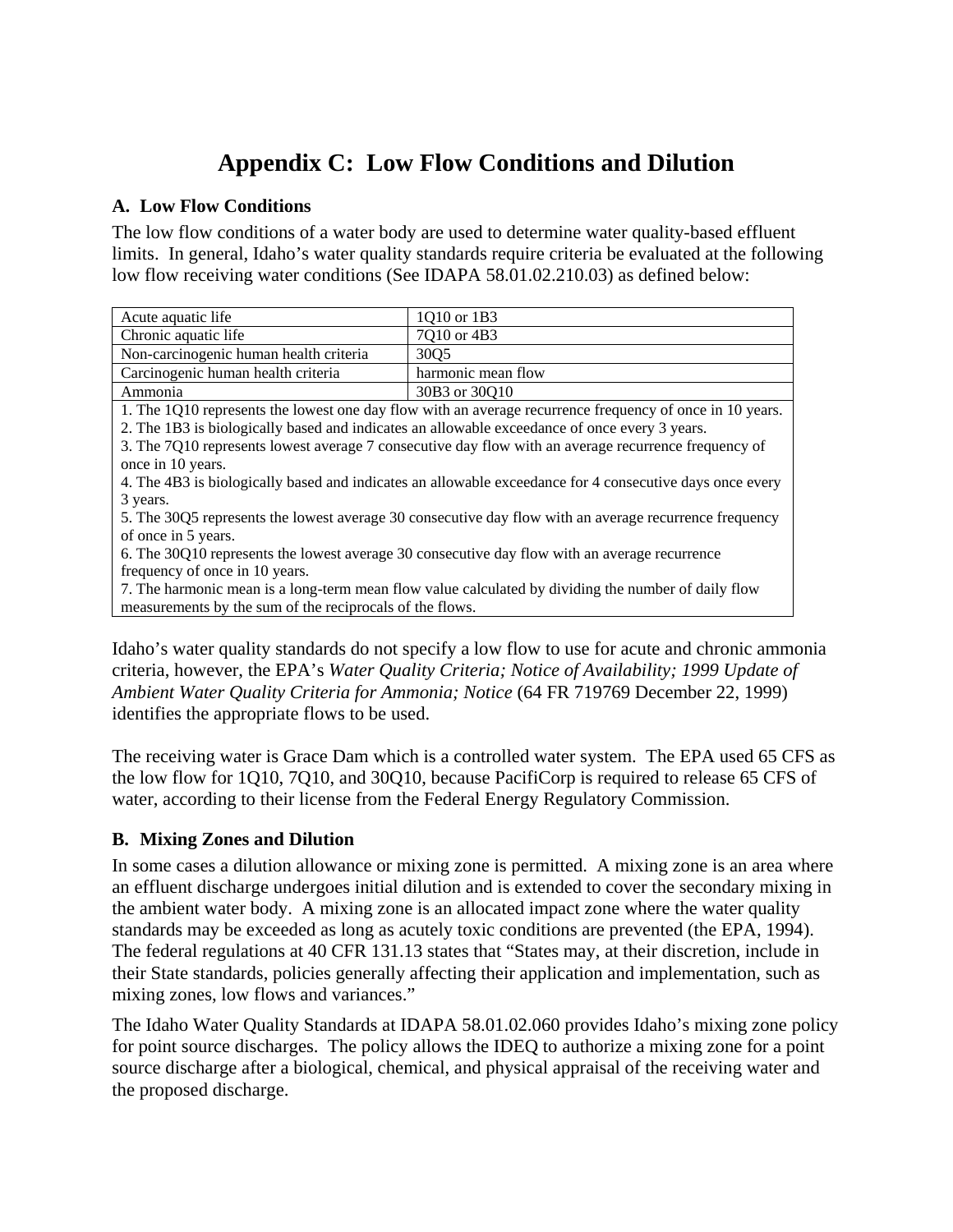The IDEQ considers the following principles in limiting the size of a mixing zone in flowing receiving waters (IDAPA 58.01.02.060.01.e):

i. The cumulative width of adjacent mixing zones when measured across the receiving water is not to exceed 50% of the total width of the receiving water at that point;

ii. The width of a mixing zone is not to exceed 25% of the stream width or 300 meters plus the horizontal length of the diffuser as measured perpendicularly to the stream flow, whichever is less;

iii. The mixing zone is to be no closer to the 10 year, 7 day low-flow shoreline than 15% of the stream width;

iv. The mixing zone is not to include more than 25% of the volume of the stream flow.

The IDEQ proposes to authorize **25%** mixing zone for ammonia and chlorine. The EPA calculated dilution factors for **year round** critical low flow conditions (65 cfs). The dilution factor and the effluent flow rate are set equal to the design flow of 0.44 mgd. The resulting dilution factor is 24.9. The following formula is used to calculate a dilution factor based on the allowed mixing.

$$
D = \frac{Q_e + Q_u \times \% M Z}{Q_e}
$$

$$
D = \underline{Q_e + Q_u(\% MZ)} \qquad \qquad = 58
$$

 $D =$  Dilution Ratio

 $Q_e$  = Effluent flow rate (set equal to the design flow of the WWTP) = 0.44

 $Q_u$  = Receiving water low flow rate upstream of the discharge (1Q10, 7Q10 or 30B3) = 65 cfs = 42 mgd % $MZ =$  is the fraction of the receiving water flow available for dilution = 0.25

 $Qe =$  maximum effluent flow = 0.44 mgd

 $Q_u = 1Q10$  = upstream acute critical low flow = 65 CFS = 42 mgd

Dilution Ratio =  $0.44 + 42(0.25) = 24.9$ 0.44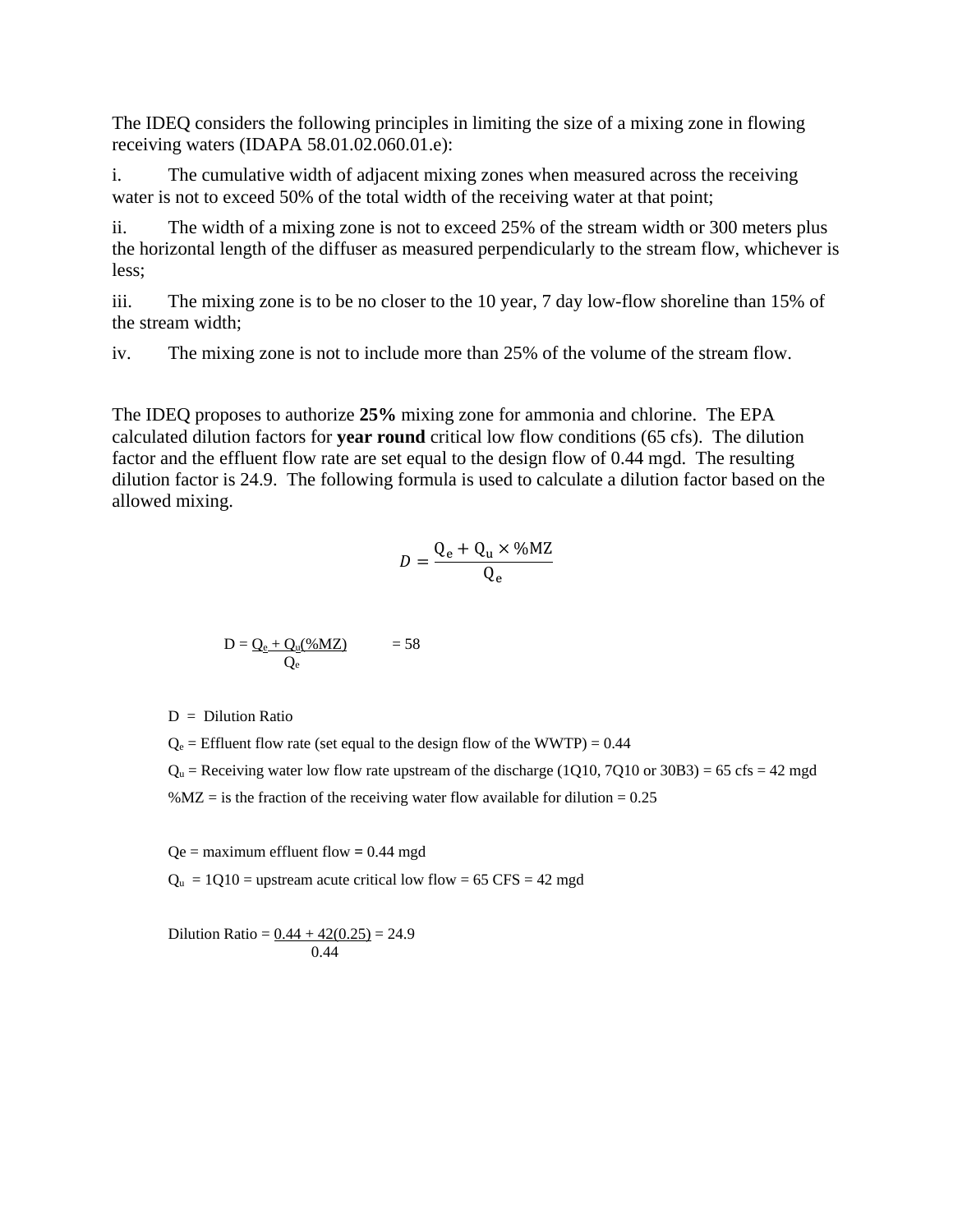### **Appendix D: Basis for Effluent Limits**

The following discussion explains the derivation of technology and water quality based effluent limits proposed in the draft permit. Part A discusses technology-based effluent limits, Part B discusses water quality-based effluent limits in general, Part C discusses anti-backsliding provisions, Part D discusses the effluent limits imposed due to the State's anti-degradation policy, and Part E presents a summary of the facility specific limits.

#### **A. Technology-Based Effluent Limits**

#### *Federal Secondary Treatment Effluent Limits*

The CWA requires POTWs to meet performance-based requirements based on available wastewater treatment technology. Section 301 of the CWA established a required performance level, referred to as "secondary treatment," which all POTWs were required to meet by July 1, 1977. The EPA has developed and promulgated "secondary treatment" effluent limitations, which are found in 40 CFR 133.102. These technology-based effluent limits apply to all municipal wastewater treatment plants and identify the minimum level of effluent quality attainable by application of secondary treatment in terms of BOD5, TSS, and pH. The federally promulgated secondary treatment effluent limits are listed in Table D-1.

| <b>Table D-1: Secondary Treatment Effluent Limits</b><br>(40 CFR 133.102) |                                       |                   |  |  |  |
|---------------------------------------------------------------------------|---------------------------------------|-------------------|--|--|--|
| $30$ -day<br>$7 - day$<br><b>Parameter</b>                                |                                       |                   |  |  |  |
|                                                                           | average                               | average           |  |  |  |
| BOD <sub>5</sub>                                                          | $30 \text{ mg/L}$                     | $45 \text{ mg/L}$ |  |  |  |
| <b>TSS</b>                                                                | $30 \text{ mg/L}$                     | $45 \text{ mg/L}$ |  |  |  |
| Removal for BOD <sub>5</sub> and TSS                                      | 85%                                   |                   |  |  |  |
| (concentration)                                                           | (minimum)                             |                   |  |  |  |
| pH                                                                        | within the limits of $6.0 - 9.0$ s.u. |                   |  |  |  |

#### *Mass-Based Limits*

l

The federal regulation at 40 CFR 122.45(f) requires that effluent limits be expressed in terms of mass, if possible. The regulation at 40 CFR 122.45(b) requires that effluent limitations for POTWs be calculated based on the design flow of the facility. The mass based limits are expressed in pounds per day and are calculated as follows:

*Mass based limit (lb/day) = concentration limit (mg/L)*  $\times$  *design flow (mgd)*  $\times$  *8.34<sup>1</sup>* 

Since the design flow for this facility as listed in the previous permit is 0.435 mgd, the technology based mass limits for BOD5 and TSS are calculated as follows:

Average Monthly Limit = 30 mg/L  $\times$  0.435 mgd  $\times$  8.34 = 109 lbs/day Average Weekly Limit =  $45 \text{ mg/L} \times 0.435 \text{ mgd} \times 8.34 = 163 \text{ lbs/day}$ 

<sup>&</sup>lt;sup>1</sup> 8.34 is a conversion factor with units (lb  $\times L$ )/(mg  $\times$  gallon $\times 10^6$ )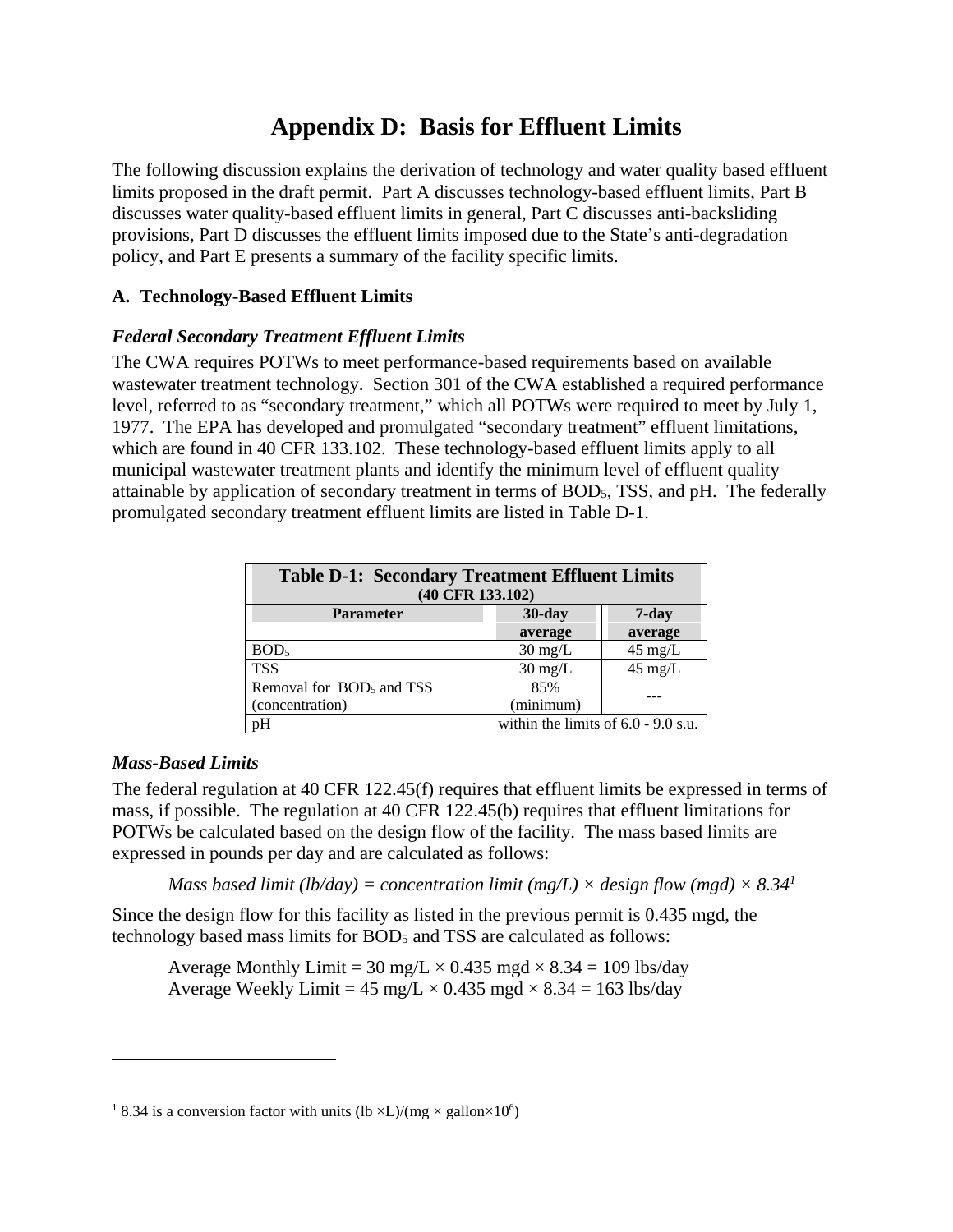#### *Chlorine*

Chlorine is often used to disinfect municipal wastewater prior to discharge. The City of Grace Wastewater Treatment Plant uses chlorine disinfection.

A 0.5 mg/L average monthly limit for chlorine is derived from standard operating practices. The Water Pollution Control Federation's *Chlorination of Wastewater* (1976) states that a properly designed and maintained wastewater treatment plant can achieve adequate disinfection if a 0.5 mg/L chlorine residual is maintained after 15 minutes of contact time. Therefore, a wastewater treatment plant that provides adequate chlorine contact time can meet a 0.5 mg/L total residual chlorine limit on a monthly average basis. In addition to average monthly limits (AMLs), NPDES regulations require effluent limits for POTWs to be expressed as average weekly limits (AWLs) unless impracticable. For technology-based effluent limits, the AWL is calculated to be 1.5 times the AML, consistent with the "secondary treatment" limits for BOD5 and TSS. This results in an AWL for chlorine of 0.75 mg/L.

Since the federal regulations at 40 CFR 122.45 (b) and (f) require limitations for POTWs to be expressed as mass based limits using the design flow of the facility, the technology based mass limits for chlorine are calculated as follows:

> Monthly average Limit=  $0.5 \text{ mg/L x} 0.435 \text{ mg/dx} 8.34 = 1.81 \text{ lbs/day}$ Weekly average Limit =  $0.75$  mg/L x  $0.435$  mgd x  $8.34 = 2.72$  lbs/day

#### **B. Water Quality-based Effluent Limits**

#### *Statutory and Regulatory Basis*

Section  $301(b)(1)(C)$  of the CWA requires the development of limitations in permits necessary to meet water quality standards. Discharges to State or Tribal waters must also comply with limitations imposed by the State or Tribe as part of its certification of NPDES permits under section 401 of the CWA. Federal regulations at 40 CFR 122.4(d) prohibit the issuance of an NPDES permit that does not ensure compliance with the water quality standards of all affected States.

The NPDES regulation (40 CFR 122.44(d)(1)) implementing Section 301(b)(1)(C) of the CWA requires that permits include limits for all pollutants or parameters which are or may be discharged at a level which will cause, have the reasonable potential to cause, or contribute to an excursion above any State or Tribal water quality standard, including narrative criteria for water quality, and that the level of water quality to be achieved by limits on point sources is derived from and complies with all applicable water quality standards.

The regulations require the permitting authority to make this evaluation using procedures which account for existing controls on point and nonpoint sources of pollution, the variability of the pollutant in the effluent, species sensitivity (for toxicity), and where appropriate, dilution in the receiving water. The limits must be stringent enough to ensure that water quality standards are met, and must be consistent with any available wasteload allocation.

#### *Reasonable Potential Analysis*

When evaluating the effluent to determine if the pollutant parameters in the effluent are or may be discharged at a level which will cause, have the reasonable potential to cause, or contribute to an excursion above any State/Tribal water quality criterion, the EPA projects the receiving water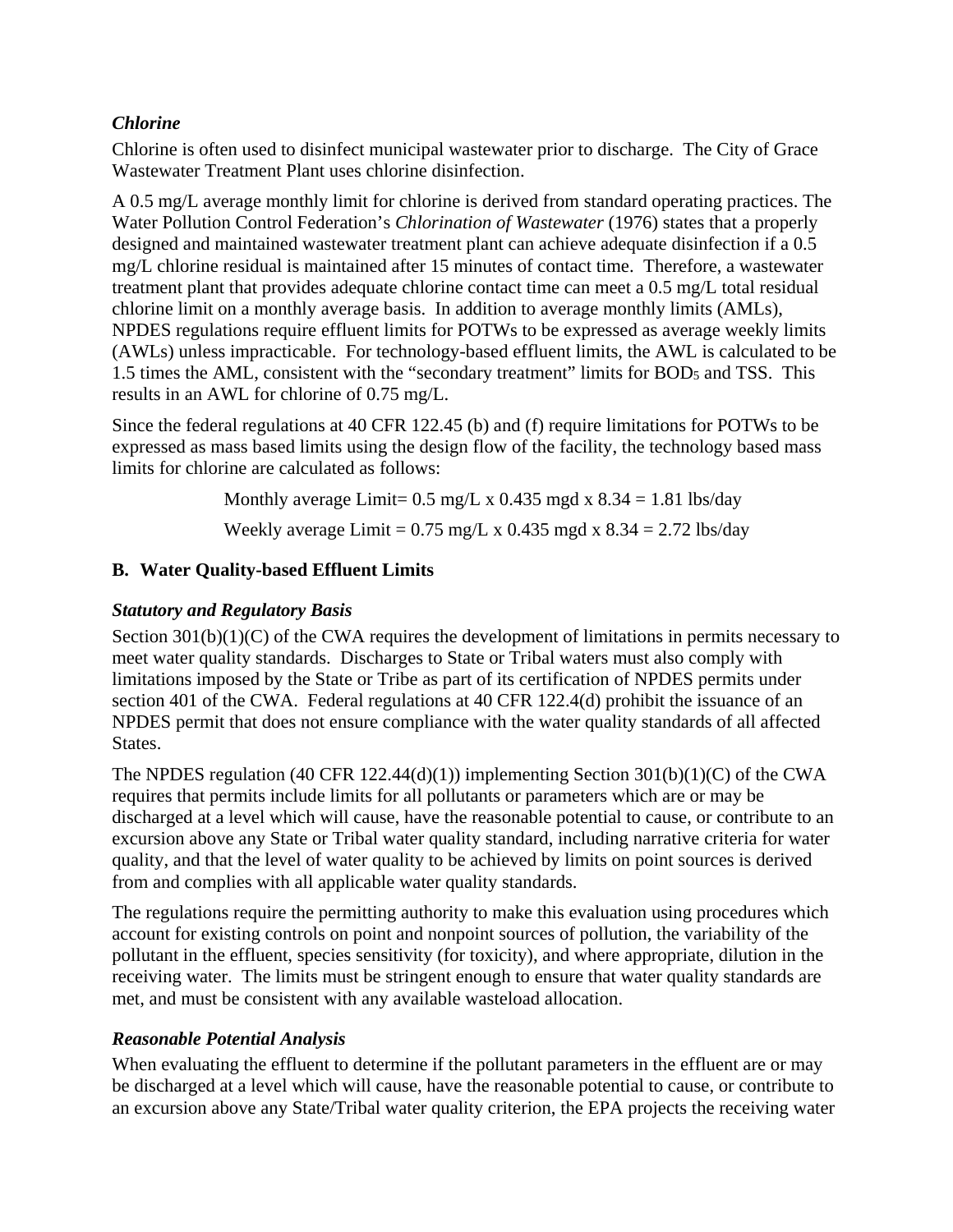concentration (downstream of where the effluent enters the receiving water) for each pollutant of concern. The EPA uses the concentration of the pollutant in the effluent and receiving water and, if appropriate, the dilution available from the receiving water, to project the receiving water concentration. If the projected concentration of the pollutant in the receiving water exceeds the numeric criterion for that specific pollutant, then the discharge has the reasonable potential to cause or contribute to an excursion above the applicable water quality standard, and a water quality-based effluent limit is required.

Sometimes it may be appropriate to allow a small area of the receiving water to provide dilution of the effluent. These areas are called mixing zones. Mixing zone allowances will increase the mass loadings of the pollutant to the water body and will decrease treatment requirements. Mixing zones can be used only when there is adequate receiving water flow volume and the concentration of the pollutant in the receiving water is less than the criterion necessary to protect the designated uses of the water body. Mixing zones must be authorized by IDEQ.

The reasonable potential analysis for the City of Grace was based on a mixing zone of 25% based on the IDEQ's draft certification. If IDEQ revises the allowable mixing zone in its final certification of this permit, reasonable potential analysis will be revised accordingly.

#### *Procedure for Deriving Water Quality-based Effluent Limits*

The first step in developing a water quality-based effluent limit is to develop a wasteload allocation (WLA) for the pollutant. A wasteload allocation is the concentration or loading of a pollutant that the permittee may discharge without causing or contributing to an exceedance of water quality standards in the receiving water. Wasteload allocations are determined in one of the following ways:

#### 1. TMDL-Based Wasteload Allocation

Where the receiving water quality does not meet water quality standards, the wasteload allocation is generally based on a TMDL developed by the State. A TMDL is a determination of the amount of a pollutant from point, non-point, and natural background sources that may be discharged to a water body without causing the water body to exceed the criterion for that pollutant. Any loading above this capacity risks violating water quality standards.

To ensure that these waters will come into compliance with water quality standards Section 303(d) of the CWA requires States to develop TMDLs for those water bodies that will not meet water quality standards even after the imposition of technology-based effluent limitations. The first step in establishing a TMDL is to determine the assimilative capacity (the loading of pollutant that a water body can assimilate without exceeding water quality standards). The next step is to divide the assimilative capacity into allocations for non-point sources (load allocations), point sources (wasteload allocations), natural background loadings, and a margin of safety to account for any uncertainties. Permit limitations are then developed for point sources that are consistent with the wasteload allocation for the point source.

According to the Bear River Basin Total Maximum Daily Load Plan, the Waste load allocation for Grace for TP is 2.36 pounds per day. This waste load allocation is an annual average. The NPDES permit limits for Total Phosphorus were based on this waste load allocation.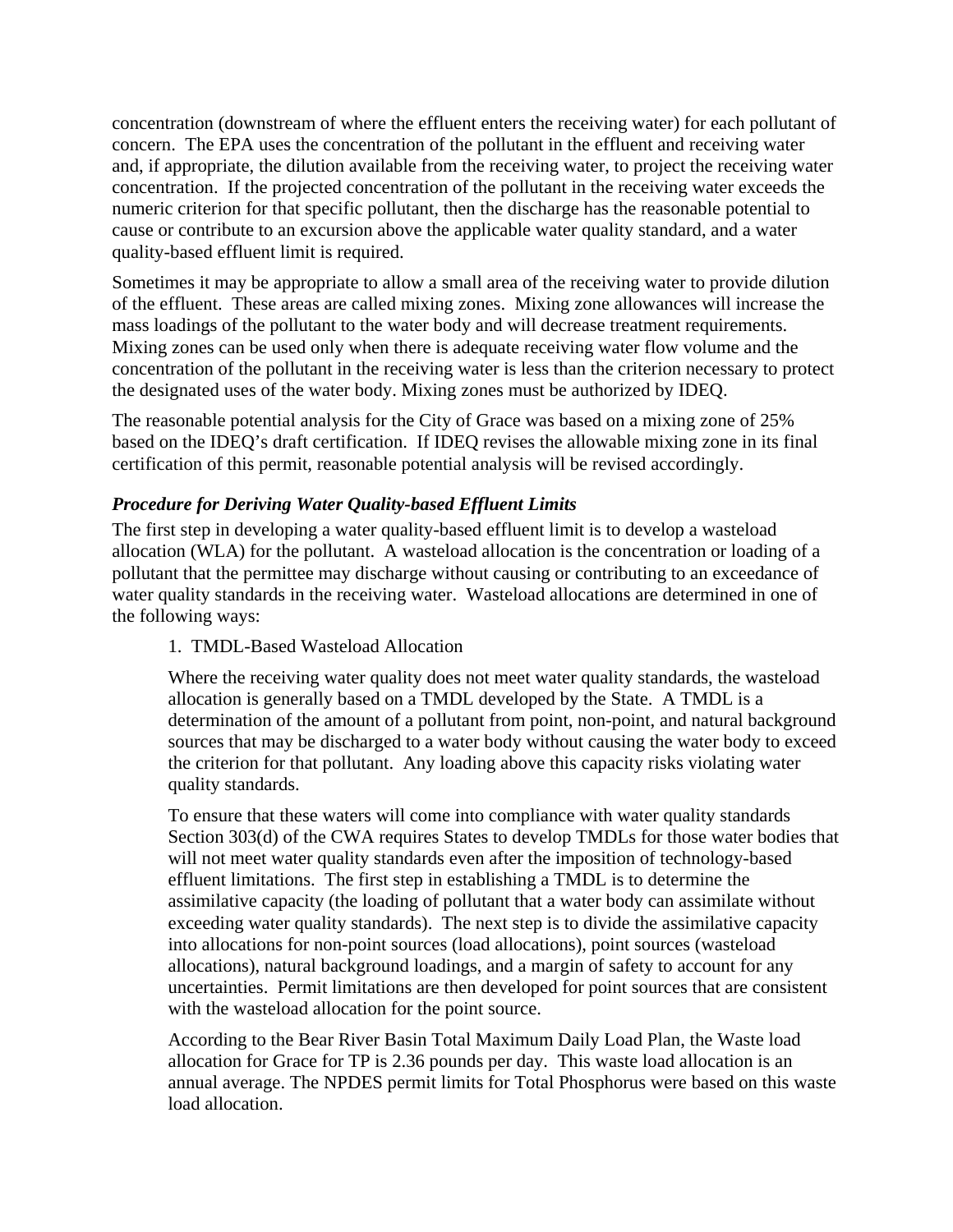#### 2. Mixing zone based WLA

When the State authorizes a mixing zone for the discharge, the WLA is calculated by using a simple mass balance equation. The equation takes into account the available dilution provided by the mixing zone and the background concentrations of the pollutant.

#### 3. Criterion as the Wasteload Allocation

In some cases a mixing zone cannot be authorized, either because the receiving water is already at, or exceeds, the criterion, the receiving water flow is too low to provide dilution, or the facility can achieve the effluent limit without a mixing zone. In such cases, the criterion becomes the wasteload allocation. Establishing the criterion as the wasteload allocation ensures that the effluent discharge will not contribute to an exceedance of the criteria. The WLA for the City of Grace was derived using this method.

 approach takes into account effluent variability, sampling frequency, and water quality standards. Once the wasteload allocation has been developed, the EPA applies the statistical permit limit derivation approach described in Chapter 5 of the *Technical Support Document for Water Quality-Based Toxics Control* (EPA/505/2-90-001, March 1991, hereafter referred to as the TSD) to obtain monthly average, and weekly average or daily maximum permit limits. This

#### *Summary - Water Quality-based Effluent Limits*

The water quality based effluent limits in the draft permit are summarized below.

#### Ammonia

A reasonable potential calculation showed that the City of Grace discharge would have the reasonable potential to cause or contribute to a violation of the water quality criteria for ammonia. Therefore, the draft permit contains a water quality-based effluent limit for ammonia. The draft permit requires that the permittee monitor the receiving water for ammonia, pH and temperature. See Appendix E for reasonable potential and effluent limit calculations for ammonia.

#### pH

The Idaho water quality standards at IDAPA 58.01.02.250.01.a, require pH values of the river to be within the range of 6.5 to 9.0. Mixing zones are generally not granted for pH, therefore the most stringent water quality criterion must be met before the effluent is discharged to the receiving water. Effluent pH data were collected at the facility from 12/31/2007 to 11/30/12, and a total of 59 samples were collected. The data ranged from 7.4 – 8.3 standard units. The pH range of the effluent is well within the State's water quality criterion of 6.5 – 9.0 standard units.

#### *E. coli*

The Idaho water quality standards state that waters of the State of Idaho, that are designated for recreation, are not to contain *E. coli* bacteria in concentrations exceeding 126 organisms per 100 ml based on a minimum of five samples taken every three to seven days over a thirty day period. Therefore, the draft permit contains a monthly geometric mean effluent limit for *E. coli* of 126 organisms per 100 ml (IDAPA 58.01.02.251.01.a.).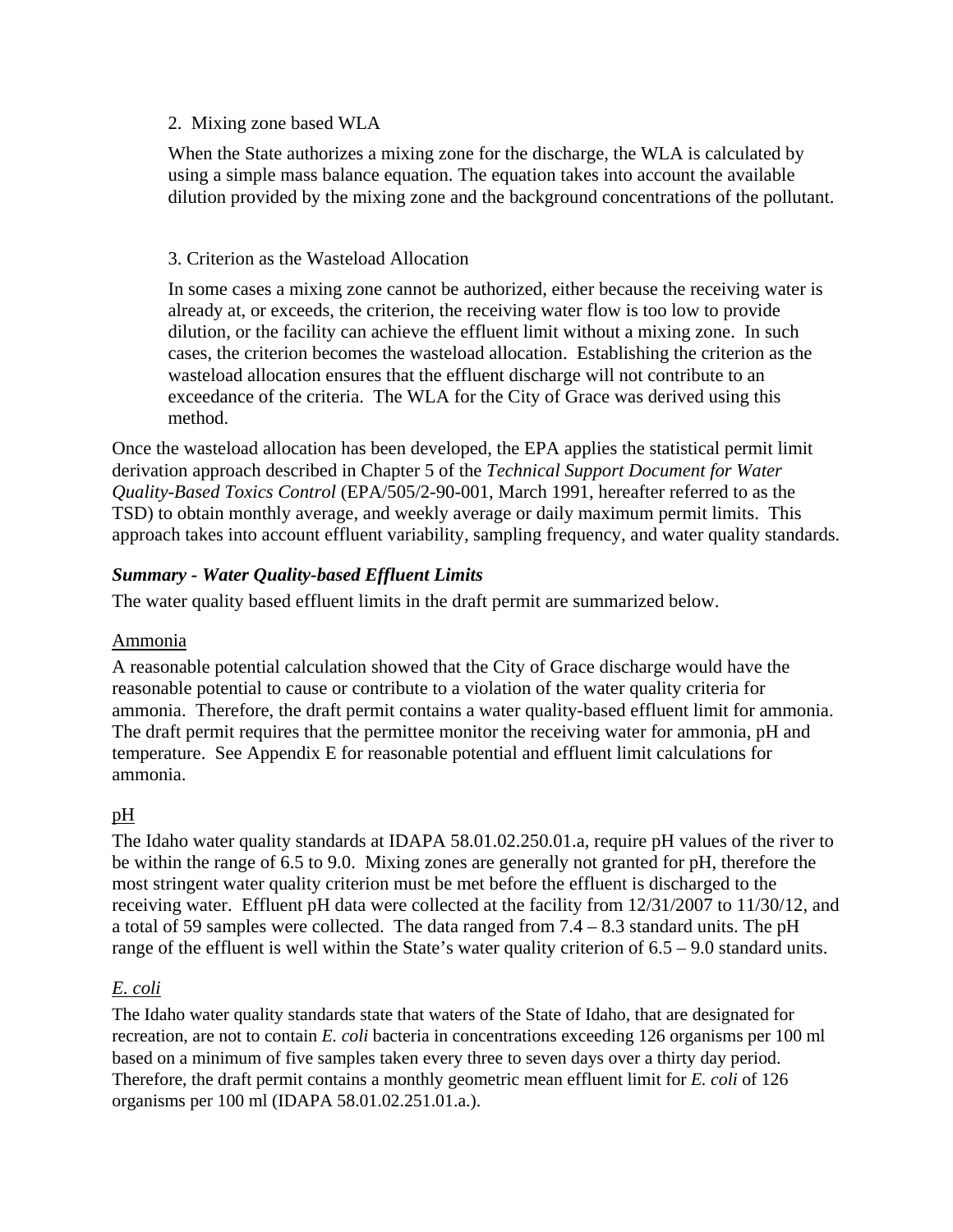The Idaho water quality standards also state that a water sample that exceeds certain "single sample maximum" values indicates a likely exceedance of the geometric mean criterion, although it is not, in and of itself, a violation of water quality standards. For waters designated for primary contact recreation, the "single sample maximum" value is 406 organisms per 100 ml (IDAPA 58.01.02.251.01.b.ii.).

The goal of a water quality-based effluent limit is to ensure a low probability that water quality standards will be exceeded in the receiving water as a result of a discharge, while considering the variability of the pollutant in the effluent. Because a single sample value exceeding 406 organisms per 100 ml indicates a likely exceedance of the geometric mean criterion, the EPA has imposed an instantaneous (single grab sample) maximum effluent limit for *E. coli* of 406 organisms per 100 ml, in addition to a monthly geometric mean limit of 126 organisms per 100 ml, which directly implements the water quality criterion for *E. coli*. This will ensure that the discharge will have a low probability of exceeding water quality standards for *E. coli*.

Regulations at 40 CFR 122.45(d)(2) require that effluent limitations for continuous discharges from POTWs be expressed as average monthly and average weekly limits, unless impracticable. Additionally, the terms "average monthly limit" and "average weekly limit" are defined in 40 CFR 122.2 as being arithmetic (as opposed to geometric) averages. It is impracticable to properly implement a 30-day geometric mean criterion in a permit using monthly and weekly arithmetic average limits. The geometric mean of a given data set is equal to the arithmetic mean of that data set if and only if all of the values in that data set are equal. Otherwise, the geometric mean is always less than the arithmetic mean. In order to ensure that the effluent limits are "derived from and comply with" the geometric mean water quality criterion, as required by 40 CFR 122.44(d)(1)(vii)(A), it is necessary to express the effluent limits as a monthly geometric mean and an instantaneous maximum limit.

of 19  $\mu$ g /L, and a chronic criterion of 11  $\mu$ g/L for chlorine for the protection of aquatic life. A Chlorine The Idaho water quality standards at IDAPA 58.01.02.210 establish an acute criterion reasonable potential calculation showed that the discharge from the facility would have the reasonable potential to cause or contribute to a violation of the water quality criteria for chlorine. Therefore, the draft permit contains a water quality-based effluent limit (see Table D-2).

TSS The *Bear River/Malad River Subbasin Assessment and Total Maximum Daily Load Plan (2006 TMDL)* established a WLA for TSS of 1,409 kg/yr. The 2013 TMDL Addendum did not change the TSS WLA. The permit includes TSS loading limits based on the *2006 TMDL* (see Appendix E).

#### Floating, suspended or submerged matter/oil and grease

The Idaho water quality standards require that surface waters of the State be free from floating, suspended or submerged matter of any kind in concentrations impairing designated beneficial uses. The draft permit contains a narrative limitation prohibiting the discharge of such materials.

#### **C. Anti-backsliding Provisions**

Section 402(o) of the CWA and 40 CFR 122.44(l) prohibit the renewal, reissuance or modification of an existing NPDES permit that contains effluent limits, permit conditions, or standards that are less stringent than those established in the existing permit, unless certain exceptions are met.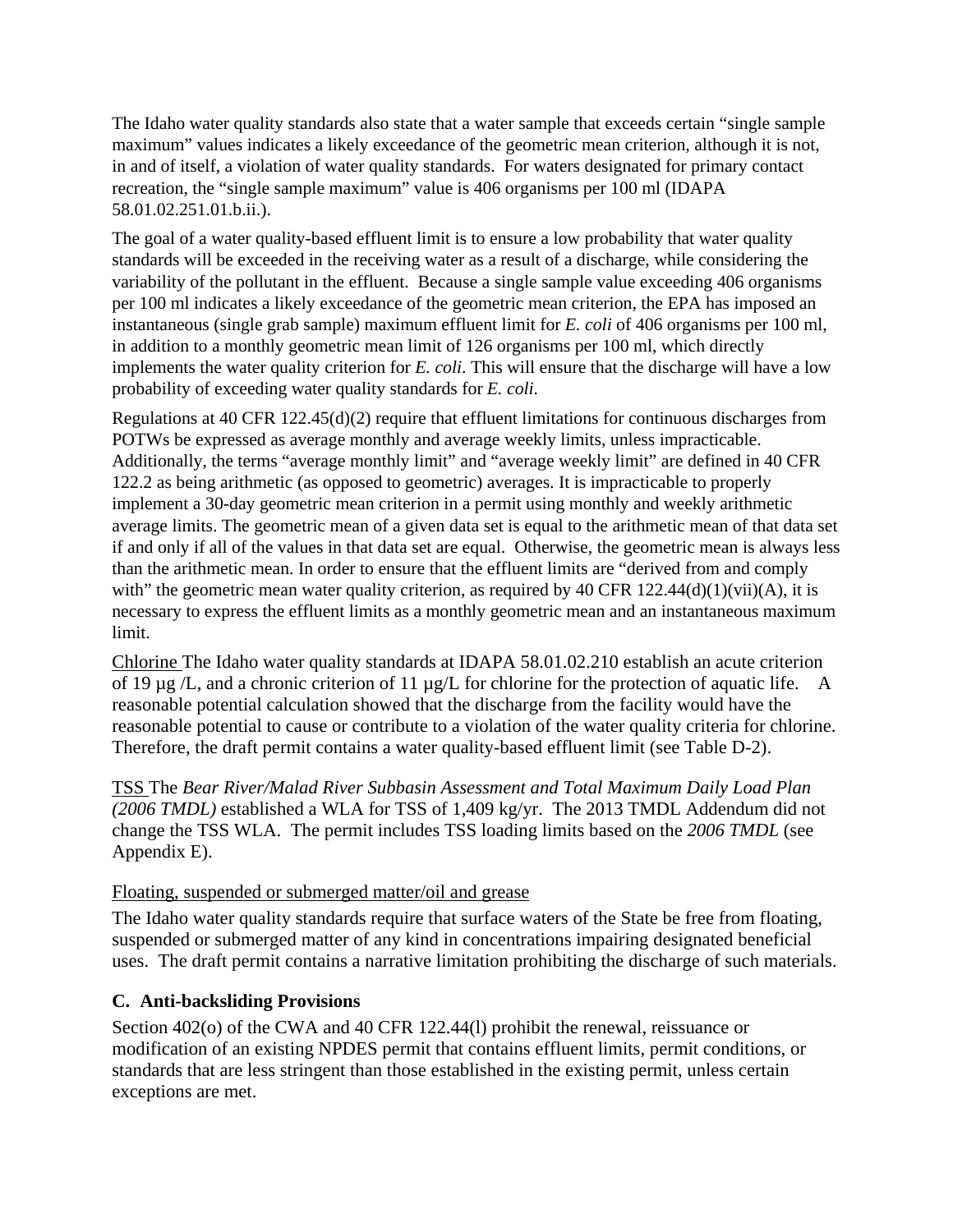All effluent limits in this permit are either identical to or more stringent than those in the existing permit. For example, the permit limits were calculated using the design flow of 0.435 mg/L, because the previous permit limits were based on the design flow of 0.435mg/L.

Section 402(o) of the Clean Water Act and federal regulations at 40 CFR 122.44 (l) generally prohibit the renewal, reissuance or modification of an existing NPDES permit that contains effluent limits, permit conditions or standards that are less stringent than those established in the previous permit (i.e., anti-backsliding) but provides limited exceptions. Section 402(o)(1) of the CWA states that a permit may not be reissued with less-stringent limits established based on Sections 301(b)(1)(C), 303(d) or 303(e) (i.e. water quality-based limits or limits established in accordance with State treatment standards) except in compliance with Section 303(d)(4). Section  $402(0)(1)$  also prohibits backsliding on technology-based effluent limits established using best professional judgment (i.e. based on Section  $402(a)(1)(B)$ ), but in this case, the effluent limits being revised are water quality-based effluent limits (WQBELs).

Section 303(d)(4) of the CWA states that, for water bodies where the water quality meets or exceeds the level necessary to support the water body's designated uses, WQBELs may be revised as long as the revision is consistent with the State's antidegradation policy. Additionally, Section  $402(0)(2)$  contains exceptions to the general prohibition on backsliding in  $402(0)(1)$ . According to the EPA NPDES Permit Writers' Manual (EPA-833-K-10-001) the 402(o)(2) exceptions are applicable to WQBELs (except for  $402(0)(2)(B)(ii)$  and  $402(0)(2)(D)$ ) and are independent of the requirements of 303(d)(4). Therefore, WQBELs may be relaxed as long as either the  $402(0)(2)$  exceptions or the requirements of  $303(d)(4)$  are satisfied.

Even if the requirements of Sections  $303(d)(4)$  or  $402(o)(2)$  are satisfied, Section  $402(o)(3)$ prohibits backsliding which would result in violations of water quality standards or effluent limit guidelines.

#### **D. Antidegradation**

The proposed issuance of an NPDES permit triggers the need to ensure that the conditions in the permit ensure that Tier I, II, and III of the State's antidegradation policy are met. An antidegradation analysis was conducted by the IDEQ as part of the State's CWA Section 401 certification and is included in Appendix G of this fact sheet.

#### **E. Facility Specific Limits**

Table B-5 summarizes the numeric effluent limits that are in the proposed permit. The final limits are the more stringent of technology treatment requirements, water quality based limits or limits retained as the result of anti-backsliding analysis or to meet the State's anti-degradation policy.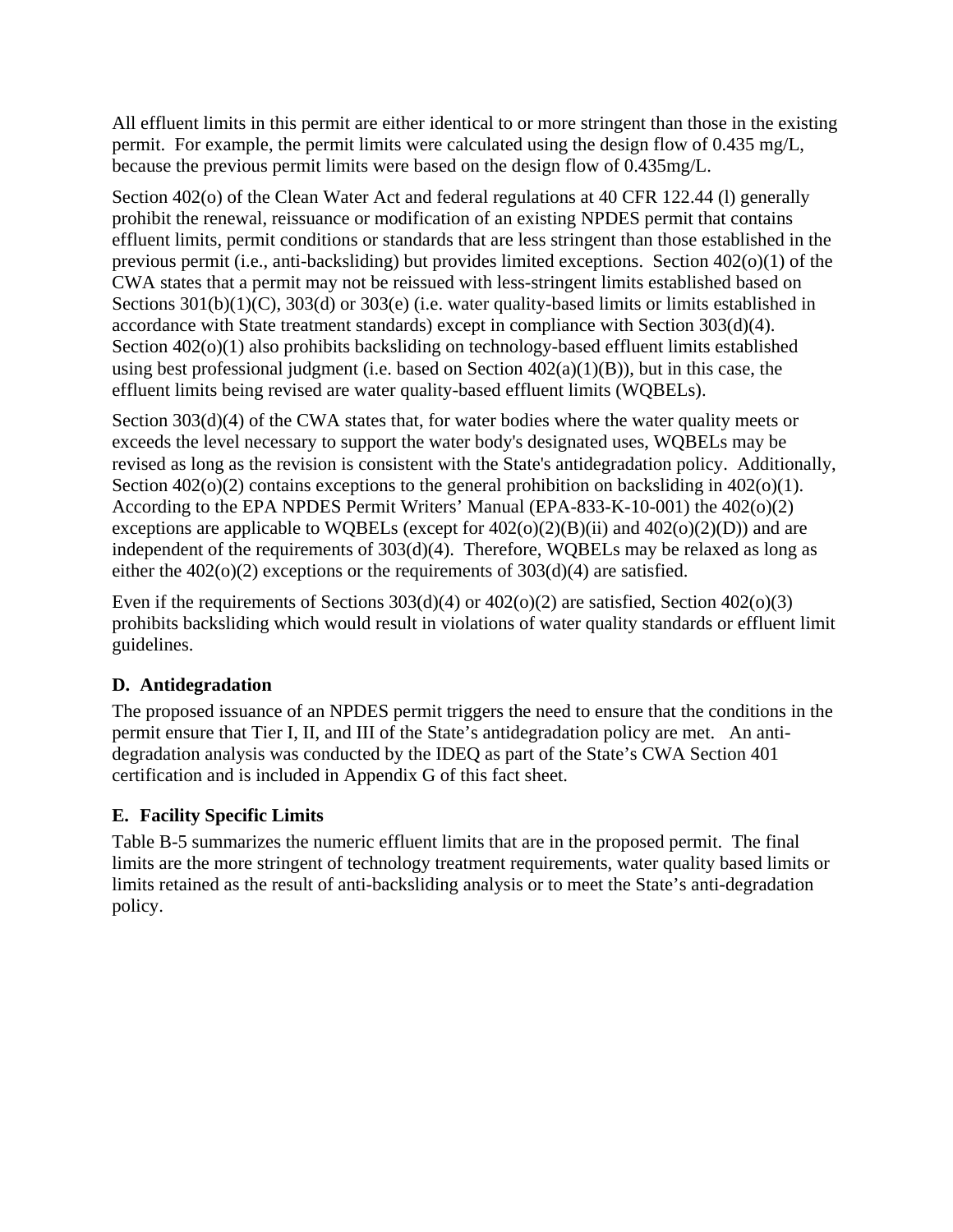| <b>Table D-2: Proposed Effluent Limits</b> |                     |                                        |                                |                                      |                            |  |
|--------------------------------------------|---------------------|----------------------------------------|--------------------------------|--------------------------------------|----------------------------|--|
|                                            |                     |                                        | <b>Basis for</b>               |                                      |                            |  |
| <b>Parameter</b>                           | <b>Units</b>        | <b>Average</b><br><b>Monthly Limit</b> | <b>Average Weekly</b><br>Limit | <b>Maximum</b><br><b>Daily Limit</b> | <b>Effluent</b><br>Limits  |  |
| Five-Day Biochemical                       | mg/L                | 30                                     | 45                             |                                      |                            |  |
| Oxygen Demand $(BOD5)$                     | lb/day              | 109                                    | 163                            |                                      | Technology                 |  |
| BOD <sub>5</sub> Removal                   | percent             | 85 minimum                             |                                |                                      | <b>Based</b>               |  |
| <b>Total Suspended Solids</b>              | mg/L                | 30                                     | 45                             | 60                                   |                            |  |
| (TSS)                                      | lb/day              | 32.1                                   | 48.2                           |                                      | Water                      |  |
| <b>TSS Removal</b>                         | percent             | 85 minimum                             |                                |                                      | Quality<br>(TMDL)          |  |
| E. coli                                    | $\frac{\#}{100}$ ml | 126<br>(geometric<br>mean)             |                                |                                      | Water<br>Quality           |  |
| Total Residual Chlorine <sup>1</sup>       | $\mu$ g/L           | 163                                    |                                | 473                                  | Water                      |  |
|                                            | 1 <sub>b</sub> /day | 0.598                                  |                                | 1.74                                 | Quality                    |  |
| Total Phosphorus (as TP)                   | lb/day              | 5.77                                   | 8.66                           |                                      | Water<br>Quality<br>(TMDL) |  |
|                                            | mg/L                | 32.0                                   |                                | 71.4                                 | Water                      |  |
| Total Ammonia (as N)                       | lb/day              | 118                                    |                                | 262                                  | Quality                    |  |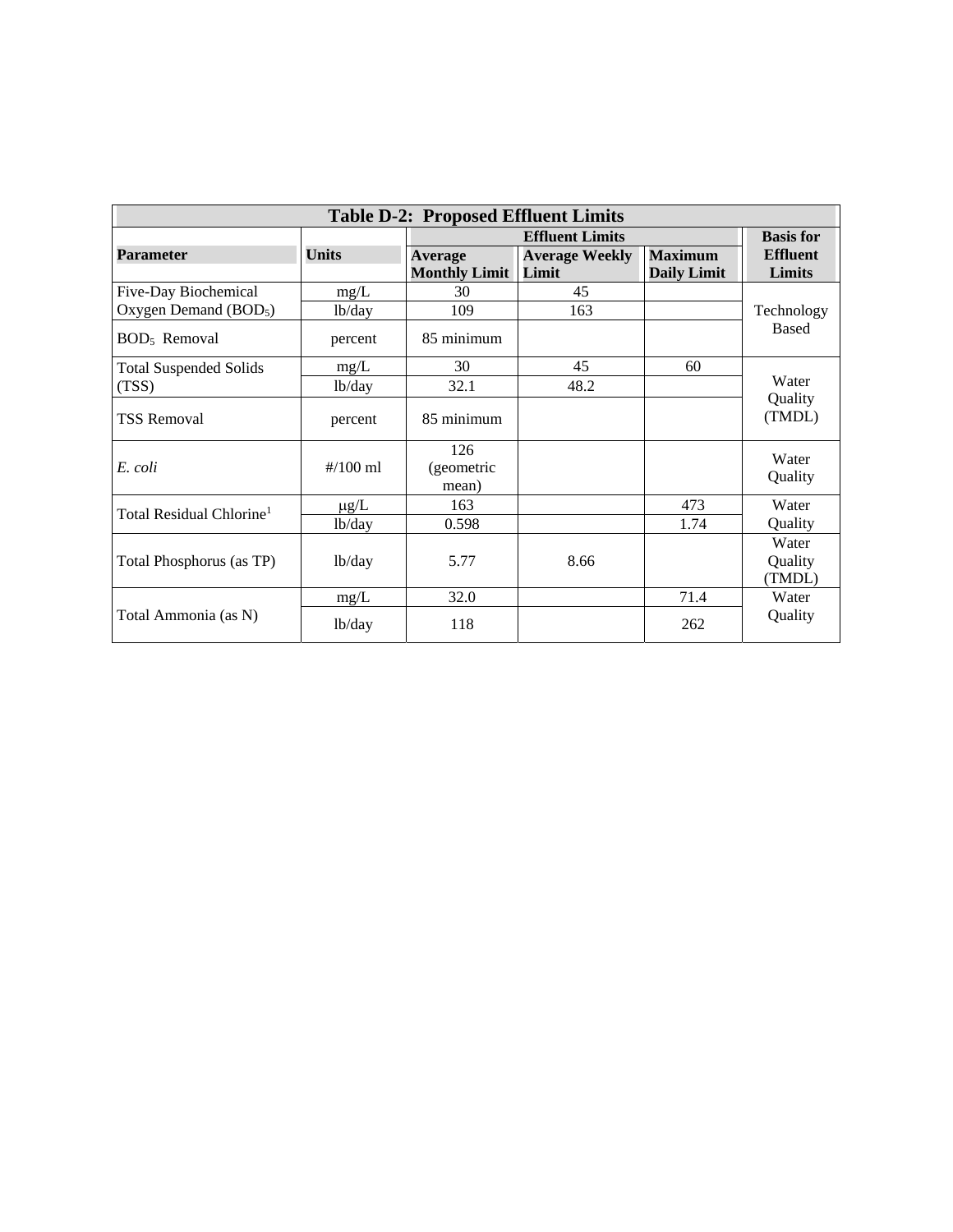### **Appendix E: Reasonable Potential, Water Quality-Based Effluent Limit Calculations and Effluent Limit Calculations**

Part A of this appendix explains the process the EPA has used to determine if the discharge authorized in the draft permit has the reasonable potential to cause or contribute to a violation of Idaho's federally approved water quality standards. Part B demonstrates how the water qualitybased effluent limits (WQBELs) in the draft permit were calculated.

#### **A. Reasonable Potential Analysis**

The EPA uses the process described in the *Technical Support Document for Water Quality-based Toxics Control* (EPA, 1991) to determine reasonable potential. To determine if there is reasonable potential for the discharge to cause or contribute to an exceedance of water quality criteria for a given pollutant, the EPA compares the maximum projected receiving water concentration to the water quality criteria for that pollutant. If the projected receiving water concentration exceeds the criteria, there is reasonable potential, and a water quality-based effluent limit must be included in the permit. This following section discusses how the maximum projected receiving water concentration is determined.

#### *Mass Balance*

For discharges to flowing water bodies, the maximum projected receiving water concentration is determined using the following mass balance equation:

$$
C_d Q_d = C_e Q_e + C_u Q_u
$$
 Equation 1

where,

|  | $C_d$ = Receiving water concentration downstream of the effluent discharge (that is, the |
|--|------------------------------------------------------------------------------------------|
|  | concentration at the edge of the mixing zone)                                            |
|  | $C_e$ = Maximum projected effluent concentration                                         |
|  | $C_u$ = 95th percentile measured receiving water upstream concentration                  |
|  | $Q_d$ = Receiving water flow rate downstream of the effluent discharge = $Q_e+Q_u$       |
|  | $Q_e$ = Effluent flow rate (set equal to the design flow of the WWTP)                    |
|  | $Q_u$ = Receiving water low flow rate upstream of the discharge (1Q10, 7Q10 or 30B3)     |
|  |                                                                                          |

When the mass balance equation is solved for  $C_d$ , it becomes:

$$
C_d = \frac{C_e \times Q_e + C_u \times Q_u}{Q_e + Q_u}
$$
 Equation 2

The above form of the equation is based on the assumption that the discharge is rapidly and completely mixed with 100% of the receiving stream.

If the mixing zone is based on less than complete mixing with the receiving water, the equation becomes: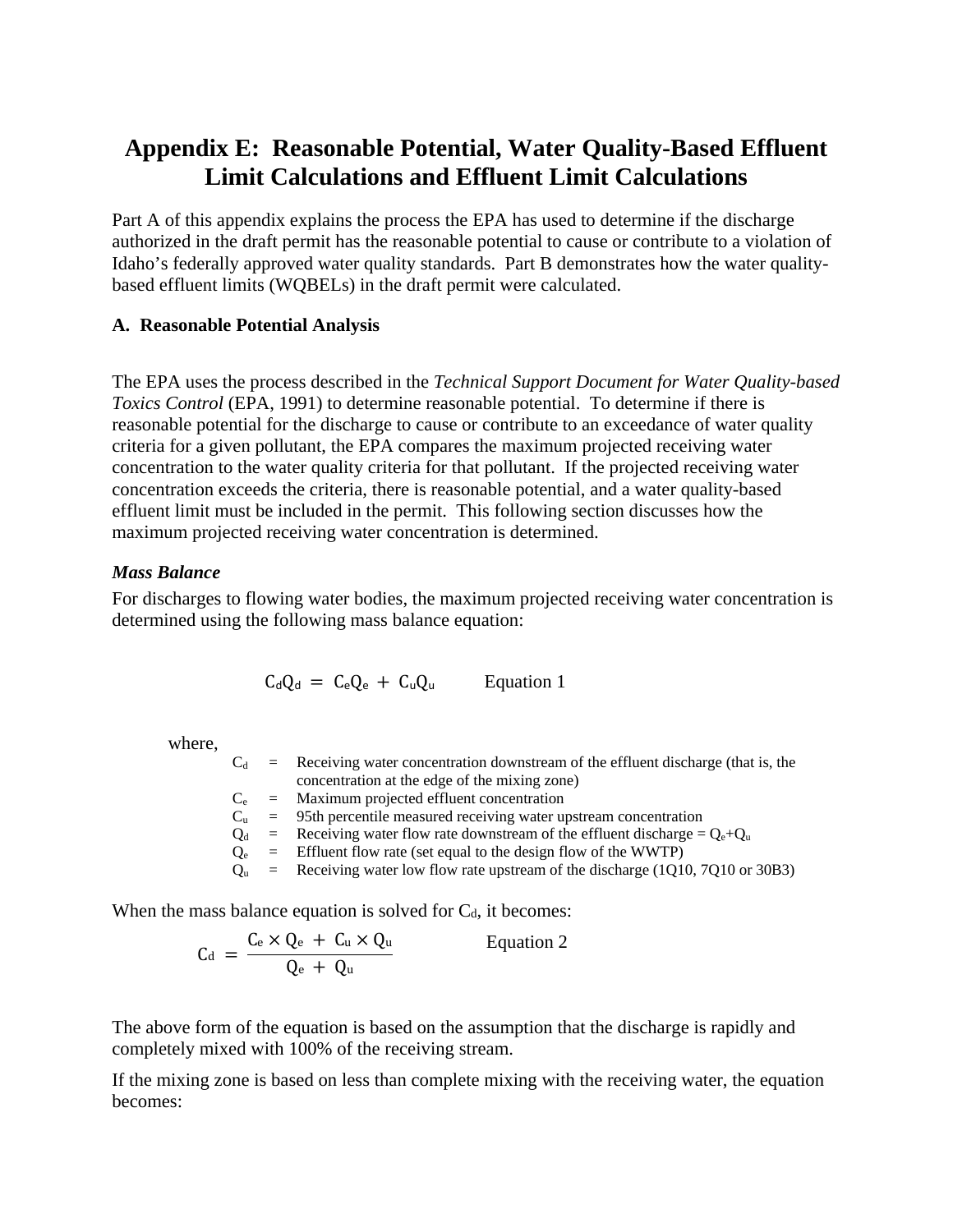$$
C_{d} = \frac{C_{e} \times Q_{e} + C_{u} \times (Q_{u} \times \% MZ)}{Q_{e} + (Q_{u} \times \% MZ)}
$$
 Equation 3

Where:

%  $MZ$  = the percentage of the receiving water flow available for mixing.

If a mixing zone is not allowed, dilution is not considered when projecting the receiving water concentration and,

$$
C_d = C_e
$$
 *Equation 4*

A dilution factor (D) can be introduced to describe the allowable mixing. Where the dilution factor is expressed as:

$$
D = \frac{Q_e + Q_u \times \% MZ}{Q_e}
$$
 Equation 5

After the dilution factor simplification, the mass balance equation becomes:

$$
C_d = \frac{C_e - C_u}{D} + C_u
$$
 Equation 6

If the criterion is expressed as dissolved metal, the effluent concentrations are measured in total recoverable metal and must be converted to dissolved metal as follows:

$$
C_{d} = \frac{CF \times C_{e} - C_{u}}{D} + C_{u}
$$
 Equation 7

Where  $C_e$  is expressed as total recoverable metal,  $C_u$  and  $C_d$  are expressed as dissolved metal, and CF is a conversion factor used to convert between dissolved and total recoverable metal.

The above equations for  $C_d$  are the forms of the mass balance equation which were used to determine reasonable potential and calculate wasteload allocations.

#### *Maximum Projected Effluent Concentration*

When determining the projected receiving water concentration downstream of the effluent discharge, the EPA's Technical Support Document for Water Quality-based Toxics Controls (TSD, 1991) recommends using the maximum projected effluent concentration (Ce) in the mass balance calculation (see equation 3, page C-5). To determine the maximum projected effluent concentration (Ce) the EPA has developed a statistical approach to better characterize the effects of effluent variability. The approach combines knowledge of effluent variability as estimated by a coefficient of variation (CV) with the uncertainty due to a limited number of data to project an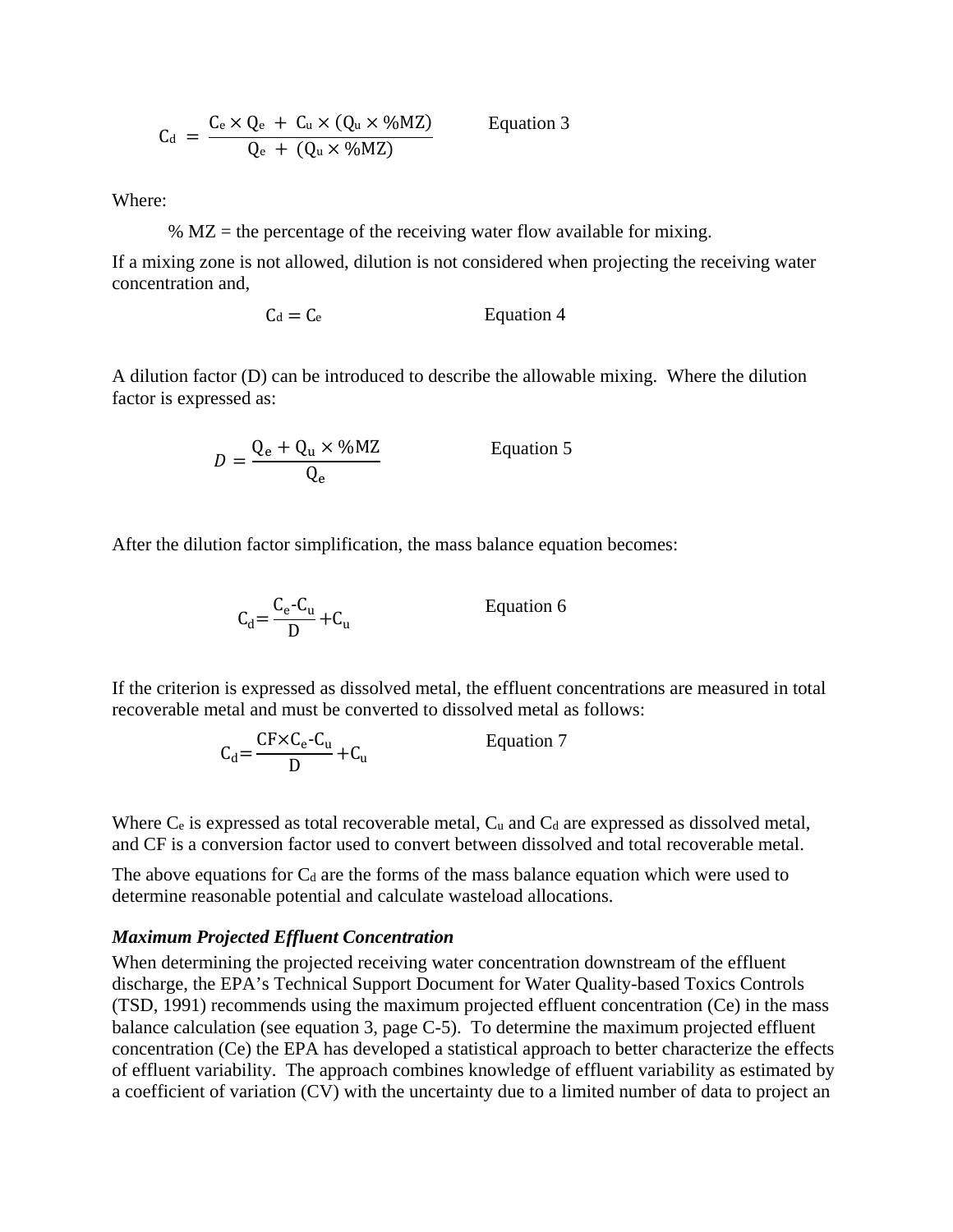estimated maximum concentration for the effluent. Once the CV for each pollutant parameter has been calculated, the reasonable potential multiplier (RPM) used to derive the maximum projected effluent concentration (Ce) can be calculated using the following equations:

First, the percentile represented by the highest reported concentration is calculated.

 $p_n = (1 - \text{confidence level})^{1/n}$  Equation 8

where,  $p_n$  = the percentile represented by the highest reported concentration  $n =$  the number of samples confidence level =  $99\% = 0.99$ 

and

$$
RPM = \frac{C_{99}}{C_{P_n}} = \frac{e^{Z_{99} \times \sigma \cdot 0.5 \times \sigma^2}}{e^{Z_{P_n} \times \sigma \cdot 0.5 \times \sigma^2}}
$$
 Equation 9

Where,

 $Z_{\text{Pn}}$  = z-score for the P<sub>n</sub> percentile (inverse of the normal cumulative distribution function  $σ<sup>2</sup> = ln(CV<sup>2</sup>+1)$  $Z_{99}$  = 2.326 (z-score for the 99<sup>th</sup> percentile) at a given percentile)  $CV = coefficient of variation (standard deviation  $\div$  mean)$ 

The maximum projected effluent concentration is determined by simply multiplying the maximum reported effluent concentration by the RPM:

 $C_e = (RPM)(MRC)$  Equation 10

where MRC = Maximum Reported Concentration

#### *Reasonable Potential*

The discharge has reasonable potential to cause or contribute to an exceedance of water quality criteria if the maximum projected concentration of the pollutant at the edge of the mixing zone exceeds the most stringent criterion for that pollutant.

#### *Results of Reasonable Potential Calculations*

It was determined that both chlorine and ammonia have reasonable potential to cause or contribute to an exceedance of water quality criteria at the edge of the mixing zone. The results of the calculations are presented in Table E-1 of this appendix.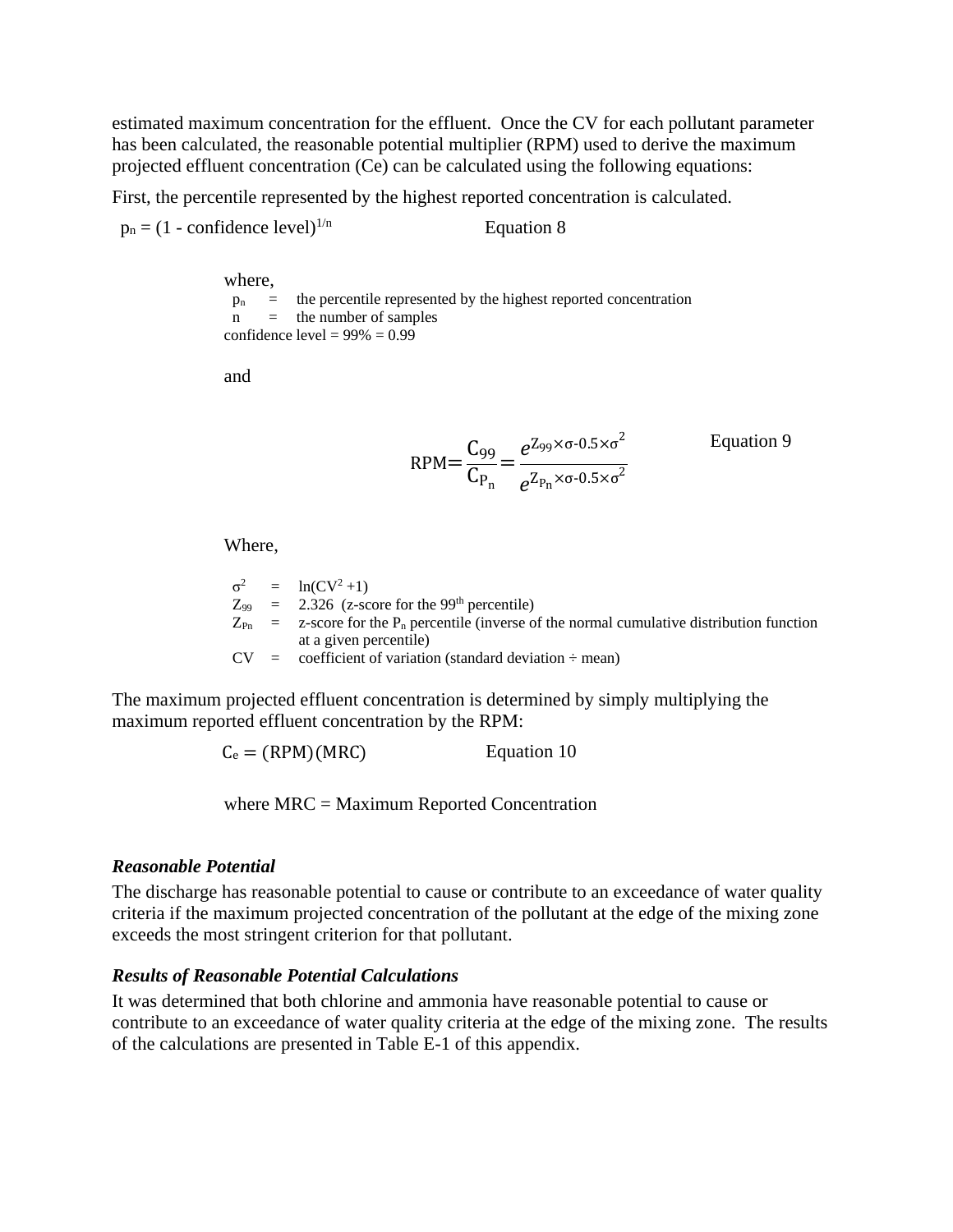#### **B. WQBEL Calculations**

The draft permit includes WQBELs for *E coli*, Total Residual Chlorine, Total Phosphorus, Total Suspended Solids, and Total Ammonia.

The following calculations demonstrate how the water quality-based effluent limits (WQBELs) in the draft permit were calculated for ammonia and chlorine.

Table E-1: Reasonable Potential and Permit Limit Calculations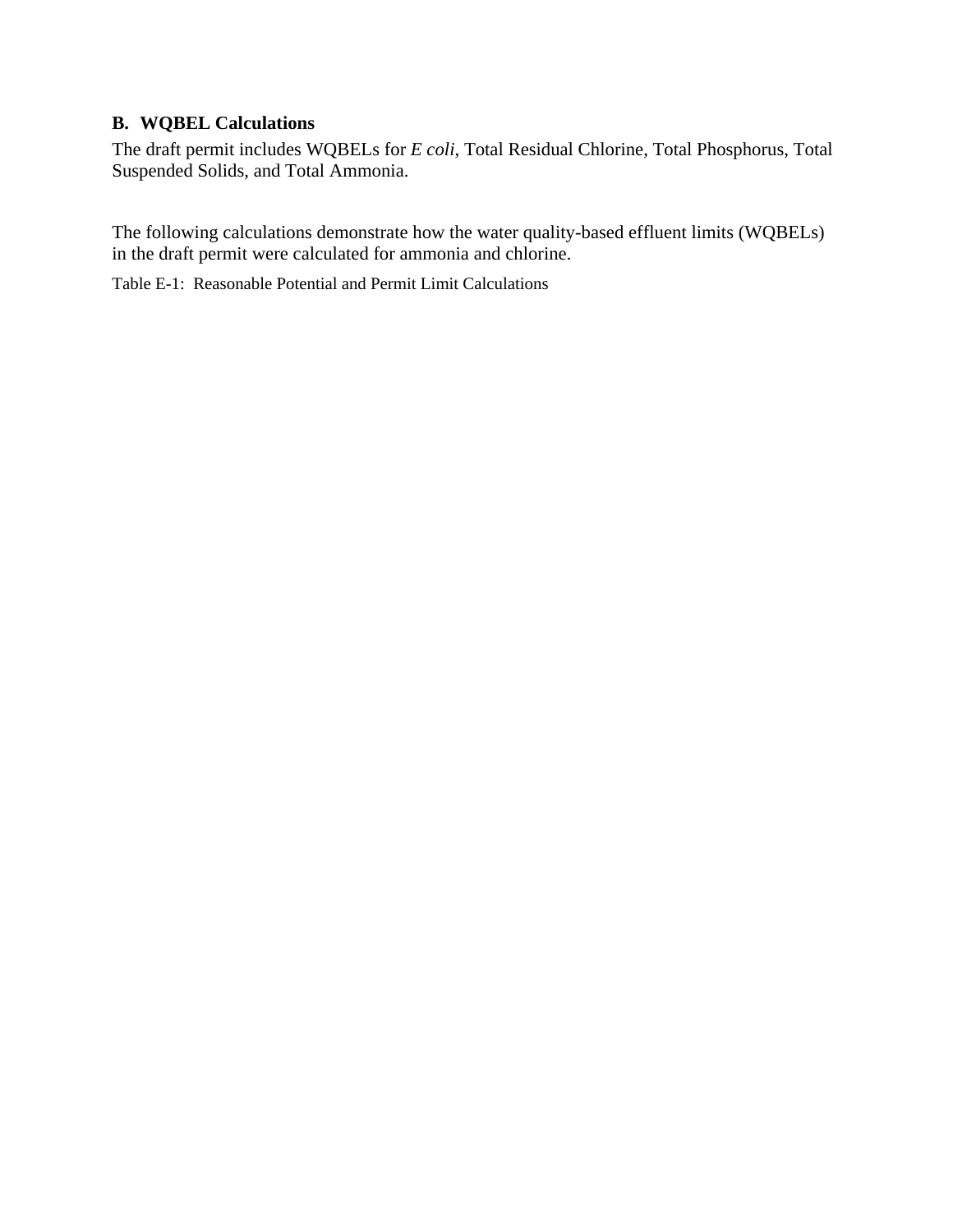#### **Reasonable Potential Analysis (RPA) and Water Quality Effluent Limit (WQBEL) Calculations**

| <b>Facility Name</b><br>Design Flow (MGD)                                | <b>City of Grace WWTP</b><br>0.44                                                                                |                                     |                                                                             |                                     |
|--------------------------------------------------------------------------|------------------------------------------------------------------------------------------------------------------|-------------------------------------|-----------------------------------------------------------------------------|-------------------------------------|
|                                                                          |                                                                                                                  |                                     |                                                                             |                                     |
| <b>Dilution Factors</b>                                                  |                                                                                                                  | (IDAPA 58.01.02 03. b)              | Annual<br>24.9                                                              |                                     |
|                                                                          | Aquatic Life - Acute Criteria - Criterion Max. Concentration (CMC)                                               | 1Q10                                | 24.9                                                                        |                                     |
|                                                                          | Aquatic Life - Chronic Criteria - Criterion Continuous Concentration (CCC)                                       | 7Q10 or 4B3                         | 24.9                                                                        |                                     |
| Ammonia                                                                  |                                                                                                                  | 30B3/30Q10 (seasonal)               |                                                                             |                                     |
| <b>Receiving Water Data</b>                                              |                                                                                                                  | Notes:                              |                                                                             |                                     |
| Hardness, as mg/L CaCO <sub>3</sub>                                      | *** Enter Hardness on WQ Criteria tab ***                                                                        | 5 <sup>th</sup> % at critical flows | Annual                                                                      |                                     |
| Temperature, °C                                                          |                                                                                                                  | 95 <sup>th</sup> percentile         | 20.1                                                                        |                                     |
| pH, S.U.                                                                 |                                                                                                                  | 95 <sup>th</sup> percentile         | 8.3                                                                         |                                     |
| <b>Pollutants of Concern</b>                                             |                                                                                                                  |                                     | AMMONIA (mg N/L),<br>default: cold water, fish early<br>life stages present | <b>CHLORINE</b> (Total<br>Residual) |
|                                                                          | Number of Samples in Data Set (n)                                                                                |                                     | 12                                                                          | 59                                  |
|                                                                          | Coefficient of Variation (CV) = Std. Dev./Mean (default CV = 0.6)                                                |                                     | 1.73                                                                        | 1.54                                |
| <b>Effluent Data</b>                                                     | Effluent Concentration, µg/L (Max. or 95th Percentile) - (Ce)                                                    |                                     | 5.000                                                                       | 2200                                |
|                                                                          | Calculated 50 <sup>th</sup> % Effluent Conc. (when n>10), Human Health Only                                      |                                     |                                                                             |                                     |
|                                                                          | Aquatic Life - Acute                                                                                             | 1Q10                                | 24.9                                                                        | 24.9                                |
|                                                                          | Aquatic Life - Chronic                                                                                           | 7Q10 or 4B3                         |                                                                             | 24.9                                |
| <b>Dilution Factors</b>                                                  | Ammonia                                                                                                          | 30B3 or 30Q10                       | 24.9                                                                        |                                     |
| <b>Receiving Water Data</b>                                              | 90 <sup>th</sup> Percentile Conc., μg/L - (C <sub>u</sub> )                                                      |                                     | 290                                                                         |                                     |
| <b>Water Quality Criteria</b>                                            | Aquatic Life Criteria, µg/L                                                                                      | Acute                               | 3,149                                                                       | 19                                  |
|                                                                          |                                                                                                                  | Chronic                             | 1,063                                                                       | 11                                  |
| <b>Aquatic Life Reasonable Potential Analysis</b>                        |                                                                                                                  |                                     |                                                                             |                                     |
| $\sigma$                                                                 | $\sigma^2$ =ln(CV <sup>2</sup> +1)                                                                               |                                     | 1.177                                                                       | 1.102                               |
| $P_n$                                                                    | $=(1$ -confidence level) <sup>1/n</sup><br>where convidence level =                                              | 99%                                 | 0.681                                                                       | 0.925                               |
| Multiplier (TSD p. 57)                                                   | =exp(2.326σ-0.5σ <sup>2</sup> )/exp[invnorm(P <sub>N</sub> σ-0.5σ <sup>2</sup> ], prob. =                        | 99%                                 | 8.9                                                                         | 2.7                                 |
| Predicted max. conc.(ug/L), End-of-Pipe                                  |                                                                                                                  | Acute                               | 27934.08                                                                    | 50.54                               |
|                                                                          |                                                                                                                  | Chronic                             | 9432.96                                                                     | 29.26                               |
| Predicted max. conc.(ug/L) at Edge-of-Mixing Zone (Cd)                   |                                                                                                                  | Acute                               | 2061.49                                                                     | 235.27                              |
|                                                                          | (note: for metals, concentration as dissolved using conversion factor as translator)                             | Chronic                             | 2061.49                                                                     | 235.27                              |
| Reasonable Potential to exceed Aquatic Life Criteria                     |                                                                                                                  |                                     | <b>YES</b>                                                                  | <b>YES</b>                          |
| Aquatic Life Effluent Limit Calculations                                 |                                                                                                                  |                                     |                                                                             |                                     |
| Number of Compliance Samples Expected per month (n)                      |                                                                                                                  |                                     | 1                                                                           | $\overline{4}$                      |
|                                                                          | n used to calcuate AML (minimum n=4 if chronic LTA limiting, TSD p. 107) (ammonia if chronic LTA min then min=30 |                                     | $\mathbf{1}$                                                                | $\overline{4}$                      |
| LTA Coeff. Var. (CV), decimal                                            |                                                                                                                  |                                     | 1.730                                                                       | 1.540                               |
|                                                                          | Permit Limit Coeff. Var. (CV), decimal use CV from data set or default = 0.6                                     |                                     | 1.730                                                                       | 1.540                               |
| Acute WLA, ug/L                                                          | $C_d$ = (Acute Criteria x MZ <sub>a</sub> ) - $C_u \times (MZ_a - 1)$                                            | Acute                               | 71,404.6                                                                    | 472.6                               |
| Chronic WLA, ug/L                                                        | $C_d =$ (Chronic Criteria x MZ <sub>c</sub> ) - $C_{u \times}$ (MZ <sub>c</sub> -1)                              | Chronic                             | 19,527.0                                                                    | 273.6                               |
| Long Term Ave (LTA), ug/L                                                | WLAc x exp(0.5σ <sup>2</sup> -2.326σ)                                                                            | Acute                               | 9,241.7                                                                     | 66.8                                |
| (99 <sup>th</sup> % occurrence prob.)                                    | WLAa x $\exp(0.5\sigma^2 - 2.326\sigma)$ ; ammonia n=30                                                          | Chronic                             | 9,994.8                                                                     | 70.6                                |
| Limiting LTA, ug/L                                                       | used as basis for limits calculation                                                                             |                                     | 9,241.7                                                                     | 66.8                                |
|                                                                          | Average Monthly Limit (AML), ug/L, where % occurrence prob =                                                     | 95%                                 | 32037                                                                       | 163                                 |
|                                                                          | Maximum Daily Limit (MDL), ug/L, where % occurrence prob =                                                       | 99%                                 | 71434                                                                       | 473<br>0.163                        |
| Average Monthly Limit (AML), mg/L                                        |                                                                                                                  |                                     | 32.0                                                                        |                                     |
| Maximum Daily Limit (MDL), mgL                                           |                                                                                                                  |                                     | 71.4<br>118                                                                 | 0.473<br>0.597                      |
| Average Monthly Limit (AML), Ib/day<br>Maximum Daily Limit (MDL), lb/day |                                                                                                                  |                                     | 262                                                                         | 1.735                               |
|                                                                          |                                                                                                                  |                                     |                                                                             |                                     |
| <b>References:</b>                                                       | <b>Idaho Water Quality Standards</b>                                                                             |                                     | http://adminrules.idaho.gov/rules/current/58/0102.pdf                       |                                     |
|                                                                          | Technical Support Document for Water Quality-based Toxics Control, US EPA, March 1991, EPA/505/2-90-001          |                                     |                                                                             |                                     |
| <b>Version Date:</b>                                                     | April 18, 2014                                                                                                   |                                     |                                                                             |                                     |

IDEQ data from Hack's Hole was used because these data are representative of the receiving water. EPA is required by Section 301(b)(1)(C) of the Clean Water Act to include water qualitybased effluent limits in NPDES permits. The regulation 40 CFR 122.44(d)(1)(i) states that NPDES permits must contain water quality-based effluent limits for all pollutants or pollutant parameters which the Director determines are or may be discharged at a level which will cause, have the reasonable potential to cause, or contribute to an excursion above any State water quality standard, including narrative criteria for water quality. The regulation 40 CFR  $122.44(d)(1)(ii)$  requires that, when determining whether a discharge causes, has the reasonable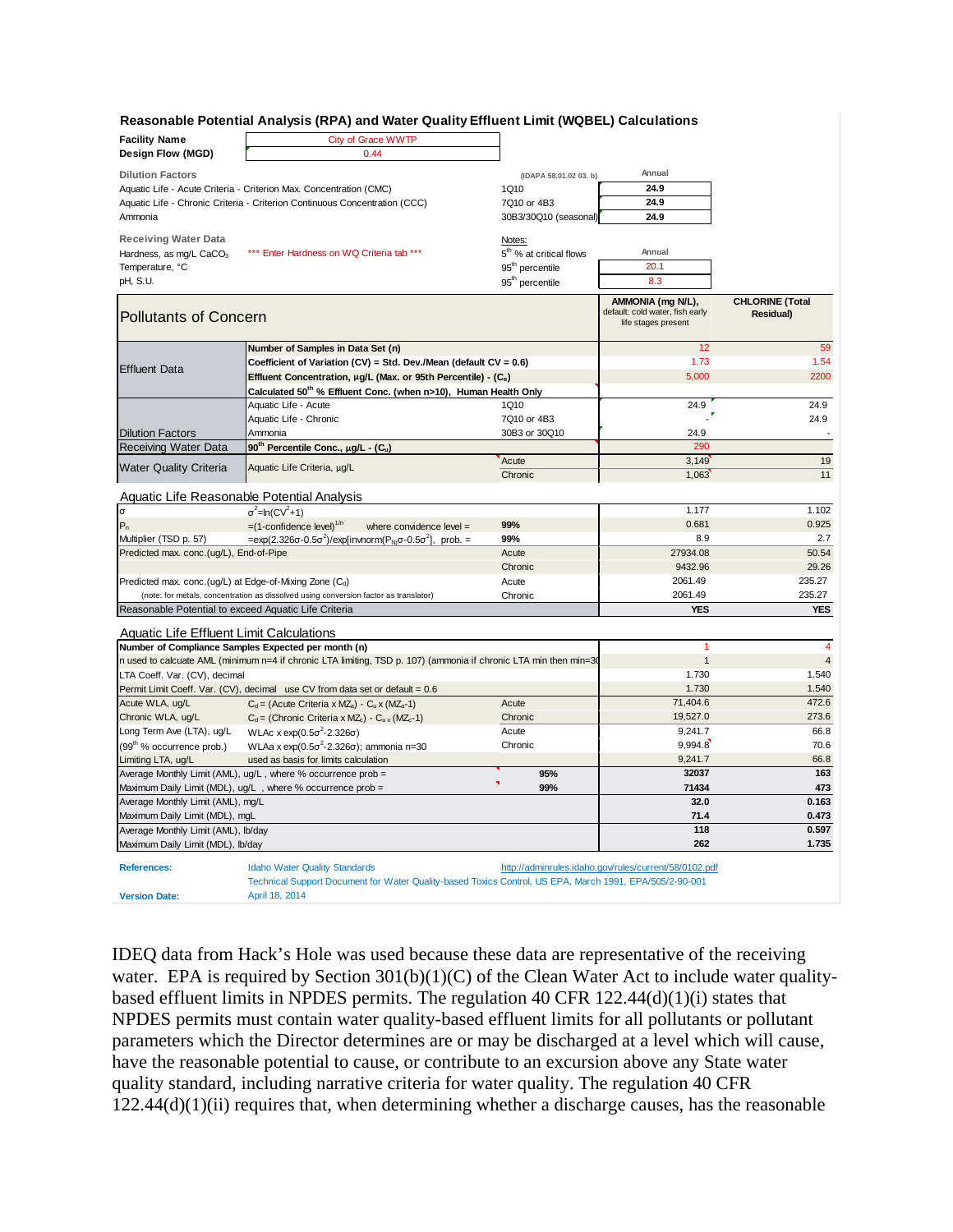potential to cause, or contribute to an excursion above water quality standards, the permitting authority shall use procedures that account for existing controls on point and nonpoint sources of pollution, the variability of the pollutant in the effluent, and, where appropriate, the dilution of the effluent in the receiving water.

The State of Idaho does not have numeric criteria for nutrients, including total phosphorus. When the State water quality standards do not contain numeric criteria for a given pollutant, EPA may calculate a numeric water quality criterion for the pollutant which will attain and maintain the narrative water quality criteria and fully protect designated uses (40 CFR 122.44(d)(1)(vi)). In this case, EPA has used the total phosphorus load allocation of 2.36 pounds/day from the *Bear River Basin TMDL* to interpret Idaho's narrative criteria for nutrients for the purposes of determining reasonable potential and calculating effluent limits for total phosphorus. The TMDL provides the WLA for Total Phosphorus. The EPA established water quality based effluent limits from the WLA of 2.36 pounds per day. EPA believes this approach is reasonable because the analysis performed for that TMDL demonstrated that wasteload allocations are based on meeting in-stream targets year around, including during the critical growing season. Attainment of beneficial uses in the Bear River could be restored if the concentration of phosphorus at the City of Grace discharge was 2.36 pounds/day.

#### **Phosphorus**

NPDES regulations at 40 CFR  $122.45(d)(2)$  require that effluent limitations for continuous discharges from POTWs be expressed as average monthly and average weekly limits unless impracticable. EPA has set the average monthly limit equal to the 5.77 pounds per day wasteload allocation. This means the effluent concentration of total phosphorus could be greater than 5.77 pounds per day for short periods of time within a calendar month, but such excursions will be of such a short duration and small magnitude that they will be negligible in terms of their effect on phosphorus concentrations in the main stem Bear River.

The purpose of a water quality-based effluent limit is to require the permittee to achieve a long term average level of performance that will ensure a low probability of exceeding the wasteload allocation. Since effluents are not constant, the average weekly discharge limitation is numerically greater than the average monthly discharge limitation. EPA has calculated an average weekly limit of 8.66 pounds per day by using the same ratio of the average weekly limit to the average monthly limit as used in the "secondary treatment" technology-based limits for BOD and TSS (1.5:1). The average weekly limit was calculated in this manner because facility specific effluent data are not available, and EPA determined in the analysis supporting the secondary treatment effluent limits that the 1.5:1 ratio is representative of typical effluent variability for POTWs.

While EPA believes a concentration limit for phosphorus is necessary in this case to prevent the discharge from contributing to an excursion above water quality standards, the federal regulation 40 CFR 122.45(f) requires that effluent limits be expressed in terms of mass, and allows limits to be expressed in terms of other units of measurements in addition to mass. Therefore the permit contains both mass and concentration limits, and the permittee is required to comply with both the mass and concentration limits. Mass limits were calculated from the concentration limits based on the maximum month design flow of the WWTP, consistent with 40 CFR 122.45(b)(1).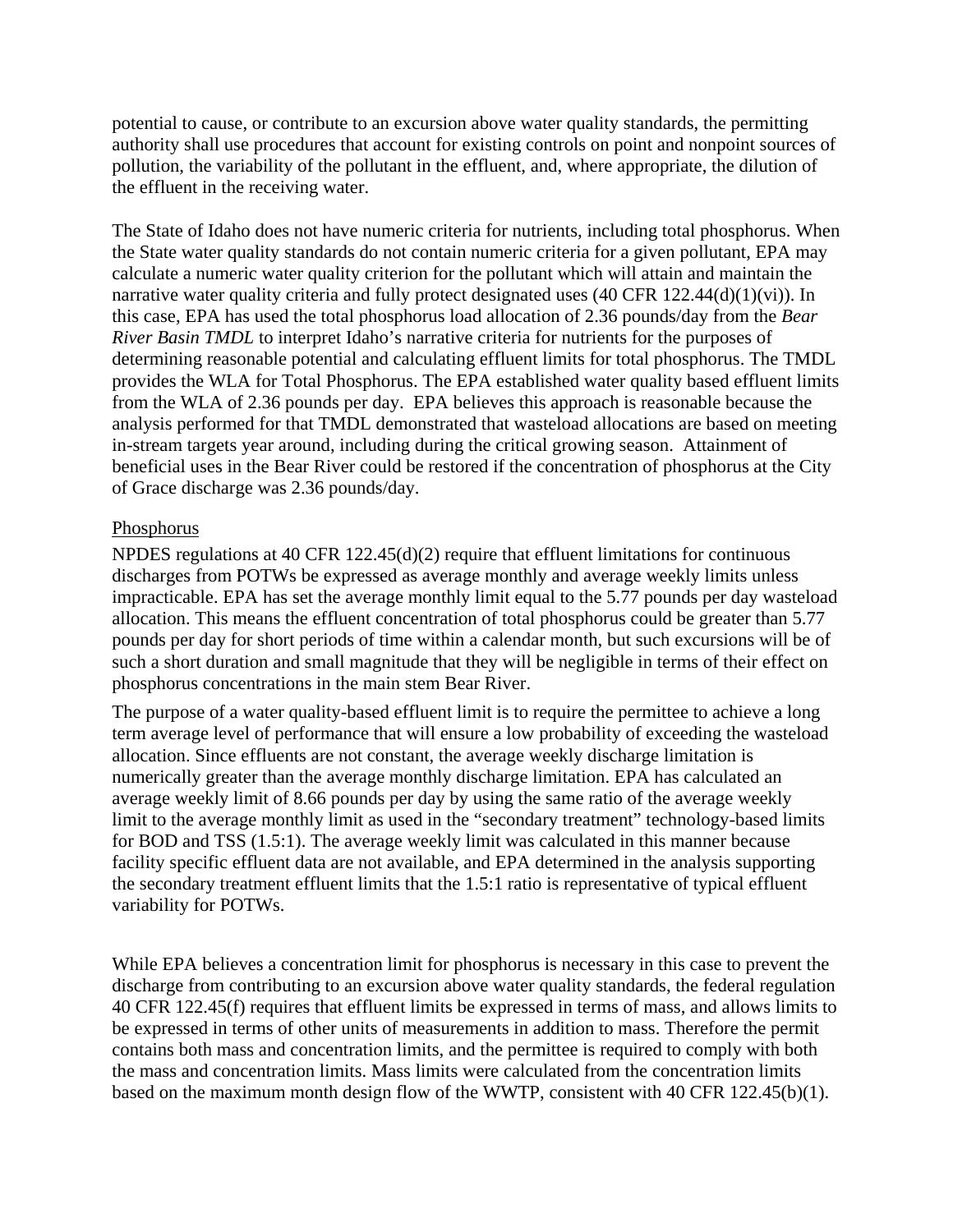#### *Calculate the Total Phosphorus Effluent Limits using the Wasteload Allocations (WLAs)*

The wasteload allocation for Total Phosphorus is based on meeting in-stream Total Phosphorus targets year around, including during the critical growing season. Wasteload allocations are annual averages. NPDES permit limits based on the waste load allocations should be expressed in the permits in a manner consistent with these averaging periods. The point source wasteload allocation from the Bear River Basin TMDL for Grace for Total Phosphorus is 2.36 pounds per day.

(1) Average Monthly Limit

The long-term average (LTA) has been established as 2.36 pounds per day. The formula for calculating an average monthly effluent limit (AML) is as follows (see the Technical Support Document for Water Quality-based Toxics Control at Table 5-2).

Average monthly limit = long-term average  $\times$  exp( $z_a\sigma_n$  - 0.5 $\sigma_n^2$ )

 $\text{AML} = \text{LTA} \times \exp(z_a \sigma_n - 0.5 \sigma_n^2)$ 

Where:  $\sigma_n^2 = \ln(CV^2/n + 1)$  $\sigma_{\rm n} = \sqrt{\sigma_{\scriptscriptstyle n}^2}$  $z_a = 2.326$  for 99th percentile probability basis  $n =$  number of sampling events required per month  $(1 \text{ in this case})$ 

The coefficient of variation (CV) is the standard deviation of the data set divided by the mean. In this case it is:

 $0.25 \div 1.85 = 0.14$ 

Thus, the long-term average of 2.36 pounds per day yields the following performance-based average monthly effluent limit:

 $\sigma_n^2 = \ln (0.14^2/1 + 1) = 0.179$  $σ<sub>n</sub> = 0.423$ AML = 2.36 lb/day  $\times$  exp (2.326  $\times$  0.423 - 0.5  $\times$  0.179)  $AML = 5.77$  lb/day

(2) Average Weekly Limit

Average weekly limit  $(AWL) = AML \times 1.5$ 

 $AWL = 5.77 \times 1.5$  $AWL = 8.66$  pounds per day

#### *Calculate the Total Suspended Solids Effluent Limits using the Wasteload Allocations (WLAs)*

The wasteload allocation for Total Suspended Solids is based on meeting in-stream Total Suspended Solids targets year around, including during the critical growing season. Wasteload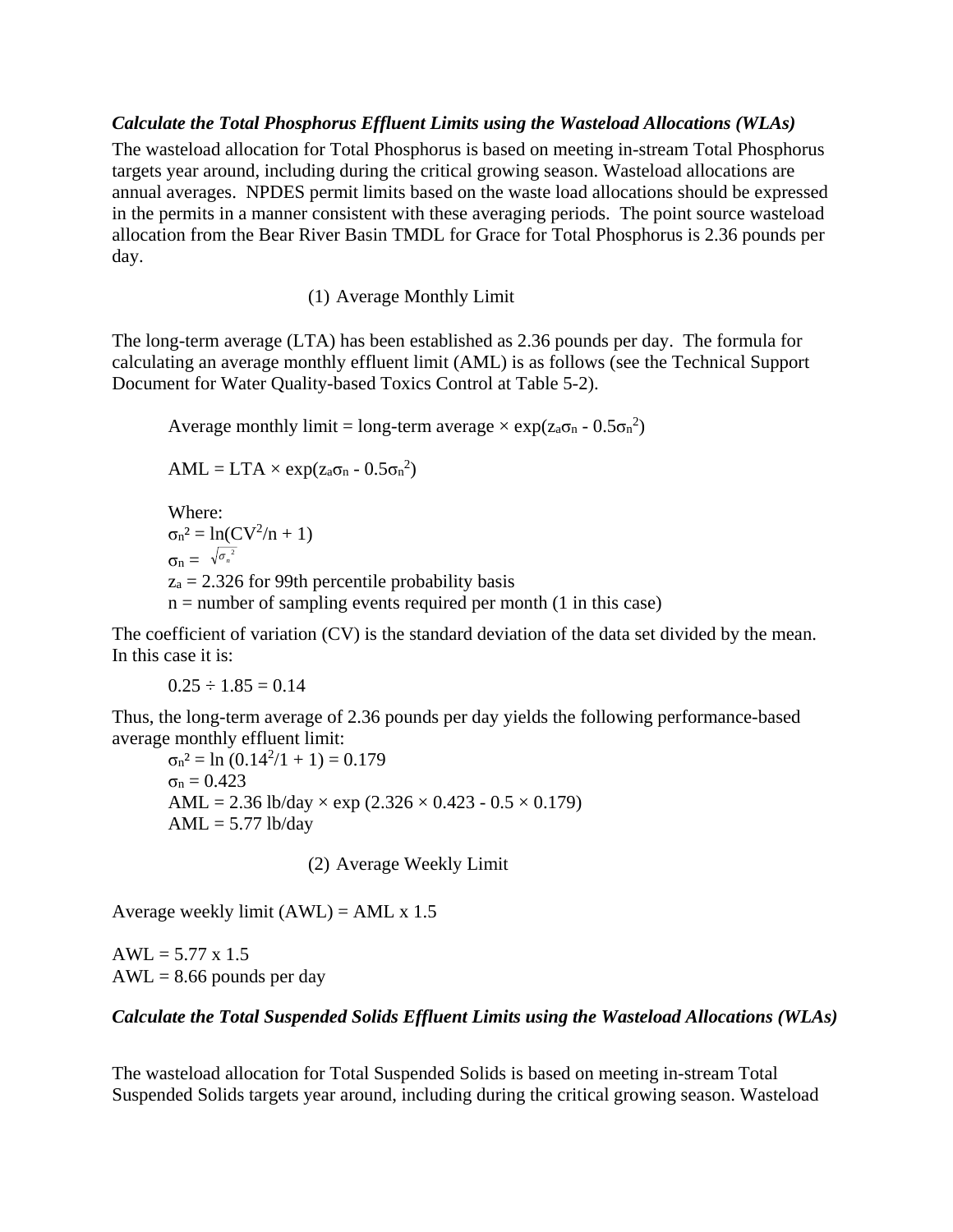allocations are annual averages. NPDES permit limits based on the waste load allocations should be expressed in the permits in a manner consistent with these averaging periods. The point source wasteload allocation for Grace from the Bear River Basin TMDL for Total Suspended Solids is 8.49 pounds per day.

(1) Average Monthly Limit

The long-term average (LTA) has been established as 8.49 pounds per day. The formula for calculating an average monthly effluent limit (AML) is as follows (see the Technical Support Document for Water Quality-based Toxics Control at Table 5-2).

Average monthly limit = long-term average  $\times$  exp( $z_a\sigma_n$  - 0.5 $\sigma_n^2$ )

 $\text{AML} = \text{LTA.} \times \exp(z_{\text{a}}\sigma_{\text{n}} - 0.5\sigma_{\text{n}}^2)$ 

Where:  $\sigma_n^2 = \ln(CV^2/n + 1)$  $\sigma_{\rm n} = \sqrt{\sigma_{\scriptscriptstyle n}^2}$  $z_a = 2.326$  for 99th percentile probability basis  $n =$  number of sampling events required per month (1 in this case)

The coefficient of variation (CV) is the standard deviation of the data set divided by the mean. In this case it is:

 $4.14 \div 5.55 = 0.75$ 

Thus, the long-term average of 8.49 pounds per day yields the following performance-based average monthly effluent limit:

 $\sigma_n^2 = \ln (0.75^2/1 + 1) = 0.446$  $σ<sub>n</sub> = 0.668$ AML = 8.49 lb/day  $\times$  exp (2.326  $\times$  0.668 - 0.5  $\times$  0.446)  $AML = 32.1$  lb/day

(2) Average Weekly Limit

Average weekly limit  $(AWL) = AML \times 1.5$ 

 $AWL = 32.1 \times 1.5$  $AWL = 48.2$  pounds per day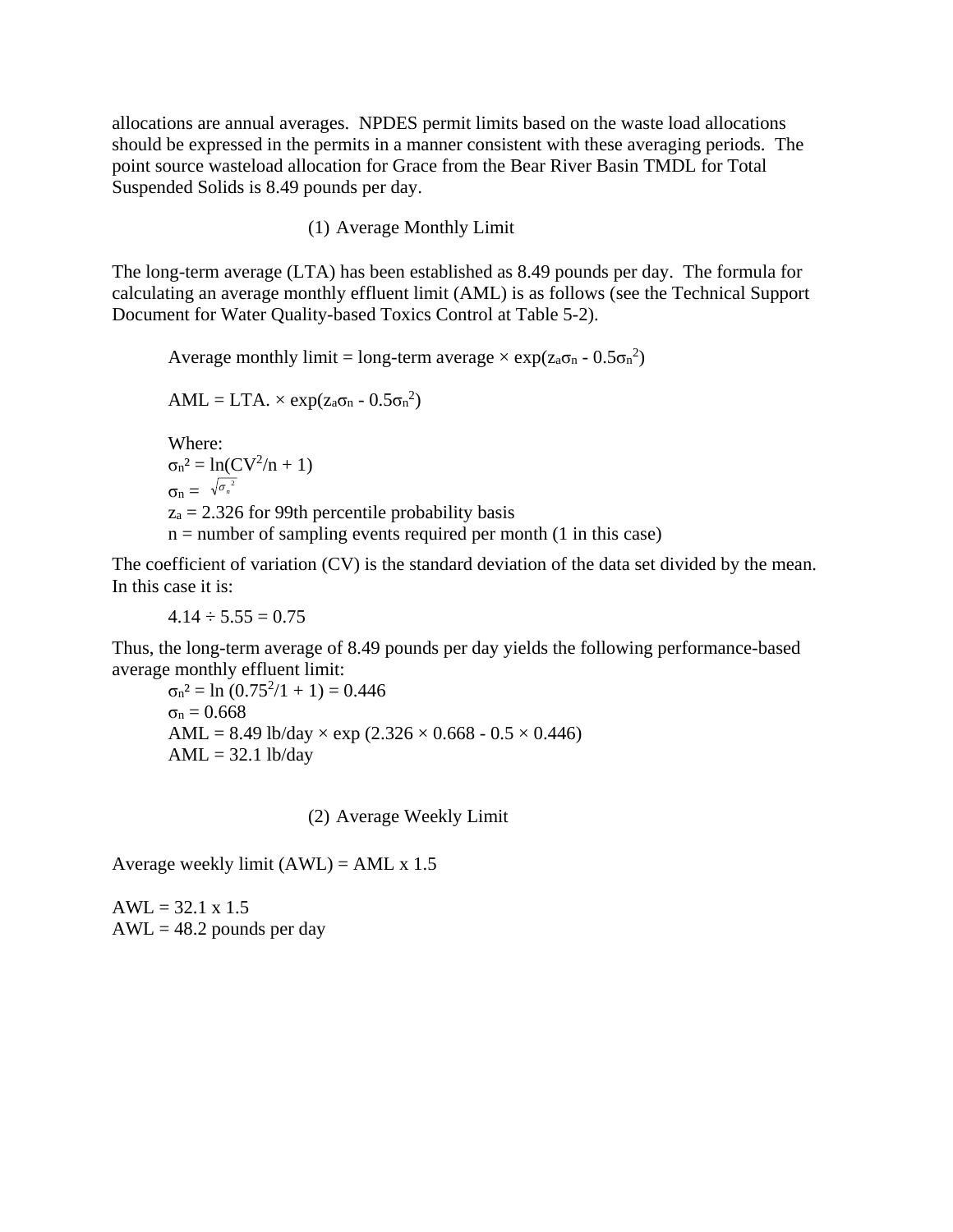# **Appendix F: Essential Fish Habitat Assessment**

Pursuant to the requirements for Essential Fish Habitat (EFH) assessments, this appendix contains the following information:

- Listing of EFH Species in the Facility Area
- Description of the Facility and Discharge Location
- The EPA's Evaluation of Potential Effects to EFH

#### **A. Listing of EFH Species in the Facility Area**

All water bodies used by anadromous salmon throughout Idaho must be considered for EFH identification. According to NOAA Fisheries, the Grace Dam impoundment on the Bear River Reservoir in the Bear River Basin watershed is a migrational corridor for sockeye, coho, chum, and pink salmon.

#### **B. Description of the Facility and Discharge Location**

The activities and sources of wastewater at the Grace waste water treatment facility are described in detail in Part II and Appendix A of this fact sheet. The location of the outfall is described in Part III ("Receiving Water").

#### **C. The EPA's Evaluation of Potential Effects to EFH**

Water quality is an important component of aquatic life habitat. NPDES permits are developed to protect water quality in accordance with state water quality standards. The standards protect the beneficial uses of the water body, including all life stages of aquatic life. The development of permit limits for an NPDES discharger includes the basic elements of ecological risk analysis. The underlying technical process leading to NPDES permit requirements incorporates the following elements of risk analysis:

#### *Effluent Characterization*

Characterization of the City of Grace's effluent was accomplished using a variety of sources, including:

- Permit application monitoring
- Permit compliance monitoring
- Statistical evaluation of effluent variability
- Ouality assurance plans and evaluations

#### *Identification of Pollutants of Concern and Threshold Concentrations*

The pollutants of concern include pollutants with aquatic life criteria in the Idaho Water Quality Standards. Threshold concentrations are equal to the numeric water quality criteria for the protection of aquatic life. No other pollutants of concern were identified by NMFS.

#### *Exposure and Wasteload Allocation*

Analysis of the transport of pollutants near the discharge point with respect to the following:

- Mixing zone policies in the Idaho Water Quality Standards
- Dilution modeling and analysis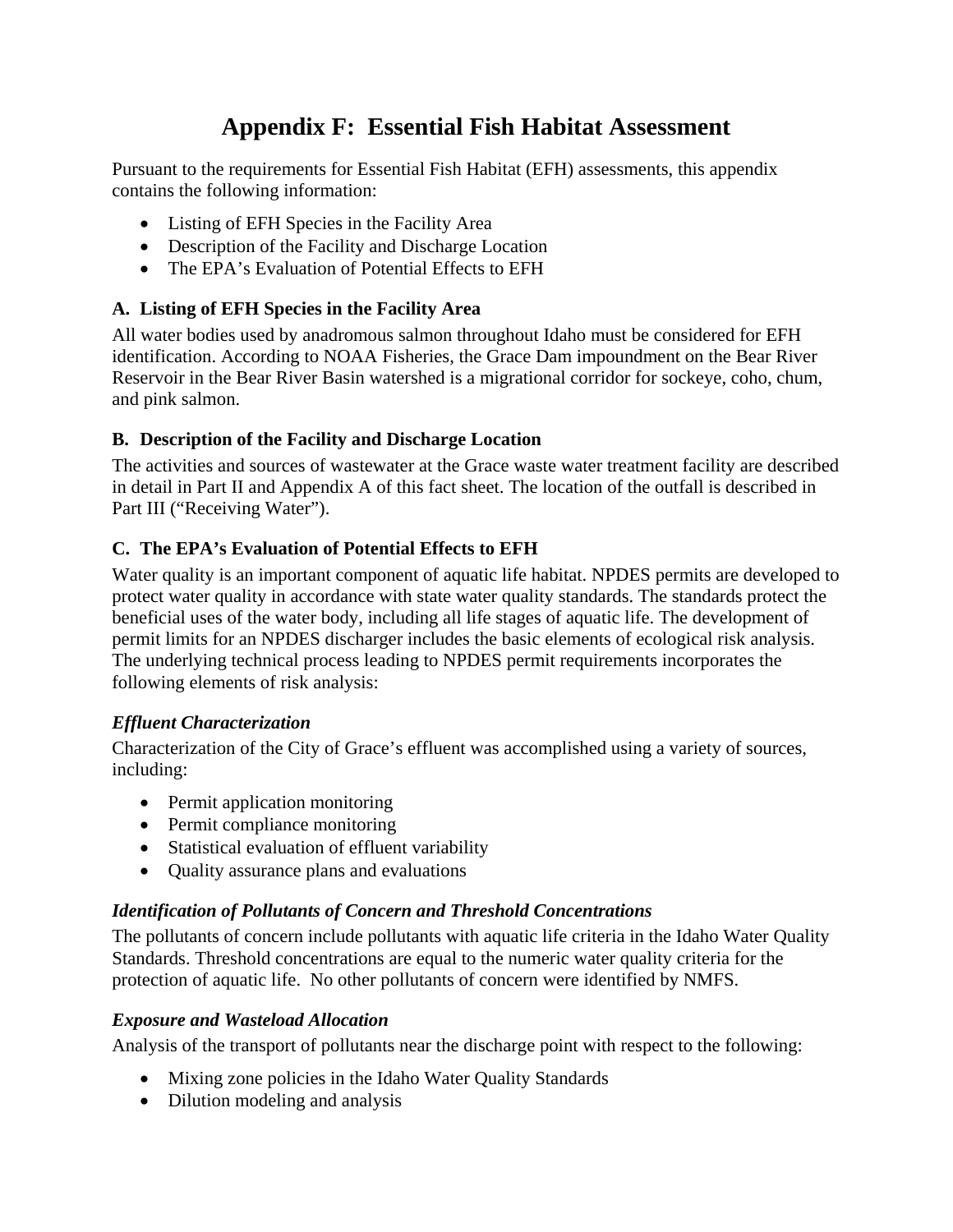- Exposure considerations (e.g., prevention of lethality to passing organisms)
- Consideration of multiple sources and background concentrations

Statistical Evaluation for Permit Limit Development

Calculation of permit limits using statistical procedures addressing the following:

- Effluent variability and non-continuous sampling
- Fate/transport variability
- Duration and frequency thresholds identified in the water quality criteria

#### *Monitoring Programs*

Development of monitoring requirements, including:

- Compliance monitoring of the effluent
- Ambient monitoring

#### *Protection of Aquatic Life in NPDES Permitting*

The EPA's approach to aquatic life protection is outlined in detail in the *Technical Support Document for Water Quality-based Toxics Control* (EPA/505/2-90-001, March 1991). The EPA and states evaluate toxicological information from a wide range of species and life stages in establishing water quality criteria for the protection of aquatic life.

The NPDES program evaluates a wide range of chemical constituents (as well as whole effluent toxicity testing results) to identify pollutants of concern with respect to the criteria values. When a facility discharges a pollutant at a level that has a "reasonable potential" to exceed, or to contribute to an exceedance of, the water quality criteria, permit limits are established to prevent exceedances of the criteria in the receiving water (outside any authorized mixing zone).

#### *Effects Determination*

Since the proposed permit has been developed to protect aquatic life species in the Grace Dam impoundment on the Bear River Reservoir in the Bear River Basin watershed in accordance with the Idaho water quality standards, the EPA has determined that issuance of this permit is not likely to adversely affect any EFH in the vicinity of the discharge. The EPA will provide NMFS with copies of the draft permit and fact sheet during the public notice period. Any recommendations received from NMFS regarding EFH will be considered prior to final issuance of this permit.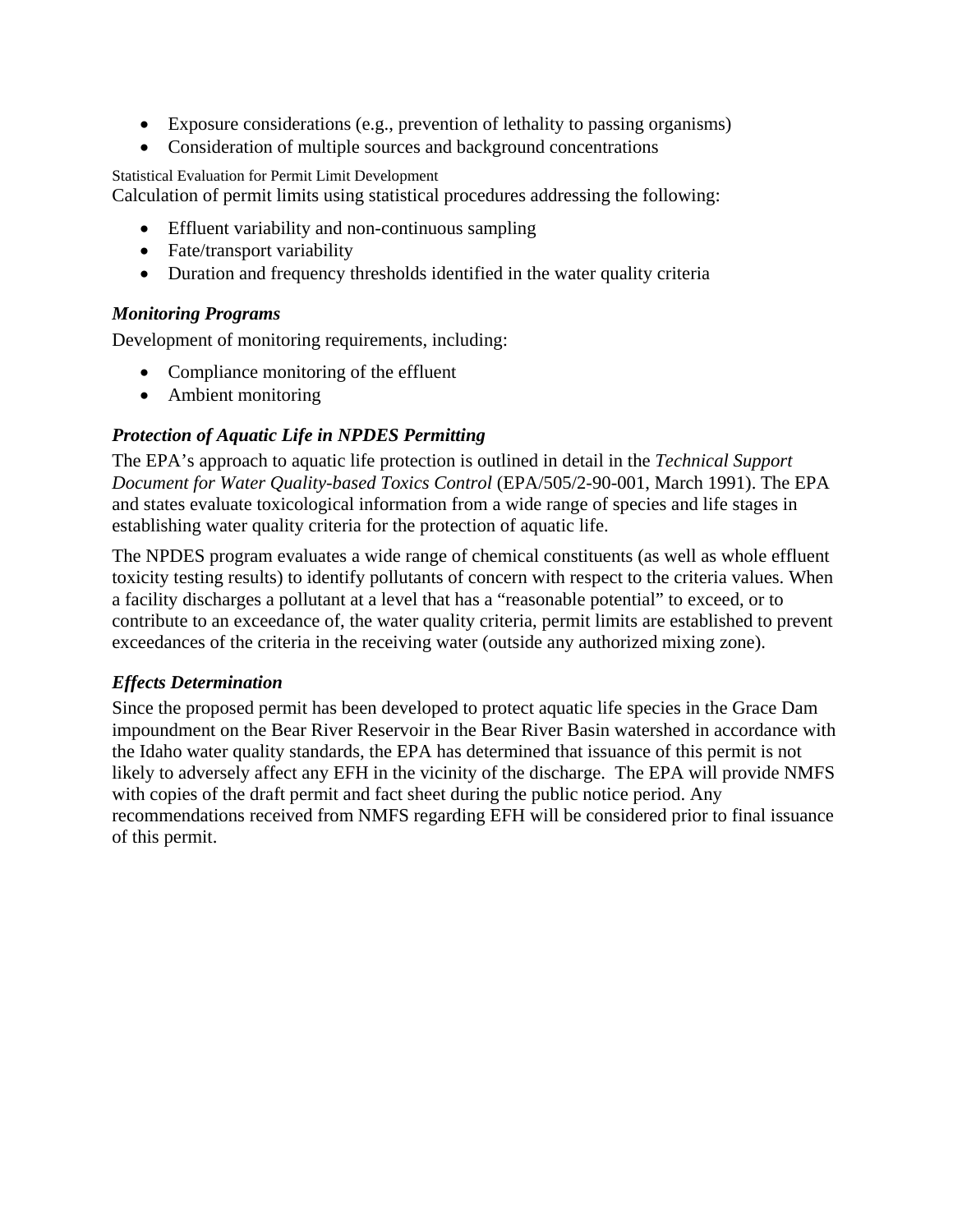### **Appendix G: Draft Clean Water Act Section 401 Certification from the Idaho Department of Environmental Quality**



Pocatello Regional Office, 444 Hospital Way #300 · Pocatello, ID 83201 · (208) 236-6160

C. L. "Butch" Otter, Gov rnor Curt Fr n en. Director

9 June 2014

Michael J. Lidgard NPDES Permits Unit Manager EPA Region 10 1200 Sixth Avenue, Suite 900 Seattle WA 98101-3140

RE: Draft 401 Certification for the City of Grace Wastewater Treatment Facility, NPDES Pennit No. ID-0023825.

Dear Mr. Lidgard:

The Pocatello Regional Office of the Idaho Department of Environmental Quality has reviewed the draft NPDES pennit for the City of Grace Wastewater Treatment Facility. Section 401 of the Federal Clean Water Act requires that states issue certifications for activities which are authorized by a Federal permit and that may result in a discharge to surface waters. In Idaho, the Department of Environmental Quality (DEQ) is responsible for reviewing these activities and evaluating whether the activity will comply with Idaho Water Quality Standards, including any applicable water quality management plans (e.g., total maximum daily loads). A federal permit cannot be issued until DEQ has provided a certification or waived certification either expressly or by taking no action.

Attached under this cover please find the draft 401 water quality certification for NPDES Permit No. ID-0023825. Please call me at 208-236-6160 to discuss any concerns or questions regarding this draft document.

Sincerely,

 $\mu_{\text{min}}$   $\mu_{\text{an Every}}$ 

Regional Water Quality Manager

Cc: Bruce Olenick, Regional Administrator, Pocatello Miranda Adams, 401 Program Coordinator, Boise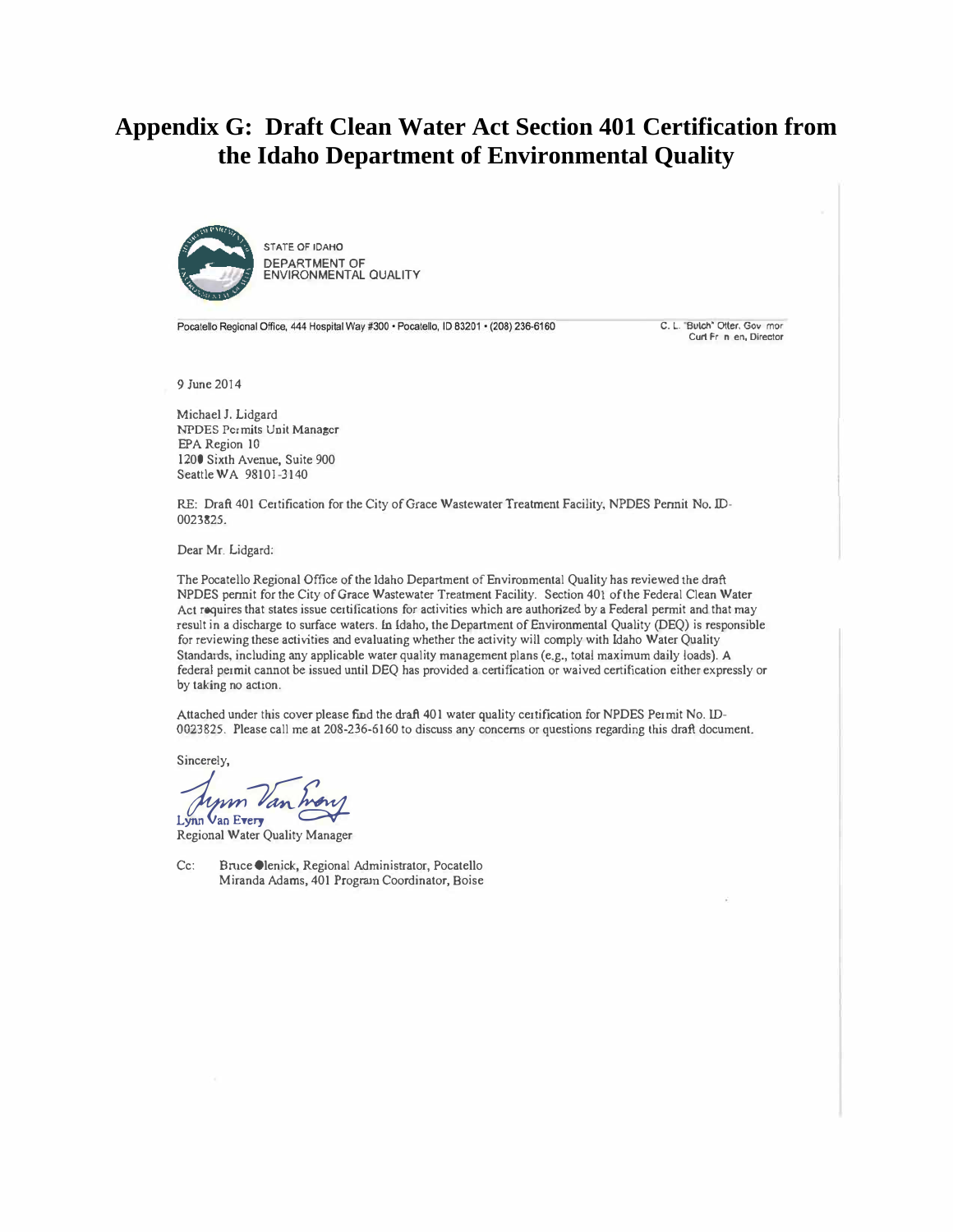

### Idaho Department of Environmental Quality Draft §401 Water Quality Certification

June 9, 2014

#### NPDES Permit Number(s): ID-0023825, City of Grace

#### Receiving Water Body: Bear River at the Grace Forebay

Pursuant to the provisions of Section 401(a)(1) of the Federal Water Pollution Control Act (Clean Water Act), as amended; 33 U.S.C. Section  $1341(a)(1)$ ; and Idaho Code §§ 39-101 et seq. and 39-3601 et seq., the Idaho Department of Environmental Quality (DEQ) has authority to review National Pollutant Discharge Elimination System (NPDES) permits and issue water quality certification decisions.

Based upon its review of the above-referenced permit and associated fact sheet, DEQ certifies that if the permittee complies with the terms and conditions imposed by the permit along with the conditions set forth in this water quality certification, then there is reasonable assurance the discharge will comply with the applicable requirements of Sections 301, 302, 303, 306, and 307 of the Clean Water Act, the Idaho Water Quality Standards (WQS) (IDAPA 58.01.02), and other appropriate water quality requirements of state law.

This certification does not constitute authorization of the permitted activities by any other state or federal agency or private person or entity. This certification does not excuse the permit holder from the obligation to obtain any other necessary approvals, authorizations, or permits.

# Antidegradation Review

The WQS contain an antidegradation policy providing three levels of protection to water bodies in Idaho (IDAPA 58.01.02.051).

- Tier 1 Protection. The first level of protection applies to all water bodies subject to Clean Water Act jurisdiction and ensures that existing uses of a water body and the level of water quality necessary to protect those existing uses will be maintained and protected (IDAPA 58.01.02.051.01; 58.01.02.052.01). Additionally, a Tier 1 review is performed for all new or reissued permits or licenses (IDAPA 58.01.02.052.07).
- Tier 2 Protection. The second level of protection applies to those water bodies considered high quality and ensures that no lowering of water quality will be allowed unless deemed necessary to accommodate important economic or social development (IDAPA 58.01.02.051.02; 58.01.02.052.08).
- Tier 3 Protection. The third level of protection applies to water bodies that have been designated outstanding resource waters and requires that activities not cause a lowering of water quality (IDAPA 58.01.02.051.03; 58.01.02.052.09).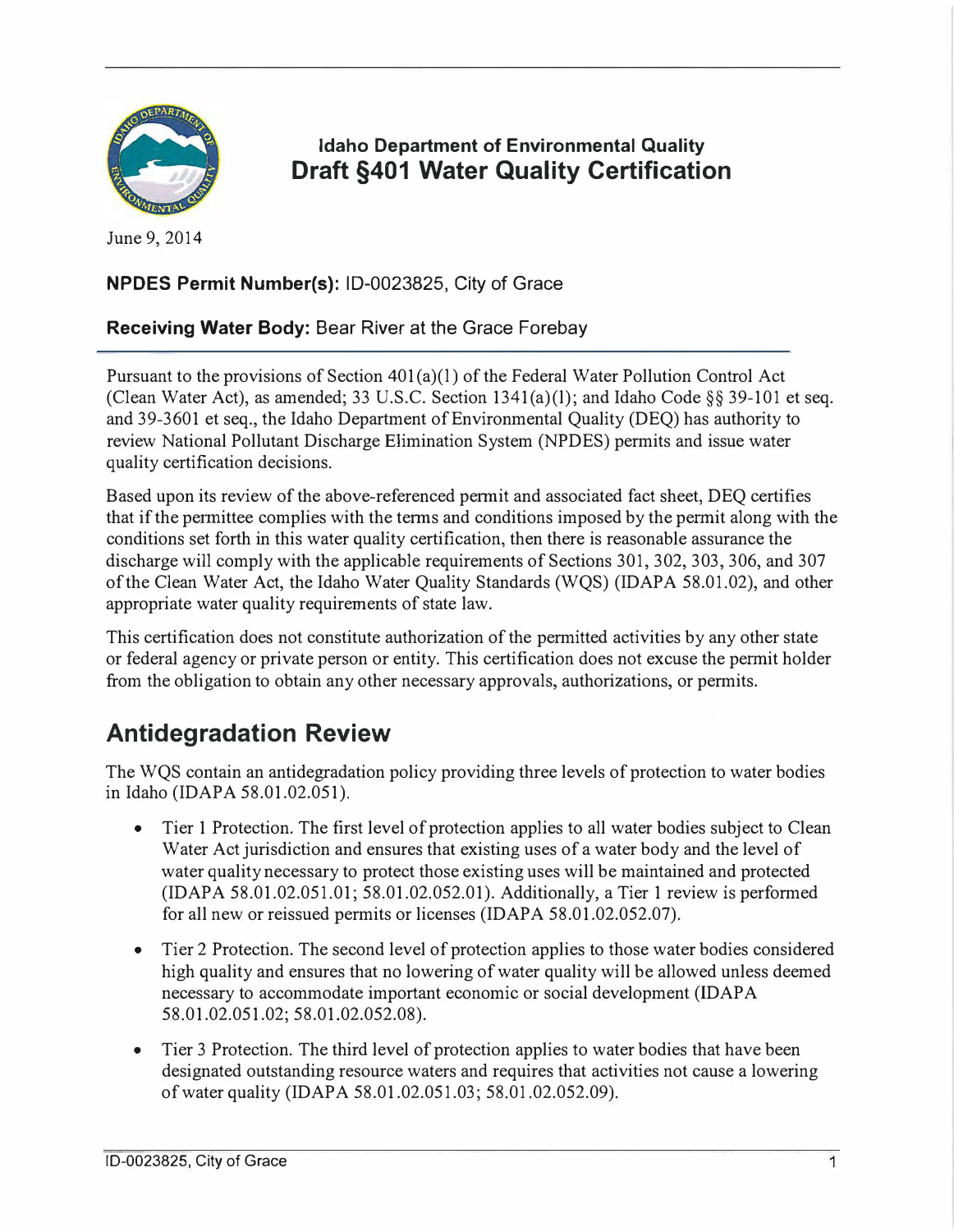DEQ is employing a water body by water body approach to implementing Idaho's antidegradation policy. This approach means that any water body fully supporting its beneficial uses will be considered high quality (IDAPA 58.01.02.052.05.a). Any water body not fully supporting its beneficial uses will be provided Tier 1 protection for that use, unless specific circumstances warranting Tier 2 protection are met (IDAPA 58.01.02.052.05.c). The most recent federally approved Integrated Report and supporting data are used to determine support status and the tier of protection (IDAPA 58.01.02.052.05).

### Pollutants of Concern

The City of Grace discharges the following pollutants of concern: BOD<sub>5</sub>, total suspended solids, E. coli, total residual chlorine, pH, total ammonia and total phosphorus. Effluent limits have been developed for this list of pollutants.

### Receiving Water Body Level of Protection

The City of Grace discharges to the Bear River within the Middle Bear River Subbasin assessment unit (AU) ID16010202BR009 06 (Bear River - Alexander Reservoir Dam to Densmore Creek). This AU has the following designated beneficial uses: cold water aquatic life, salmonid spawning and primary contact recreation. There is no available information indicating the presence of any existing beneficial use aside from those that are already designated.

The cold water aquatic life use in this Bear RiverAU is not fully supported due to excess temperature (2010 Integrated Report Category 5), and TMDL's have been written and approved for previous impairment listings for total suspended solids and total phosphorus (2010 Integrated Report Category 4a). The primary contact recreation beneficial use is fully supported. As such, DEQ will provide Tier 1 protection only for the aquatic life use and Tier 2 protection, in addition to Tier 1, for the recreation beneficial use (IDAPA 58.01.02.051.02; 58.01.02.051.01).

### Protection and Maintenance of Existing Uses (Tier 1 Protection)

As noted above, a Tier 1 review is performed for all new or reissued permits or licenses, applies to all waters subject to the jurisdiction of the Clean Water Act, and requires demonstration that existing uses and the level of water quality necessary to protect existing uses shall be maintained and protected. In order to protect and maintain designated and existing beneficial uses, a permitted discharge must comply with narrative and numeric criteria of the Idaho WQS, as well as other provisions of the WQS such as Section 055, which addresses water quality limited waters. The numeric and narrative criteria in the WQS are set at levels that ensure protection of designated beneficial uses. The effluent limitations and associated requirements contained in the City of Grace permit are set at levels that ensure compliance with the narrative and numeric criteria in the WQS.

Water bodies not supporting existing or designated beneficial uses must be identified as water quality limited, and a total maximum daily load (TMDL) must be prepared for those pollutants causing impairment. A central purpose of TMDLs is to establish wasteload allocations for point source discharges, which are set at levels designed to help restore the water body to a condition that supports existing and designated beneficial uses. Discharge permits must contain limitations that are consistent with wasteload allocations in the approved TMDL.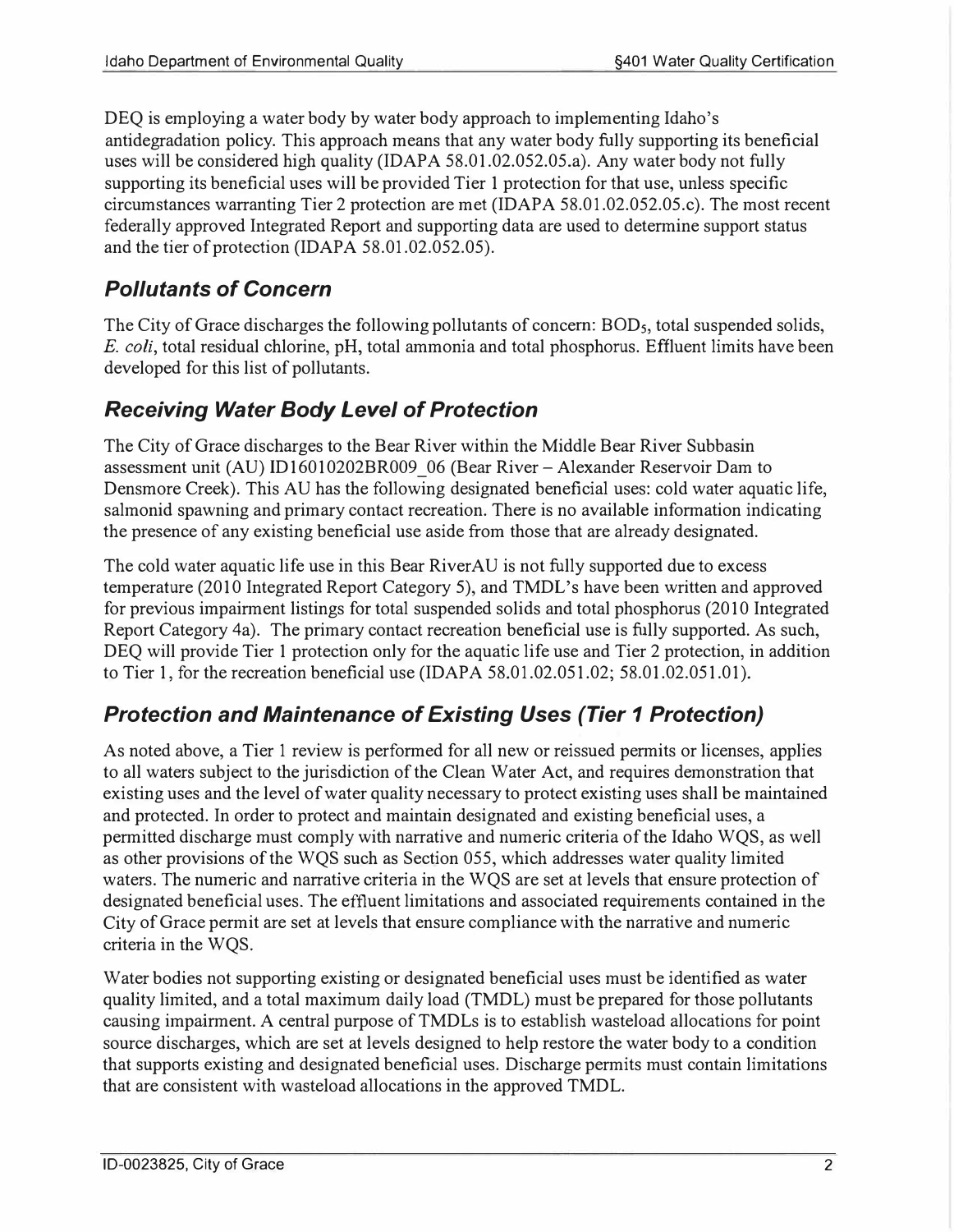In the absence of a TMDL and depending upon the priority status for development of a TMDL, the WQS stipulate that either there be no further impairment of the designated or existing beneficial uses or that the total load of the impairing pollutant remains constant or decreases (IDAPA 58.01.02.055.04 and 58.01.02.055.05). Discharge permits must comply with these provisions of Idaho WQS.

The EPA-approved Bear River/Malad River Subbasin Assessment and Total Maximum Daily Load Planfor HUCs 16010102, 16010201, 16010202, 16010204 (March 2006) and Bear River Basin Total Maximum Daily Load Addendum to the Bear River/Malad Subbasin Assessment and Total Maximum Daily Load Plan for HUCs 16010102, 16010201, 16010202, 16010204 (February 2013 revision) establishes wasteload allocations for total suspended solids and total phosphorus. DEQ completed, and EPA approved, TMDL's for sediment and phosphorus in 2006 (reflected in category 4a of the 2010 Integrated Report). Subsequent to the 2006 TMDL for total phosphorus, DEQ revised the total phosphorus TMDL for the Alexander to Densmore Creek Bear River assessment unit in 2013 meeting with EPA approval on 13 September 2013. The 2013 TMDL addendum included a revision of the 2006 total phosphorus wasteload allocation for the City of Grace. This newly approved TMDL wasteload allocation is reflected in the effluent limit for total phosphorus in this permit and certification. These wasteload allocations are designed to ensure the Bear River will achieve the water quality necessary to support its existing and designated aquatic life beneficial uses and comply with the applicable numeric and narrative criteria. The effluent limitations and associated requirements contained in the City of Grace permit are set at levels that comply with these wasteload allocations.

In sum, the effluent limitations and associated requirements contained in the City of Grace permit are set at levels that ensure compliance with the narrative and numeric criteria in the WQS and the wasteload allocations established in the above named TMDLs. Therefore, DEQ has determined the permit will protect and maintain existing and designated beneficial uses in the Bear River in compliance with the Tier 1 provisions of Idaho's WQS (IDAPA 58.01.02.051.01 and 58.01.02.052.07).

### High-Quality Waters {Tier 2 Protection)

The Bear River is considered high quality for primary contact recreation. As such, the water quality relevant to primary contact recreation uses of the Bear River must be maintained and protected, unless a lowering of water quality is deemed necessary to accommodate important social or economic development.

To determine whether degradation will occur, DEQ must evaluate how the permit issuance will affect water quality for each pollutant that is relevant to primary contact recreation uses of the Bear River (IDAPA 58.01.02.052.05). The pollutant relevant to primary contact recreation in this reach of Bear River is E. coli. Effluent limits are set in the proposed and existing permit for this pollutant.

For a reissued permit or license, the effect on water quality is determined by looking at the difference in water quality that would result from the activity or discharge as authorized in the current permit and the water quality that would result from the activity or discharge as proposed in the reissued permit or license (IDAPA 58.01.02.052.06.a). For a new permit or license, the effect on water quality is determined by reviewing the difference between the existing receiving water quality and the water quality that would result from the activity or discharge as proposed in